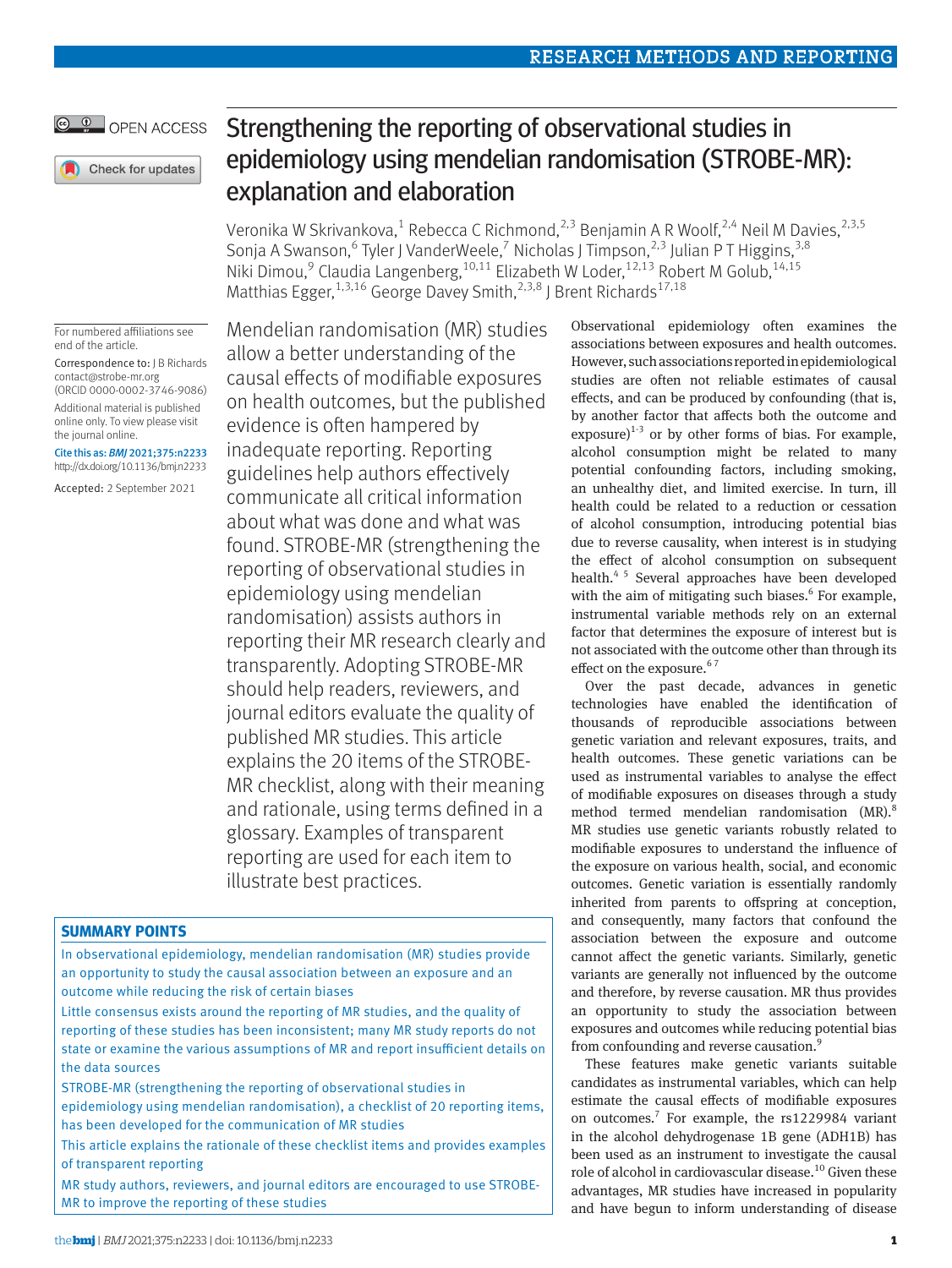causation. MR is not limited to studies using genetic variants to generate instrumental variable estimates (box 1, table 1); however, these studies dominate the literature. A glossary of terms commonly used in MR is given in table 2. Additional terms and explanations can be found in a comprehensive open access MR dictionary.<sup>21</sup>

## **Strengthening the reporting of MR studies**

Despite the growth in MR applications and methods and the increasing relevance of MR findings, little consensus exists around the reporting of MR studies. As a result, the quality of reporting of these studies has been inconsistent. Empirical evidence<sup>22-24</sup> indicates that many reports of MR studies do not clearly state or examine the various assumptions of MR methods and report insufficient details on the data sources, which makes the quality and reliability of the results difficult to evaluate.

The STROBE (strengthening the reporting of observational studies in epidemiology) guidelines for observational research<sup>25 26</sup> were developed for the three main study designs in epidemiology (cohort, case-control, and cross sectional studies). Some STROBE items are either too general or do not apply to MR studies, while other items relevant to MR studies are missing. To improve reporting MR studies, we developed a separate checklist of items motivated by the STROBE guidelines but explicitly focused on the MR study design, resulting in the

STROBE-MR statement (strengthening the reporting of observational studies in epidemiology using mendelian randomisation<sup>27</sup>; table 3). Similar to the STROBE checklist, the STROBE-MR items relate to the title, abstract, introduction, methods, results, and discussion sections of articles.

## **Development, scope, and intended use of STROBE-MR**

Described in detail elsewhere, $27$  we established this initiative in 2018, following guidance for the development of medical research reporting guidelines. $28$  We invited a group of experts, ranging from MR methodologists and authors of previous reporting guidelines to frequent MR study design users and scientific journal editors to participate in a workshop. The group met for a face-to-face meeting in Bristol, UK, over two days in May 2019 to discuss the empirical evidence on reporting quality of MR studies and draft the checklist items. The draft checklist was published as a preprint in July 2019, $^{29}$  and debated on the preprint platform, social media, and a dedicated session at the 4th International Mendelian Randomisation Conference.<sup>30</sup> We revised the checklist in the light of the comments received and produced an article presenting the STROBE-MR statement.<sup>27</sup>

The STROBE-MR reporting guidelines are meant to apply to studies that use properties of germline genetic variants to strengthen causal inference regarding possible effects of potentially modifiable exposures on outcomes. The two principal types of MR studies are

## Box 1: Scope of mendelian randomisation (MR) and the STROBE-MR checklist

While MR generally uses genetic variation as the instrumental variable, MR is not limited to such studies. Indeed, the term "mendelian randomisation" was introduced in 1991 for investigations of bone marrow transplantation in the treatment of childhood malignancies.<sup>1112</sup> The basic notion was that if a child had an HLA compatible sibling, that child was more likely to receive a bone marrow transplant than a child with no compatible sibling. Analysing outcomes according to whether the child has such a sibling (optimally taking the number of siblings into account) is analogous to an intention-to-treat analysis in a randomised clinical trial.<sup>1112</sup> Having an HLA compatible sibling (as a matter of chance) could also serve as a genetic instrument for bone marrow transplantation, and so might be used to infer effects of transplantation on cancer outcomes. This approach has continued to be used.<sup>13-15</sup> Initially, MR was defined as the use of germline genetic variation to strengthen causal inference for the influence of modifiable exposures on risk of disease or other outcomes.<sup>16</sup> This wider definition includes, for example, studies of gene-bycovariate interaction (often with environment as the covariate), for which the interaction cannot be viewed as an instrument for the exposure of interest.<sup>1718</sup> Other study designs, such as twin studies, also use the basic principles of mendelian genetics and so can be considered a form of MR. One such example used a male co-twin as an indicator of (on average) higher antenatal testosterone to appraise the effect of testosterone on neurodevelopmental traits.<sup>19</sup> MR studies range from a simple test of an association between single nucleotide polymorphisms and outcome, which can provide evidence as to whether an exposure affects a disease, to a specific effect estimate from an instrumental variable analysis.

The STROBE-MR (strengthening the reporting of observational studies in epidemiology using mendelian randomisation) guidelines are aimed at the (currently) large majority of MR studies that are implemented within an instrumental variable framework. For MR studies that do not use an instrument for the exposure (such as those of gene-by-environment interaction) or MR studies that use genetic variants in an instrumental variable framework but do not report instrumental variable estimates (such as those of sibling compatibility for transplantation), some items of STROBE-MR will not apply, but the checklist still provides useful guidance. Table 1 gives an overview of study designs addressed and not addressed by STROBE-MR.

| Table 1   Overview of study designs addressed or not addressed by STROBE-MR checklist                                                                                                    |                                                |
|------------------------------------------------------------------------------------------------------------------------------------------------------------------------------------------|------------------------------------------------|
| Study types addressed                                                                                                                                                                    | Study types not addressed                      |
| One sample MR studies                                                                                                                                                                    | Genome wide association studies                |
| Two sample MR studies                                                                                                                                                                    | Sequencing studies                             |
| MR studies after a genome wide association study and reported in the same article                                                                                                        | Expression studies                             |
| One or two sample MR studies with multiple exposures* or multiple outcomes (or both)                                                                                                     | Traditional observational epidemiology studies |
| Partially applies to MR studies not using genetic variants as instruments for an exposure and those not reporting instrumental variable approaches                                       |                                                |
| MR=mendelian randomisation; STROBE-MR=strengthening the reporting of observational studies in epidemiology using mendelian randomisation.                                                |                                                |
| *For example, MR studies of circulating protein levels often test the association of hundreds of circulating protein levels, measured on high-throughput assays, with specific outcomes. |                                                |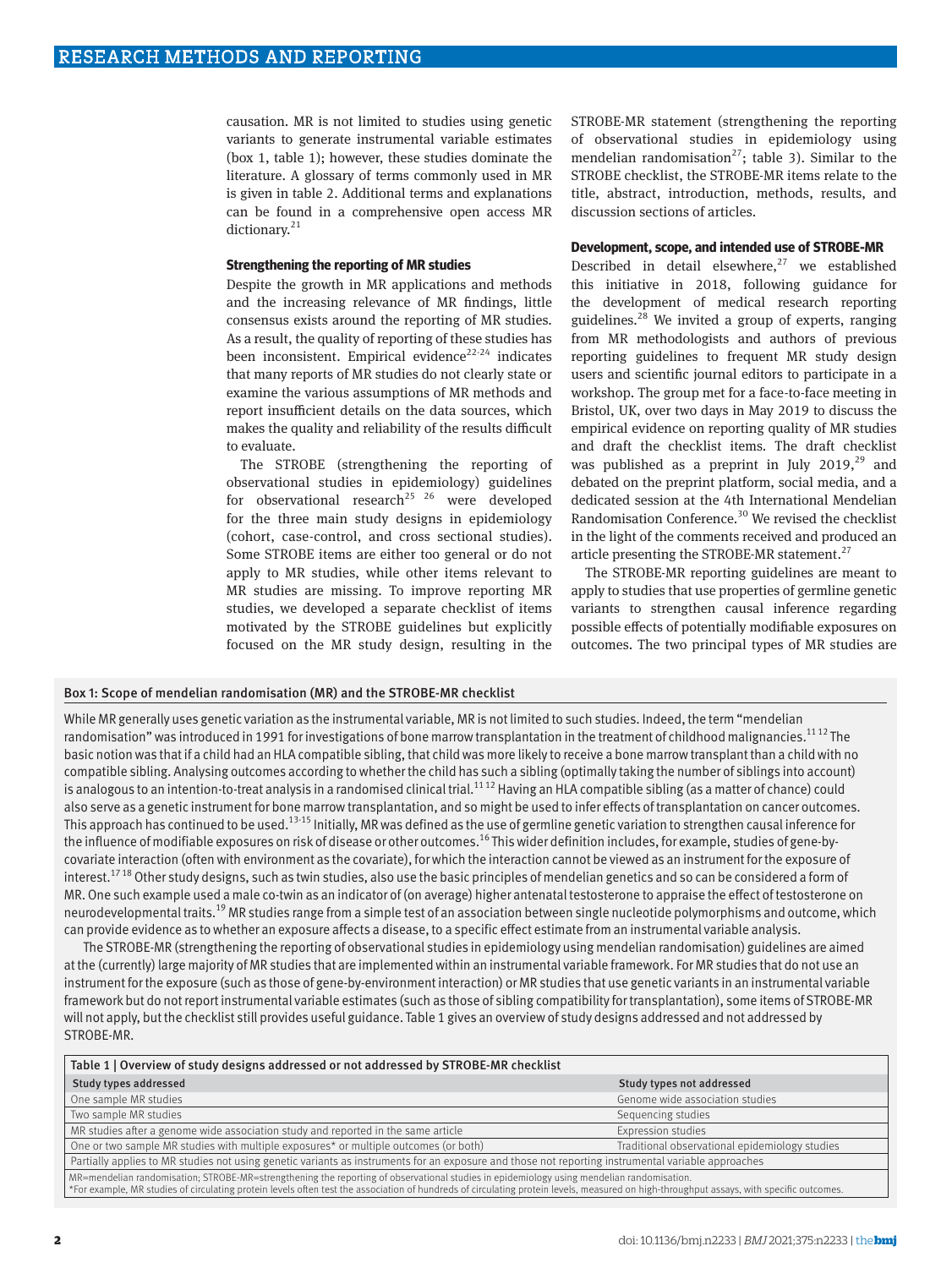|                                                                       | Table 2   Glossary of commonly used terms in mendelian randomisation (MR)                                                                                                                                                                                                                                                                                                                                                                                                                                                                                                                      |
|-----------------------------------------------------------------------|------------------------------------------------------------------------------------------------------------------------------------------------------------------------------------------------------------------------------------------------------------------------------------------------------------------------------------------------------------------------------------------------------------------------------------------------------------------------------------------------------------------------------------------------------------------------------------------------|
| Term                                                                  | Explanation                                                                                                                                                                                                                                                                                                                                                                                                                                                                                                                                                                                    |
| <b>MR</b>                                                             | A method that uses genetic variation to strengthen causal inference regarding modifiable exposures (eg, body mass index, alcohol<br>consumption, plasma lipoprotein, time spent in education, C reactive protein level, or serum 25-hydroxyvitamin D) influencing risk of<br>disease or other outcomes. Most MR studies are implemented within an instrumental variable framework, using genetic variants as<br>instrumental variables.                                                                                                                                                        |
| One sample MR                                                         | A type of MR study in which one sample of individuals is used to estimate the genetic variant-exposure and genetic variant-outcome<br>associations. This approach requires that the genetic variants, exposures, and outcomes are all measured in the same sample and that<br>individual level data are available on all participants.                                                                                                                                                                                                                                                         |
| Two sample MR                                                         | A type of MR study in which the genetic variant-exposure and genetic variant-outcome associations are estimated in different samples<br>and combined using meta-analysis tools. This approach requires summary level statistics of the association of each genetic variant in<br>the two samples. It does not require individual level data.                                                                                                                                                                                                                                                   |
| <b>Bidirectional MR</b>                                               | A type of MR study in which one set of instrumental variables is used to test the effect of the exposure on the outcome and a separate<br>set of instrumental variables is used to test the effect of the outcome on the exposure. This approach allows for a better understanding<br>of the direction of the causal effect.                                                                                                                                                                                                                                                                   |
| Instrumental variables                                                | Variables associated with the exposure of interest that are not related to confounders, and that affect the outcome only through the<br>exposure.                                                                                                                                                                                                                                                                                                                                                                                                                                              |
| Instrumental variable assumptions<br>(core assumptions in MR studies) | Include assumptions for relevance (the genetic variants are associated with the exposure of interest); independence (the genetic<br>variants share no unmeasured cause with the outcome); and exclusion restriction (the genetic variants do not affect the outcome except<br>through their potential effect on the exposure of interest).                                                                                                                                                                                                                                                     |
| Assessment of instrumental variable<br>assumptions                    | Various tests can assess the plausibility of instrumental variable assumptions (eg, a test of whether potential confounders or pleiotropic<br>mechanisms are associated with the genetic variant; see below for more examples). Only the first assumption (relevance) can be tested<br>conventionally; the validity of the other assumptions cannot be guaranteed. However, tests can provide evidence that they are unlikely<br>to hold (that is, these assumptions cannot be verified, but sometimes can be falsified).                                                                      |
| Gene environment equivalence                                          | The notion that differences in an exposure induced by genetic variation will produce the same downstream effects on health outcomes<br>as differences in the exposure produced by environmental influences.                                                                                                                                                                                                                                                                                                                                                                                    |
| Genetic variant                                                       | A variation in the DNA sequence that is found within a population. Typically, a single nucleotide polymorphism (SNP).                                                                                                                                                                                                                                                                                                                                                                                                                                                                          |
| Single nucleotide polymorphism<br>(SNP)                               | A genetic variant in which a single base pair in the DNA varies across the population, at an appreciable frequency. SNPs typically have<br>two alleles (eg, adenine, cytosine, guanine, or thiamine). If the SNP is associated with the trait, then one allele will be associated with a<br>higher value of the trait, the other with a lower value. In MR studies, SNPs are the most common genetic variants used as instrumental<br>variables for a modifiable exposure.                                                                                                                     |
| Strand alignment                                                      | Strand alignment ensures that the alleles in the exposure GWAS (genome wide association study) and the outcome GWAS are measured<br>on the same DNA strand. An issue could arise when the SNPs are palindromic (that is, guanine/cytosine and adenine/thymine SNPs),<br>which would look the same on both DNA strands. Without ensuring that the exposure and outcome GWAS report the same strand, such<br>SNPs can introduce ambiguity as to whether both the exposure and outcome GWAS are reporting the association with the same effect<br>allele.                                         |
| Allele score                                                          | A single variable produced by combining information from several SNPs that are associated with a trait or phenotype (eg, blood<br>pressure), which can be used to predict the exposure in a MR study. An allele score is sometimes also referred to as genetic risk score,<br>polygenic score, or genetic prediction score.                                                                                                                                                                                                                                                                    |
| Linkage disequilibrium                                                | The non-random association of alleles at two or more loci, which normally occurs within a small region of the genome in the general<br>population and is a potential source of bias in MR studies.                                                                                                                                                                                                                                                                                                                                                                                             |
| r2                                                                    | A measure of the linkage disequilibrium between two genetic loci to quantify their correlation (value of 1 denotes perfect correlation).<br>This measure should not be confused with the $R^2$ value (representing the proportion of variation in the exposure variable explained by<br>the genetic variant), which can be used to calculate instrument strength.                                                                                                                                                                                                                              |
| Test of instrument strength                                           | Measure of the association between the genetic variant and the exposure. The strength is typically tested using the partial F statistic or<br>the $R^2$ .                                                                                                                                                                                                                                                                                                                                                                                                                                      |
| Test for difference                                                   | Assessment of the difference between the multivariable adjusted phenotypic association and MR estimates (eg, Hausman test). These<br>tests indicate whether there is any evidence that the estimates differ, over and above estimation error.                                                                                                                                                                                                                                                                                                                                                  |
| Horizontal pleiotropy                                                 | When genetic variants affect the outcome via pathways independent of the exposure. This event is a violation of the exclusion restriction<br>assumption and a source of bias in MR studies.                                                                                                                                                                                                                                                                                                                                                                                                    |
| Weak instrument bias                                                  | If genetic variants used as instrumental variables are only weakly associated with the exposure of interest, they are said to be "weak<br>instruments," and then the MR estimates can be biased. Although a partial F statistic is commonly used as an indicator of potential weak<br>instrument bias (when F is <10 in an analysis of one sample), weak instrument bias can still occur at values greater than 10. This rule of<br>thumb is analogous to the false dichotomisation of P values as either significant or not significant at an arbitrary cut-off value such as<br>$P=0.05^{2}$ |
| Collider bias                                                         | Bias that can occur when conditioning on a common effect of the genetic variant and another key variable, such as the outcome. This<br>conditioning can either occur statistically (eg, including a covariate that is caused by both the variant and outcome) or through the study<br>sampling (eg, analysing a sample of patients in hospital, where admission is influenced by the variant and other factors).                                                                                                                                                                               |
| Winner's curse                                                        | When the discovery estimates of the SNP-exposure associations tend to be over-estimated, which occurs when the statistically strongest<br>associations—usually using a P value threshold—are selected from the discovery sample.                                                                                                                                                                                                                                                                                                                                                               |
| Data                                                                  | Can refer to either individual level data, such as measurements of participants' phenotypes such as body mass index and genetic data,<br>or SNP level phenotype association estimates (summary level data).                                                                                                                                                                                                                                                                                                                                                                                    |

one sample MR and two sample MR. In a one sample MR study, the associations between the genetic variant and exposure and between the genetic variant and outcome are both measured in the same sample. In a two sample MR study, these two associations are measured in separate samples. MR studies can also use either individual level or summary level data to derive or apply the weights for each single nucleotide polymorphism (SNP). Two sample MR studies are most

commonly conducted with summary level data, where the weights are derived from the first sample, which are then applied in the second sample to estimate the gene-outcome association. Summary sample weights for the association of genetic variants with an exposure can also be used in an individual level data analysis of the association of these variants with the outcome. Table 1 (in box 1) outlines the study designs covered and those not covered by the STROBE-MR guidelines.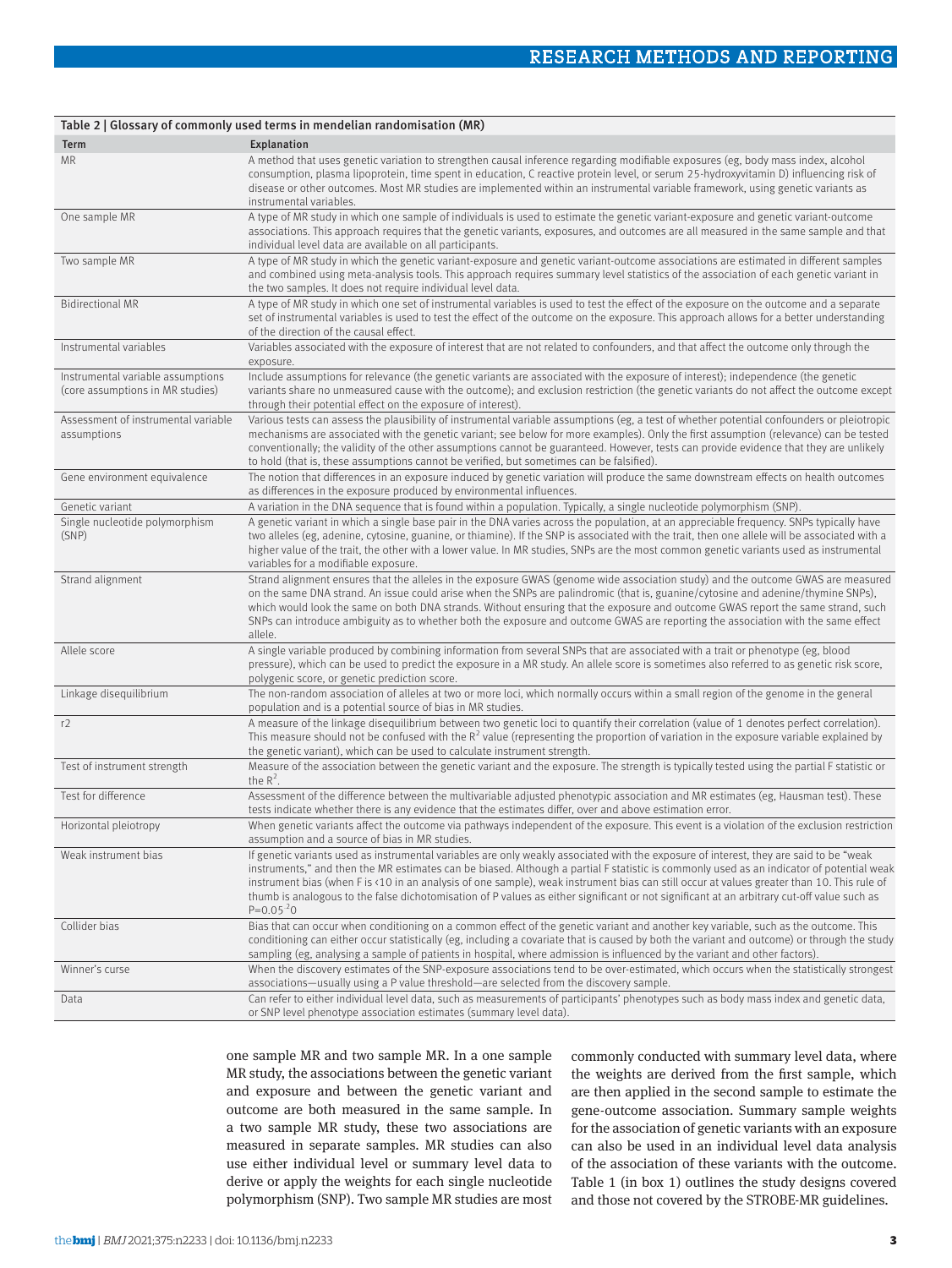## RESEARCH METHODS AND REPORTING

|                         |                                                 | Table 3   STROBE-MR checklist of recommended items to address in reports of mendelian randomisation studies                                                                                                                                                         |
|-------------------------|-------------------------------------------------|---------------------------------------------------------------------------------------------------------------------------------------------------------------------------------------------------------------------------------------------------------------------|
|                         | Item No Section                                 | Checklist item                                                                                                                                                                                                                                                      |
| 1                       | <b>Title and abstract</b>                       | Indicate mendelian randomisation (MR) as the study's design in the title and/or the abstract if that is a main purpose of the study                                                                                                                                 |
|                         | Introduction                                    |                                                                                                                                                                                                                                                                     |
| $\overline{2}$          | Background                                      | Explain the scientific background and rationale for the reported study. What is the exposure? Is a potential causal association<br>between exposure and outcome plausible? Justify why MR is a helpful method to address the study question                         |
| $\overline{\mathbf{3}}$ | Objectives                                      | State specific objectives clearly, including prespecified causal hypotheses (if any). State that MR is a method that, under specific<br>assumptions, intends to estimate causal effects                                                                             |
|                         | Methods                                         |                                                                                                                                                                                                                                                                     |
| 4                       | Study design and data sources                   | Present key elements of the study design early in the article. Consider including a table listing sources of data for all phases of the<br>study. For each data source contributing to the analysis, describe the following:                                        |
|                         | a)                                              | Setting: Describe the study design and the underlying population, if possible. Describe the setting, locations, and relevant dates,<br>including periods of recruitment, exposure, follow-up, and data collection, when available.                                  |
|                         | b)                                              | Participants: Give the eligibility criteria, and the sources and methods of selection of participants. Report the sample size, and<br>whether any power or sample size calculations were carried out prior to the main analysis                                     |
|                         | c)                                              | Describe measurement, quality control, and selection of genetic variants                                                                                                                                                                                            |
|                         | d)                                              | For each exposure, outcome, and other relevant variables, describe methods of assessment and diagnostic criteria for diseases                                                                                                                                       |
|                         | e)                                              | Provide details of ethics committee approval and participant informed consent, if relevant                                                                                                                                                                          |
| 5                       | Assumptions                                     | Explicitly state the three core instrumental variable assumptions for the main analysis (relevance, independence, and exclusion<br>restriction), as well assumptions for any additional or sensitivity analysis                                                     |
| 6                       | Statistical methods: main<br>analysis           | Describe statistical methods and statistics used                                                                                                                                                                                                                    |
|                         | a)                                              | Describe how quantitative variables were handled in the analyses (that is, scale, units, model)                                                                                                                                                                     |
|                         | b)                                              | Describe how genetic variants were handled in the analyses and, if applicable, how their weights were selected                                                                                                                                                      |
|                         | c)                                              | Describe the MR estimator (eg, two stage least squares, Wald ratio) and related statistics. Detail the included covariates and, in the<br>case of two sample MR, whether the same covariate set was used for adjustment in the two samples                          |
|                         | d)                                              | Explain how missing data were addressed                                                                                                                                                                                                                             |
|                         | e)                                              | If applicable, indicate how multiple testing was addressed                                                                                                                                                                                                          |
| $\overline{7}$          | Assessment of assumptions                       | Describe any methods or prior knowledge used to assess the assumptions or justify their validity                                                                                                                                                                    |
| 8                       | Sensitivity analyses and<br>additional analyses | Describe any sensitivity analyses or additional analyses performed (eg, comparison of effect estimates from different approaches,<br>independent replication, bias analytic techniques, validation of instruments, simulations)                                     |
| 9                       | Software and pre-registration                   |                                                                                                                                                                                                                                                                     |
|                         | a)                                              | Name statistical software and package(s), including version and settings used                                                                                                                                                                                       |
|                         | b)                                              | State whether the study protocol and details were pre-registered (as well as when and where)                                                                                                                                                                        |
|                         | <b>Results</b>                                  |                                                                                                                                                                                                                                                                     |
| 10                      | Descriptive data                                |                                                                                                                                                                                                                                                                     |
|                         | a)<br>b)                                        | Report the numbers of individuals at each stage of included studies and reasons for exclusion. Consider use of a flow diagram<br>Report summary statistics for phenotypic exposure(s), outcome(s), and other relevant variables (eg, means, SDs, proportions)       |
|                         | c)                                              | If the data sources include meta-analyses of previous studies, provide the assessments of heterogeneity across these studies                                                                                                                                        |
|                         | d)                                              | For two sample MR:<br>i. Provide justification of the similarity of the genetic variant-exposure associations between the exposure and outcome samples<br>ii. Provide information on the number of individuals who overlap between the exposure and outcome studies |
| 11                      | Main results                                    |                                                                                                                                                                                                                                                                     |
|                         | a)                                              | Report the associations between genetic variant and exposure, and between genetic variant and outcome, preferably on an<br>interpretable scale                                                                                                                      |
|                         | b)                                              | Report MR estimates of the association between exposure and outcome, and the measures of uncertainty from the MR analysis, on<br>an interpretable scale, such as odds ratio or relative risk per SD difference                                                      |
|                         | C)                                              | If relevant, consider translating estimates of relative risk into absolute risk for a meaningful time period                                                                                                                                                        |
|                         | d)                                              | Consider plots to visualise results (eg, forest plot, scatterplot of associations between genetic variants and outcome v between<br>genetic variants and exposure)                                                                                                  |
| 12                      | Assessment of assumptions                       |                                                                                                                                                                                                                                                                     |
|                         | a)                                              | Report the assessment of the validity of the assumptions                                                                                                                                                                                                            |
|                         | b)                                              | Report any additional statistics (eg, assessments of heterogeneity across genetic variants, such as $I^2$ , Q statistic, or E value)                                                                                                                                |
| 13                      | Sensitivity analyses and additional analyses    |                                                                                                                                                                                                                                                                     |
|                         | a)<br>b)                                        | Report any sensitivity analyses to assess the robustness of the main results to violations of the assumptions<br>Report results from other sensitivity analyses or additional analyses                                                                              |
|                         | $\mathsf{c})$                                   | Report any assessment of direction of causal association (eg, bidirectional MR)                                                                                                                                                                                     |
|                         | d)                                              | When relevant, report and compare with estimates from non-MR analyses                                                                                                                                                                                               |
|                         | e)                                              | Consider additional plots to visualise results (eg, leave-one-out analyses)                                                                                                                                                                                         |
|                         | <b>Discussion</b>                               |                                                                                                                                                                                                                                                                     |
| 14                      | Key results                                     | Summarise key results with reference to study objectives                                                                                                                                                                                                            |
| 15                      | Limitations                                     | Discuss limitations of the study, taking into account the validity of the instrumental variable assumptions, other sources of potential<br>bias, and imprecision. Discuss both direction and magnitude of any potential bias and any efforts to address them        |
| 16                      | Interpretation                                  |                                                                                                                                                                                                                                                                     |
|                         | a)                                              | Meaning: Give a cautious overall interpretation of results in the context of their limitations and in comparison with other studies                                                                                                                                 |
|                         | b)                                              | Mechanism: Discuss underlying biological mechanisms that could drive a potential causal association between the investigated<br>exposure and the outcome, and whether the gene-environment equivalence assumption is reasonable. Use causal language                |
|                         |                                                 | carefully, clarifying that instrumental variable estimates may provide causal effects only under certain assumptions                                                                                                                                                |
|                         | c)                                              | Clinical relevance: Discuss whether the results have clinical or public policy relevance, and to what extent they inform effect sizes of<br>possible interventions                                                                                                  |
| 17                      | Generalisability                                | Discuss the generalisability of the study results (a) to other populations, (b) across other exposure periods/timings, and (c) across<br>other levels of exposure                                                                                                   |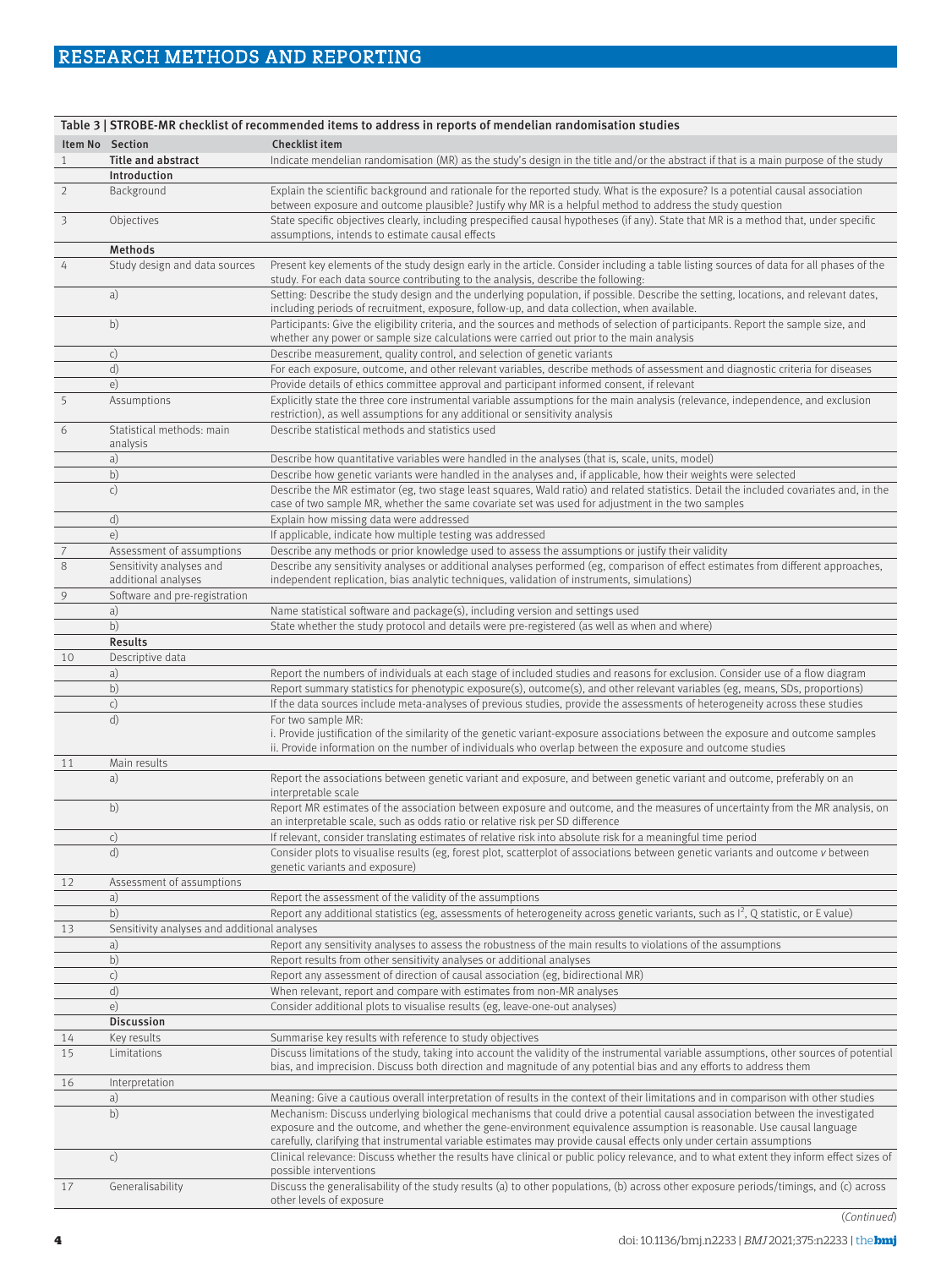|    | Table 3   Continued                                                                                                                                                                                                                |                                                                                                                                                                                                                                                                                                   |
|----|------------------------------------------------------------------------------------------------------------------------------------------------------------------------------------------------------------------------------------|---------------------------------------------------------------------------------------------------------------------------------------------------------------------------------------------------------------------------------------------------------------------------------------------------|
|    | Item No Section                                                                                                                                                                                                                    | Checklist item                                                                                                                                                                                                                                                                                    |
|    | Other information                                                                                                                                                                                                                  |                                                                                                                                                                                                                                                                                                   |
| 18 | Funding                                                                                                                                                                                                                            | Describe sources of funding and the role of funders in the present study and, if applicable, sources of funding for the databases and<br>original study or studies on which the present study is based                                                                                            |
| 19 | Data and data sharing                                                                                                                                                                                                              | Provide the data used to perform all analyses or report where and how the data can be accessed, and reference these sources in the<br>article. Provide the statistical code needed to reproduce the results in the article, or report whether the code is publicly accessible<br>and if so, where |
| 20 | Conflicts of interest                                                                                                                                                                                                              | All authors should declare all potential conflicts of interest                                                                                                                                                                                                                                    |
|    | $\overline{C}$ , and the set of the set of the set of the set of the set of the set of the set of the set of the set of the set of the set of the set of the set of the set of the set of the set of the set of the set of the set |                                                                                                                                                                                                                                                                                                   |

standard deviation. This checklist is also available separately in web appendix 1.

#### **Purpose of this article**

This explanation and elaboration (E&E) document is intended to complement the STROBE-MR statement.<sup>27</sup> The format follows that of previous reporting guidelines, such as the STROBE E&E document<sup>26</sup>; it aims to provide readers with a detailed explanation supporting each of the 20 items in the checklist and examples of transparent reporting. Examples of quality reporting for each checklist item have been identified from published MR studies.

This document should be considered as a reference for authors to understand better what is meant by each item in the accompanying checklist. The examples do not necessarily represent the ideal statement for each checklist item. Rather, they highlight the intended issue meant to be covered in each item in the checklist. The boxes and tables in this article contain more theoretical background pertaining to MR study designs and complement recommendations on reporting. Additional guidance on performing MR studies can be found elsewhere.<sup>31</sup>

Some examples were edited by removing citations and sections not related to the reported item. Items are divided into sections: title and abstract (item 1), introduction (items 2-3), methods (items 4-9), results (items 10-13), discussion (items 14-17), and other information (items 18-20; table 3). Some items have subparts that relate to the same topic (eg, item 10d only relates to a two sample MR study design). Additional examples are provided in web appendix 2. We advise authors to address all items in the checklist, even if some information is reported in their supplementary materials because of space restriction.

#### **Title and abstract (item 1)**

Indicate MR as the study's design in the title and/or the abstract if that is a main purpose of the study.

## Title

#### Examples

"BMI as a Modifiable Risk Factor for Type 2 Diabetes: Refining and Understanding Causal Estimates Using Mendelian Randomization."32

"Genome Wide Analyses of >200,000 Individuals Identify 58 Loci for Chronic Inflammation and Highlight Pathways that Link Inflammation and Complex Disorders."<sup>33</sup>

## Explanation

When MR has played a crucial role in the study design, the term "mendelian randomisation" should be included in the title. In some situations, MR is used as a follow-on analytical technique, when the primary analysis is not MR. In this case, there might be no need to directly include MR in the title but retain focus on the manuscript's main objectives.

## Abstract

## Example

"**Importance:** Human genetic studies have indicated that plasma lipoprotein(a) (Lp[a]) is causally associated with the risk of coronary heart disease (CHD), but randomized trials of several therapies that reduce Lp(a) levels by 25% to 35% have not provided any evidence that lowering Lp(a) level reduces CHD risk.

"**Objective:** To estimate the magnitude of the change in plasma Lp(a) levels needed to have the same evidence of an association with CHD risk as a 38.67-mg/dL (ie, 1-mmol/L) change in low-density lipoprotein cholesterol (LDL-C) level, a change that has been shown to produce a clinically meaningful reduction in the risk of CHD.

"**Design, Setting, and Participants:** A Mendelian randomisation analysis was conducted using individual participant data from 5 studies and with external validation using summarised data from 48 studies. Population-based prospective cohort and case-control studies featured 20 793 individuals with CHD and 27 540 controls with individual participant data, whereas summarised data included 62 240 patients with CHD and 127 299 controls. Data were analysed from November 2016 to March 2018.

"**Exposures:** Genetic *LPA* score and plasma Lp(a) mass concentration.

"**Main Outcomes and Measures:** Coronary heart disease.

"**Results:** Of the included study participants, 53% were men, all were of white European ancestry, and the mean age was 57.5 years. The association of genetically predicted Lp(a) with CHD risk was linearly proportional to the absolute change in Lp(a) concentration. A 10 mg/dL lower genetically predicted Lp(a) concentration was associated with a 5.8% lower CHD risk (odds ratio [OR], 0.942; 95% CI, 0.933-0.951; *P*=3×10−37), whereas a 10-mg/dL lower genetically predicted LDL-C level estimated using an LDL-C genetic score was associated with a 14.5% lower CHD risk (OR, 0.855; 95% CI, 0.818-0.893; *P*=2×10<sup>-12</sup>). Thus, a 101.5-mg/ dL change (95% CI, 71.0-137.0) in Lp(a) concentration had the same association with CHD risk as a 38.67-mg/ dL change in LDL-C level. The association of genetically predicted Lp(a) concentration with CHD risk appeared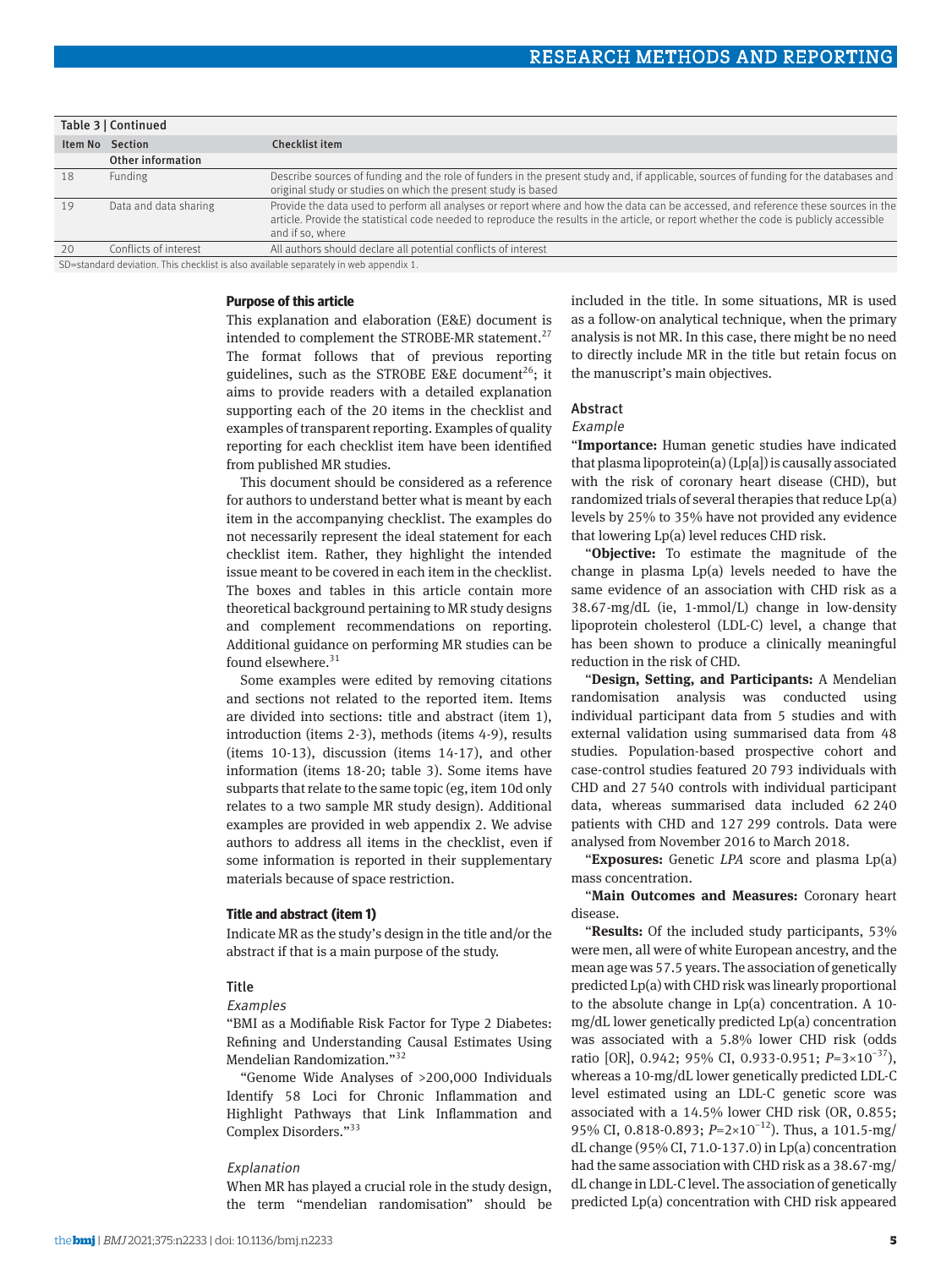to be independent of changes in LDL-C level owing to genetic variants that mimic the relationship of statins, PCSK9 inhibitors, and ezetimibe with CHD risk.

"**Conclusions and Relevance:** The clinical benefit of lowering Lp(a) is likely to be proportional to the absolute reduction in Lp(a) concentration. Large absolute reductions in Lp(a) of approximately 100 mg/ dL may be required to produce a clinically meaningful reduction in the risk of CHD similar in magnitude to what can be achieved by lowering LDL-C level by 38.67 mg/dL (ie, 1 mmol/L)."<sup>34</sup> (Further examples are available in web appendix 2.)

#### Explanation

The abstract should provide an informative and balanced summary of what was done and what was found. This summary should be presented alongside critical issues in study design, including sources of data, exposures or outcomes, individual versus summary data and would (if possible) include the term "mendelian randomisation" to make the article discoverable as such. Results should be presented in a fully transparent manner and include both point estimates and their error (that is, not only P values) for the range of approaches applied. The word "causal" should be used carefully, because MR only provides estimates intended to inform our understanding of causal associations under specific assumptions. The abstract should be sufficiently detailed to act as a standalone part of the manuscript. When permitted by the journal, structured abstracts can provide clarity and help assure that all relevant information is included. Web appendix 2 includes additional examples of abstracts for one sample, two sample, and embedded MR studies.

#### **Introduction**

#### Background (item 2)

Explain the scientific background and rationale for the reported study. What is the exposure? Is causality between exposure and outcome plausible? Justify why MR is a helpful method to answer the study question.

#### Examples

"Epidemiologic studies have reported an increased risk of multiple sclerosis (MS) with earlier age at puberty, particularly among women. However, others failed to replicate this finding. Pubertal timing has complex interactions with weight status, whereby higher childhood adiposity leads to earlier puberty, which in turn is associated with higher adult body mass index (BMI). Because evidence supports a role for increased BMI in MS pathogenesis, at least part of the observed link between pubertal timing and MS might be explained by BMI. Some of the limitations faced by observational studies can be mitigated through instrumental variable methods, in which a variable is used as a proxy for an exposure to explore the effect of that exposure on an outcome. In Mendelian randomisation (MR), genetic variants are used as instrumental variables to test for a causal association between a risk factor and an outcome."<sup>35</sup>

"Nonlinear relationships exist between risk factors and outcomes across biomedical research. Methods have been developed that help to estimate non-linear relationships between exposures such as BMI and cardiovascular disease . . . We estimated the localized average causal effects of BMI on each risk factor within quintiles of the distribution of BMI after the genetic component is subtracted (the IV [instrumental variable]-free BMI) and performed heterogeneity and trend tests on these values."<sup>36</sup>

#### Explanation

While some authors have used MR to test the effect of exposures on many different outcomes without prior hypotheses, $37$  most MR studies are designed to assess a specific hypothesis that has arisen from previous studies. When using a specific hypothesis, the rationale for assessing the current hypothesis should be described, including the a priori expectation of the effect size. MR can be used to test causal null hypotheses or estimate point, period, or lifetime effects. The role of MR in assessing the study hypothesis should be delineated to orient readers to what specific gap in the literature can be addressed by applying MR methods to the study hypothesis.

#### Objectives (item 3)

State specific objectives clearly, including prespecified causal hypotheses (if any). State that MR is a method that, under specific assumptions, intends to estimate causal effects.

#### **Example**

"Objective: To evaluate the potential causal association between genetic variants related to elevated serum calcium levels and risk of coronary artery disease (CAD) and myocardial infarction using Mendelian randomization."38

#### Explanation

Authors should clearly state that the study aims to estimate a causal effect of the specified exposure on the specified outcome. This section should define the key exposure(s) and outcome(s) of interest to orient readers, and state the overall study objectives.

## **Methods**

## Study design and data sources (item 4)

Present key elements of the study design early in the article. Consider including a table listing sources of data for all phases of the study.

## Example

"Details of the contributing GWAS consortiums are listed in table 1 [see table 4]. The studies were selected for investigating traits related to cardiovascular or metabolic health, having the largest sample sizes, and consisting of the most similar populations while minimising sample overlap. Percentage sample overlap is presented in supplementary table S1. Subjective wellbeing was measured using any items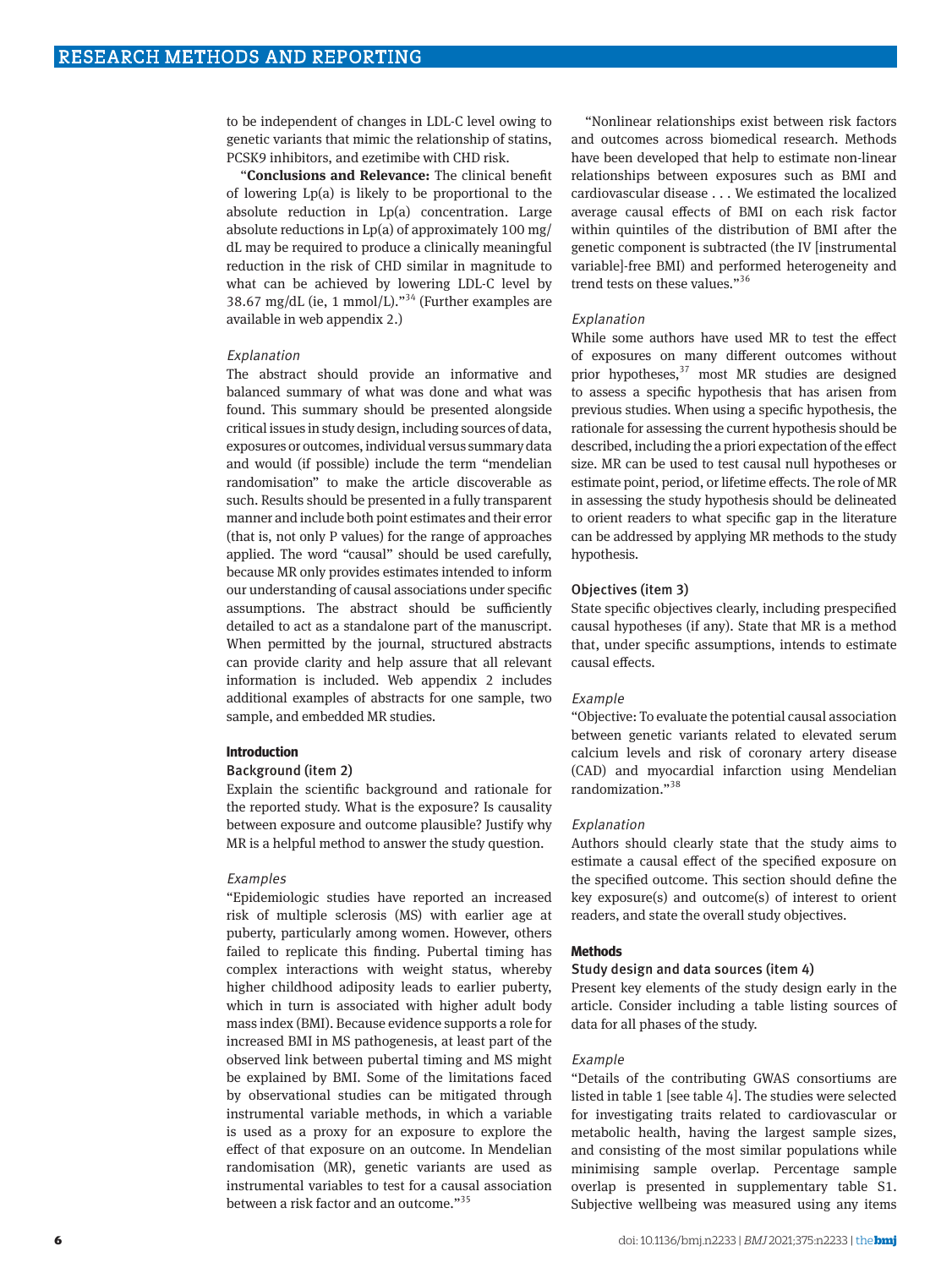| Variable                                                                                                                                           | First author (year)          | Consortium        | Sample size         | Population*        | $Sex*$             |
|----------------------------------------------------------------------------------------------------------------------------------------------------|------------------------------|-------------------|---------------------|--------------------|--------------------|
| Subjective wellbeing                                                                                                                               | Okbay <sup>25</sup> (2016)   | <b>SSGAC</b>      | 298420              | 100% European      | Mixed <sup>+</sup> |
| Body mass index                                                                                                                                    | Locke <sup>26</sup> (2015)   | GIANT             | 339224              | 95% European       | 53% female         |
| Waist to hip ratio                                                                                                                                 | Shungin <sup>27</sup> (2015) | <b>GIANT</b>      | 210088              | 100% European      | 56% female         |
| Waist circumference                                                                                                                                | Shungin <sup>27</sup> (2015) | <b>GIANT</b>      | 232101              | 100% European      | 55% female         |
| Body fat percentage                                                                                                                                | $Lu^{28}$ (2016)             | Not available     | 100716              | 89% European       | 48% female         |
| HDL cholesterol                                                                                                                                    | Willer <sup>29</sup> (2013)  | GLGC              | 92860               | 100% European      | Mixed <sup>+</sup> |
| LDL cholesterol                                                                                                                                    | Willer <sup>29</sup> (2013)  | GLGC              | 83198               | 100% European      | Mixed†             |
| Total cholesterol                                                                                                                                  | Willer <sup>29</sup> (2013)  | GLGC.             | 92 2 6 0            | 100% European      | Mixed <sup>+</sup> |
| Coronary artery disease                                                                                                                            | Nikpay <sup>30</sup> (2015)  | CARDIoGRAMplusC4D | Cases=60801:        | 77% European       | Mixed <sup>+</sup> |
|                                                                                                                                                    |                              |                   | $controls = 123504$ |                    |                    |
| Myocardial infarction                                                                                                                              | Nikpay <sup>30</sup> (2015)  | CARDIoGRAMplusC4D | Cases=43676:        | Mixed <sup>+</sup> | Mixed <sup>+</sup> |
|                                                                                                                                                    |                              |                   | controls=128 199    |                    |                    |
| Diastolic blood pressure                                                                                                                           | Wain <sup>31</sup> (2017)    | Not available     | 150134              | 100% European      | 60% female         |
| Systolic blood pressure                                                                                                                            | Wain <sup>31</sup> (2017)    | Not available     | 150134              | 100% European      | 60% female         |
| SSCAC-Social Science Conotics Association Consectium, CLGC-Clobal Linids Conotics Consectium, CLANT-Conotic Investigation of Anthronometric Traits |                              |                   |                     |                    |                    |

Table 4 | Description of GWAS consortiums used for each phenotype. Table reproduced with permission from Wootton et al,  $2018^{39}$ 

SSGAC=Social Science Genetics Association Consortium; GLGC=Global Lipids Genetics Consortium; GIANT=Genetic Investigation of Anthropometric Traits<br>consortium; HDL=high density lipoprotein; LDL=low density lipoprotein; GWA

\*If not reported, percentage sex and European ancestry were calculated from contributing cohort data in the supplementary materials. All GWAS had similar sex ratios and ancestries included. The largest difference was between the consortiums for coronary artery disease and subjective wellbeing, which used 77% and 100% individuals of European ancestry, respectively. If two populations differ, two sample mendelian randomisation can still be used to test for a causal effect, but the magnitude of the effect might not be as precise.<sup>32</sup>

†Information on the sex ratios and ancestry proportions for the whole sample were not reported or not possible to calculate in the CARDIoGRAMplusC4D, GLGC, and SSGAC consortiums.

relating to happiness or positive affect and overall life satisfaction. GWAS of each component were metaanalysed to capture subjective wellbeing. For further information on the phenotype definitions and GWAS methods for all traits, see supplementary table S2. All phenotype scores were z scored apart from blood pressure."39

## Explanation

As in STROBE,  $26$  presenting critical elements of study design early in the article allows readers to orient themselves on the study basics. Authors should clarify whether the MR study used individual level participant data or SNP level summary data, and whether it uses a one sample or two sample MR design. In a two sample MR study, one stage can use summary data and another stage can use individual level data. Some MR studies draw on multiple sources of data (eg, different sources for the ascertainment of the association between the genetic variant and exposure, and for the association between the genetic variant and outcome). Furthermore, sources of data could be from metaanalyses of multiple samples. The general design and data sources should therefore be made clear.

We recommend a table to provide clear documentation of the sources of genetic-variant level information for the MR study (see table 4). For example, the genetic variants used to estimate the exposure could have been ascertained in one study, but the effect size (or weight) of these genetic variants on the exposure taken from a separate study. If so, we recommend reporting both sources of information. The table should be expanded as required. For example, if different MR studies with different outcomes are added to the study, then authors should add additional columns to the table. If additional exposures are studied, then additional rows can be added.

If data were extracted from pre-existing studies, describe how the data were obtained. If data are publicly available, provide a hyperlink to the data source, where possible. If using summary level data, ensure that all of these details are traceable and allow for a qualitative assessment of data sources' heterogeneity. For each data source contributing to the analysis, describe the following factors in items 4a to 4e.

## Setting (item 4a)

Describe the study design and the underlying population, if possible. Describe the setting, locations, and relevant dates, including periods of recruitment, exposure, follow-up, and data collection, when available.

#### Examples

"This study comprised a meta-analysis of directly genotyped and imputed SNPs from 21 cohorts totalling 42,024 individuals (Table 1). An expanded description of the participating studies is provided in the Text S2."40

"A total of 23 cohorts with genome wide genotyping and fracture data were recruited globally through the GEnetic Factors for OSteoporosis consortium (GEFOS; <http://www.gefos.org/>). These cohorts were predominantly of European descent and from Europe  $(n=13)$ , North America  $(n=8)$ , Australia  $(n=1)$ , and east Asia (n=1; tables S1A and S2A), and included 20 439 fracture cases and 78 843 controls."<sup>41</sup>

#### Explanation

Readers need information on the population(s) studied, setting, and locations to assess the context and generalisability of the study results. Exposures such as environmental factors and therapies can change over time. Also, study methods could evolve over time. Knowing when a study took place and over what period participants were recruited and followed up puts the study in historical context, which is essential for interpreting results. Where such information has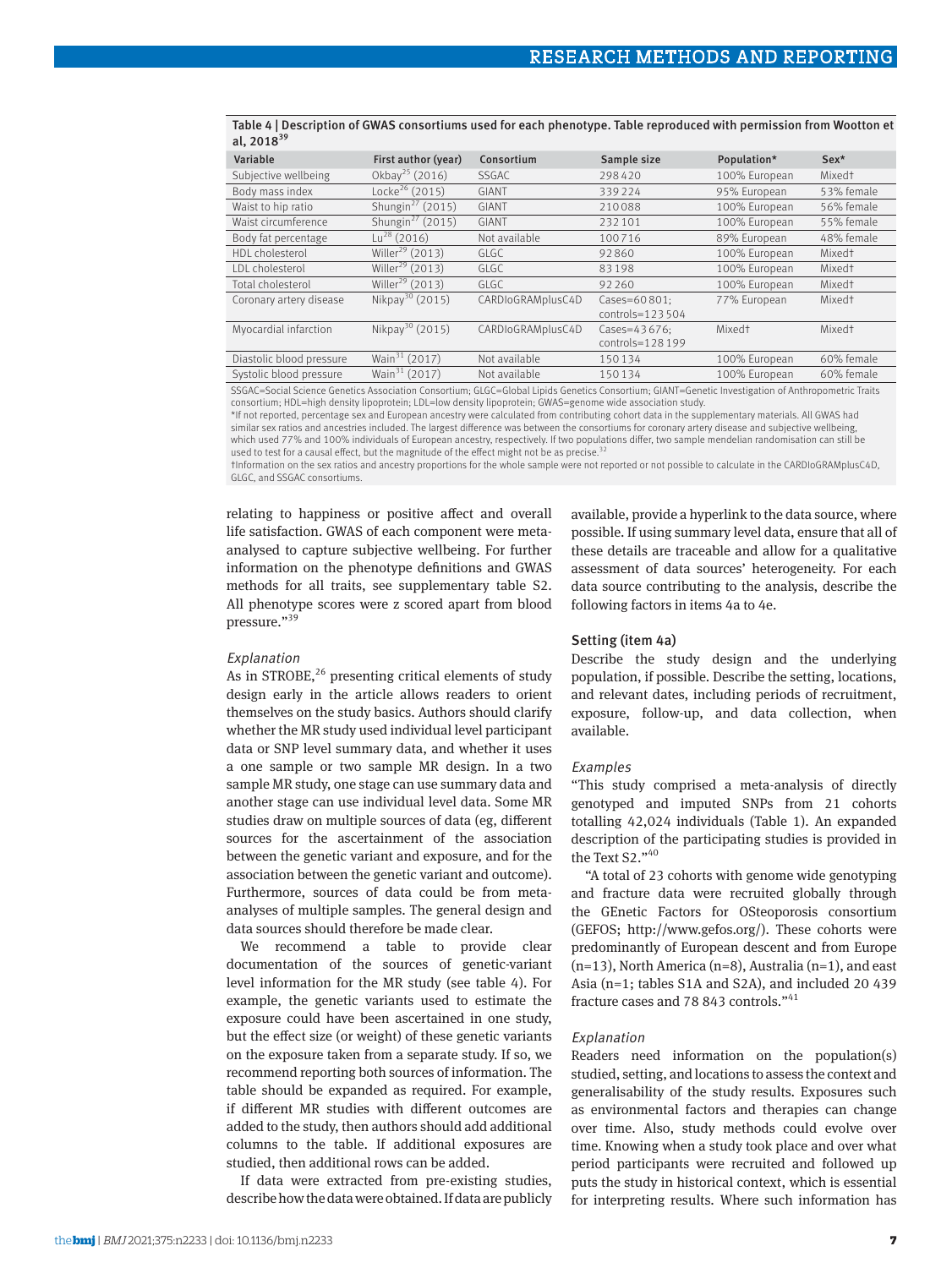been described in previous publications, unambiguous reference to these is likely to be sufficient. Providing a description of the ancestry of the participants will help understand potential sources of heterogeneity and generalisability of results. If summary level data from existing studies are used, ensure that details are traceable to allow for a qualitative assessment of any heterogeneity of settings across data sources.

#### Participants (item 4b)

Give the eligibility criteria, and the sources and methods of selection of participants. Report the sample size, and whether any power or sample size calculations were carried out before the main analysis.

#### Example

"The UK Biobank recruited more than 500 000 people aged 37-73 years (99.5% were between 40 and 69 years) from across the country in 2006-10. Participants provided a range of information via questionnaires and interviews (such as demographics, health status, and lifestyle); anthropometric measurements, blood pressure readings, and blood, urine and saliva samples were taken for future analysis. This has been described in more detail elsewhere. We used 120 286 participants of white British descent from the initial UK Biobank dataset, of whom 119 669 had valid genetic data and both BMI and height measures available. We did not include other ethnic groups, because individually they were underpowered." $42$  (Further examples are available in web appendix 2.)

#### Explanation

Detailed descriptions of the study participants and sampling frame help readers understand the applicability of the results. Authors should provide all the eligibility criteria, participant sources and methods for selecting participants, and methods of follow-up where applicable. Method of recruitment into the study should likewise be described. Where such information has been described in previous publications, unambiguous reference to these is likely to be sufficient. If summary level data from existing studies are used, ensure that details are traceable to allow for a qualitative assessment of participants' heterogeneity across data sources.

In case-control studies, the choice of cases and controls is crucial to interpreting the results, and the method of their selection has major implications for study validity. In general, controls should reflect the population from which the cases arose.

If sample size or power calculations were conducted before the main analysis, this should also be reported either with the study design or the statistical methods. When planning a study or interpreting the analysis results, information about the sample size is essential. Power calculations provide information about sample sizes needed to obtain appropriate power for desired precision of the effect estimate,  $43,44$  and if they are performed, they should be performed before the study was conducted. Statistical power is best ascertained by examination of the 95% confidence intervals of the estimates, since they require fewer assumptions than pre-experiment power calculations.

#### Genetic variants (item 4c)

Describe measurement, quality control and selection of genetic variants.

## Examples

"Genotyping was conducted using the Affymetrix UK Biobank Array. Autosomal analysis was restricted to up to 13,977,204 high-quality Haplotype Reference Consortium imputed variants with a MAF [minor allele frequency] >0.05%, minor allele count >5, info score >0.3, genotype hard call rate >0.95, and Hardy– Weinberg P>1×10<sup>-6</sup>."<sup>45</sup>

"Genetic markers for various obesity-related risk factors comprised SNPs that were associated with the risk factor of interest  $(P<5×10^{-8})$  based on study participants with European ancestry. Correlated SNPs were excluded based on measures of linkage disequilibrium (LD)  $R2 < 0.1$  ... SNPs with ambiguous strand codification (A/T or C/G) were replaced by SNPs in genetic linkage  $(R2 > 0.8)$  using the proxy snps R package (European populations) (R Project) or were removed from the analyses if the minor allele frequency was higher than 0.4."<sup>46</sup>

#### Explanation

Providing information on the ascertainment of genotypes and their quality control will enable readers to assess the quality of the genetic variants used in the study. For two sample MR, this information will often require referring to supplementary material presented in previously published articles.

The methods section should provide a clear explanation of the selection and inclusion of specific genetic variants in the analysis. This information would include a description of genetic variants allocated to the exposure of interest and in the case of reverse MR, the genetic variants allocated to the outcome. For each variant, the rsID or base position and chromosome should be disclosed, along with clear reasoning for the variant choice and the reference panel used. The reasoning could include the evidence of association with the exposure or outcome of interest or the characteristics that qualify the specific variant to be used, such as linkage disequilibrium in the case of proxy use. The inclusion of variants in high linkage disequilibrium might not contribute additional information in estimating the causal effect, and could even lead to biased estimates of standard errors if this correlation structure is not accounted for.<sup>47</sup> Authors should define the threshold used to select independent variants (eg,  $r^2$ ), the reference panel, and the population under investigation. However, there are cases in which variants (although in linkage disequilibrium) from a specific gene region with biological relevance regarding the exposure of interest can also be included. In this situation, authors should describe the biological pathways in which these variants are implicated, the  $r^2$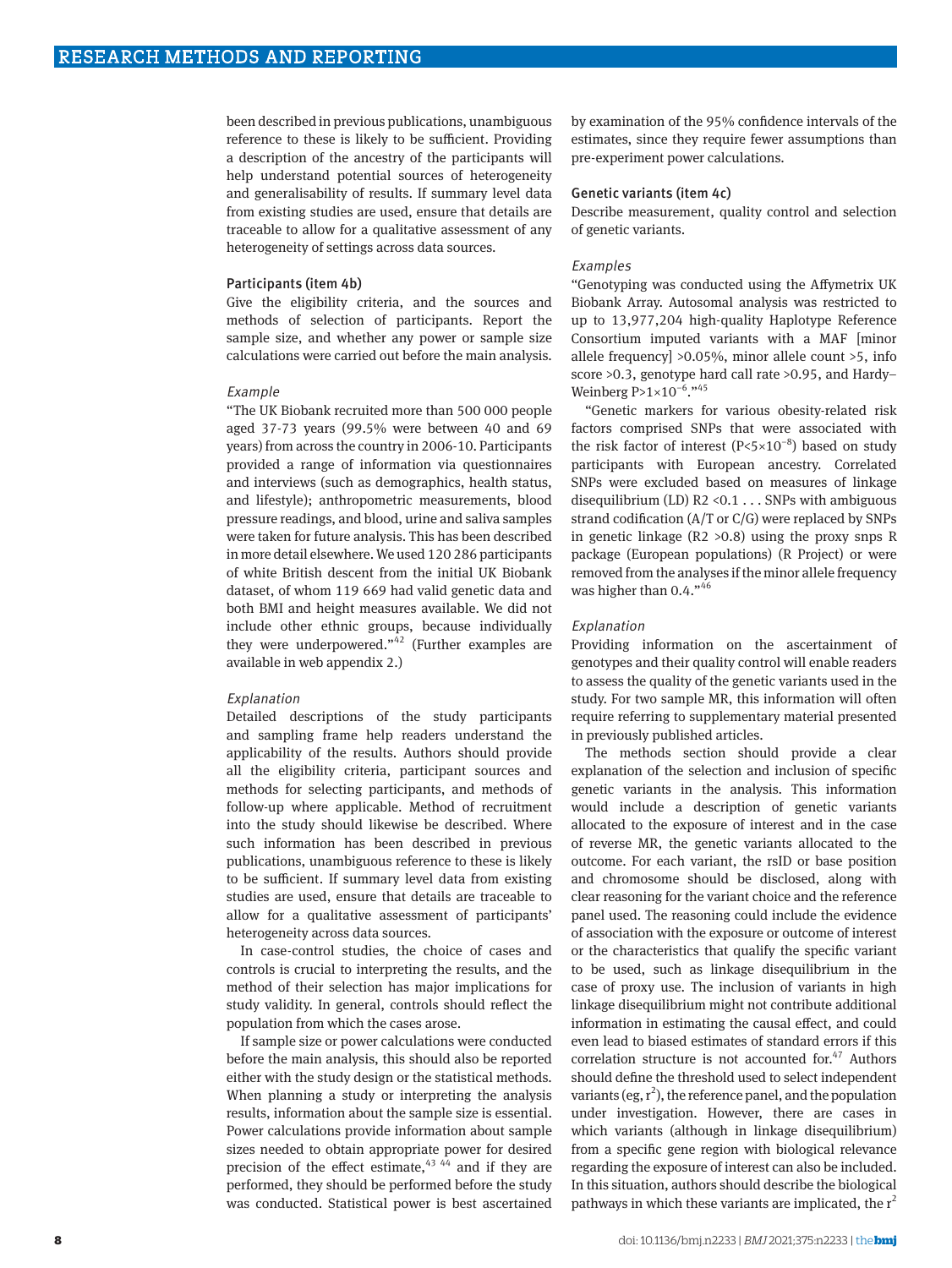threshold for inclusion, and which method was used to model the correlation structure.

Studies should also provide estimates of the quality control parameters for the SNPs used in analyses. This information includes the info score (metric of imputation quality), call rate (percentage of individuals with called alleles at a particular SNP), and P value from the Hardy-Weinberg equilibrium test (which could indicate imputation or genotyping problems, population stratification, or non-random mating).

Further information is required to chart the management of genetic variants and harmonisation of datasets in two sample MR analysis. This information includes the conditions used to identify proxy variants in the absence of the same variant being available in both datasets (eg, linkage disequilibrium threshold), the presence or absence and handling of strand alignment, and orientation of effect and non-effect alleles. Other aspects, such as temporal stability of association, population specificity, or biological plausability, could help understand the selected genetic variants' validity to be used as instrumental variables.

## Assessment and diagnostic criteria for diseases (item 4d)

For each exposure, outcome, and other relevant variables, describe methods of assessment and diagnostic criteria for diseases.

#### Example—continuous exposure or outcome

"Outcomes of the study were WHR [waist-to-hip ratio] (stages 1 and 2b), hip and waist circumference (stage 2a), compartmental body fat masses (stage 3) . . . WHR was defined as the ratio of the circumference of the waist to that of the hip, both of which were estimated in centimeters using a Seca 200-cm tape measure . . . Compartmental fat masses were measured in grams by DEXA, a whole-body, low-intensity x-ray scan that precisely quantifies fat mass in different body regions . . . using a Lunar Prodigy advanced fan beam scanner (GE Healthcare). Participants were scanned by trained operators using standard imaging and positioning protocols. All images were manually processed by one trained researcher, who corrected DEXA demarcations according to a standardised procedure."<sup>48</sup> (Further examples are available in web appendix 2.)

## Explanation

This section provides details on the choice and definition of key exposures, outcomes, and confounders used in the analyses. Where several outcomes or hypothesis-free approaches are used, this information should be clearly indicated, together with any method that accounts for multiple testing. This section will ideally include definitions used in each study (for meta-analyses of different studies) or provide a brief summary with a clear reference if this has previously been described for the study sample. Readers can then consider the case definition's sensitivity and specificity, and assess the relevance for their question or the generalisability to their population of interest.

#### Ethical approval and informed consent (item 4e)

Provide details of ethics committee approval and participant informed consent, if relevant.

#### Example

"Informed consent was obtained from all participants, and study protocols were approved by the local, regional, or institutional ethics committees."49

#### Explanation

All investigators must ensure that the planning, conduct, and reporting of human research are in accordance with the Helsinki Declaration as revised in 2013. $50$  Authors need to provide information on the approval from the responsible ethics committee and acquisition of the informed consent. This information should also be made available if the data were obtained from publicly available sources or previously conducted studies. Authors should make sure that their study falls into the scope of the original ethics committee approval and does not violate the original agreement.

#### Assumptions (item 5)

Explicitly state the three core instrumental variable assumptions for the main analysis (relevance, independence, and exclusion restriction) as well as assumptions for any additional or sensitivity analysis.

#### Examples

"As in any Mendelian randomisation analysis, several assumptions were made, including that the genetic instruments were associated with the risk factor of interest, were independent of potential confounders, and could only affect the outcome through the risk factor and not through alternative pathways (that is, through pleiotropy)."51

"Additionally, the slope of MR-Egger regression can provide pleiotropy-corrected causal estimates… An important condition of approach is that a SNP's association with the exposure variable must be independent of its direct effects upon the outcome (previously described as the InSIDE assumption)."52

#### Explanation

Explicitly stating the three core instrumental variable assumptions, ideally in the methods sections, can help readers to understand the underlying premises of the MR method, and to allow them to judge their validity. Ideally, the assumptions would be stated in the text using intuitive language specific to the study setting and what they imply in the context of the question being asked. Articulating the assumptions also motivates sensitivity analyses and other additional analyses used to assess the assumptions or the robustness of conclusions to their violations.

When instrumental variable estimation is used to obtain effect estimates, a fourth assumption should then be stated: typically, an assumption of effect homogeneity<sup>53</sup> or monotonicity.<sup>54</sup> In many MR studies, other methods are used to augment traditional instrumental variables estimators (eg, two stage least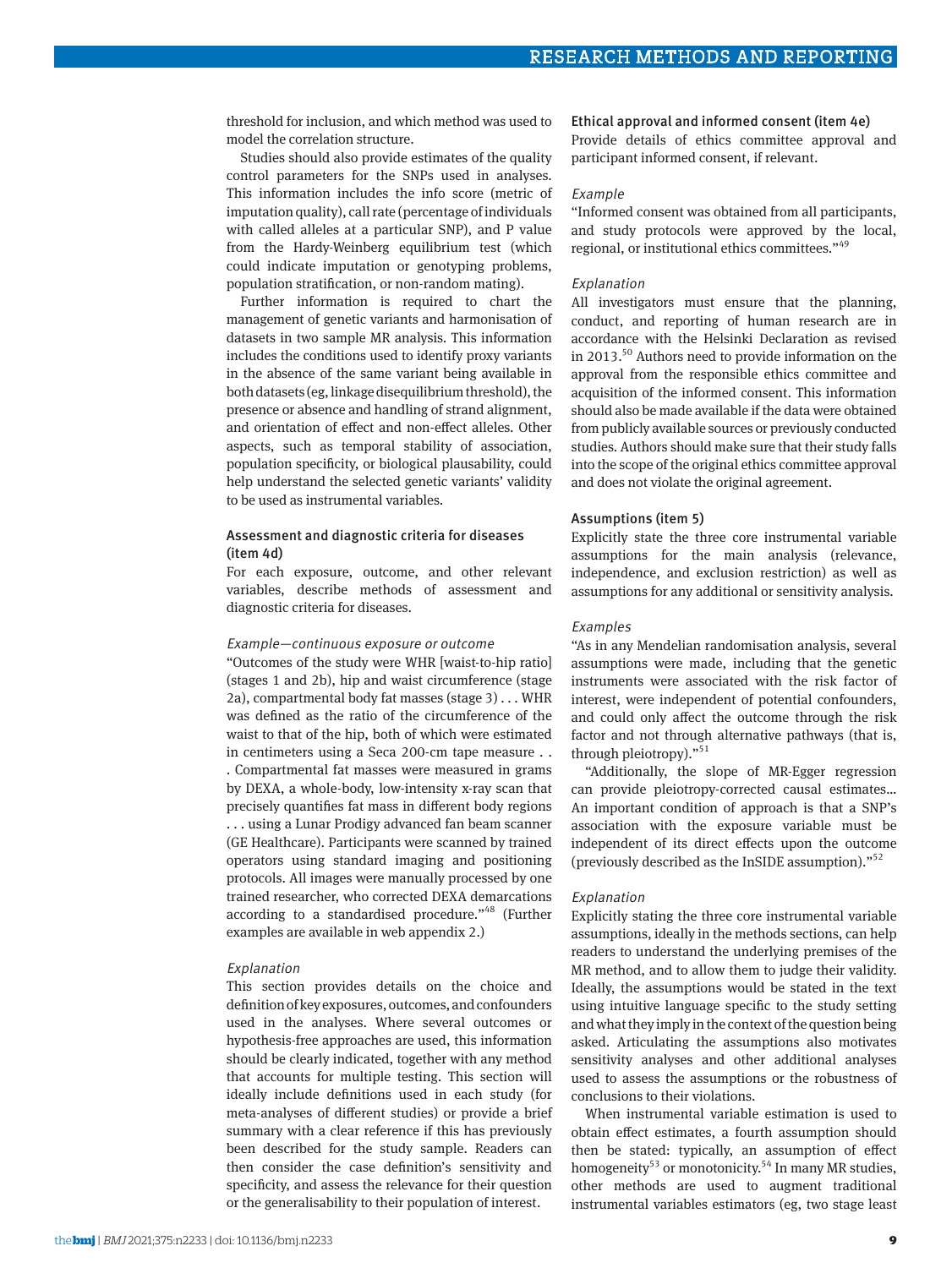squares or Wald estimators), and their assumptions should also be stated. For example, MR Egger regression<sup>55</sup> or weighted median<sup>56 57</sup> are often used as a supplementary analyses to obtain the estimates when multiple genetic variants are included. Box 2, figure 1, and box 3 give more details on instrumental variable assumptions, common violations, and assessment.

## Statistical methods: main analysis (item 6)

Describe statistical methods and statistics used.

#### Quantitative variables (item 6a)

Describe how quantitative variables were handled in the analyses (that is, scale, units, model).

## Example

"The effect size for each meta-analysis is reported in the main results as the effect of a one-standarddeviation (1-SD) change in natural-log-transformed 25OHD [25-hydroxyvitamin D] level, since this metric is more interpretable than an arbitrary difference . . . In order to provide a better clinical interpretation of a 1-SD change in natural-log-transformed 25OHD level, we selected three different clinically relevant 25OHD thresholds for vitamin D status (<25 nmol/l for vitamin D deficiency, <50 nmol/l for vitamin D insufficiency, and >75 nmol/l for vitamin D sufficiency)."78

#### Explanation

Any transformations made in the quantitative variables (that is, exposure, outcome, or relevant covariates) should be explicitly mentioned, because they affect both interpretation of results and their comparability with other studies. Describing biological knowledge or

previous evidence can help justify chosen groupings. When possible, authors should also back-transform estimates to report the units of measurement in common terms to enable future replication of findings. For example, if the effect size is reported in standard deviation change, we suggest reporting the magnitude of the standard deviation for clarification.

#### Genetic variants (item 6b)

Describe how genetic variants were handled in the analyses and, if applicable, how their weights were selected.

#### Example

"We created an allele score from 97 genetic variants previously found to be associated with BMI [body mass index], in a recent GWAS [genome wide association study] meta-analysis by the GIANT consortium. The score was calculated as a sum of the number of BMI-increasing alleles, weighted by the effect size as reported in the GIANT GWAS (reported as a SD [standard deviation] change of BMI per dosage increase such that a higher allele score corresponds to a higher BMI, and was standardised to have a mean of zero and SD of 1)."<sup>79</sup>

#### Explanation

An allele score (also sometimes referred to as genetic risk score, polygenic risk scores, or genetic prediction scores) is a variable that summarises multiple genetic variants in one measure. When many variants are included in the score, bias and coverage probabilities of the instrumental variable estimates are improved compared with estimates from the two stage least

## Box 2: Instrumental variable (IV) assumptions and mendelian randomisation (MR)

#### Core IV estimation assumptions and additional assumptions

Most MR studies rely on three core IV assumptions (relevance, independence, and exclusion restriction; fig 1, box 3) to carry out testing for causal effects of the exposure on the outcome.<sup>16</sup> Estimating effect sizes through the instrumental variable approach imposes a fourth assumption, usually homogeneity of effects of the exposure on the outcome.16 58-60 The homogeneity assumption can also be replaced by imposing a monotonicity assumption that an increase in the number of risk alleles does not lower the likelihood of exposure for any individuals, typically leading to estimating an effect in a subgroup of the study population.<sup>61</sup>

#### Violations

The exclusion restriction is sometimes also referred to as an assumption of no horizontal pleiotropy (box 3), but it can be violated in several other ways (eg, by gene-exposure interaction, by having some form of time varying exposures, by measurement error in the exposure that is related to the instrument or by a multi-component exposure).<sup>59</sup> Concerns about violations of the independence assumption usually focus on confounding by ancestry (or population stratification). However, it can also be violated by various forms of selection or collider bias, by dynastic effects, or by assortative mating.<sup>62-64</sup> When multiple variants are used in the analysis, these assumptions pertain to each of the variants. Other methods can relax these assumptions, as described below.

#### Assumptions for additional analyses

In many MR studies, instrumental variable methods have been extended in several ways. For example, when multiple genetic variants are used, MR Egger regression,<sup>55</sup> weighted median,<sup>56</sup> or weighted mode<sup>57</sup> are often used as supplementary estimators. MR Egger regression relaxes the exclusion restriction assumption but imposes an InSIDE assumption that the size of the direct effects of the genetic variants on the outcome that do not operate through the exposure are independent of the size of the genetic variants' effects on the exposure. Additionally, the two sample MR approach assumes that the association between the genetic variants and the exposure is the same in the two samples, which might not hold if samples are selected from different subpopulations (eg, by sex, age, ethnicity).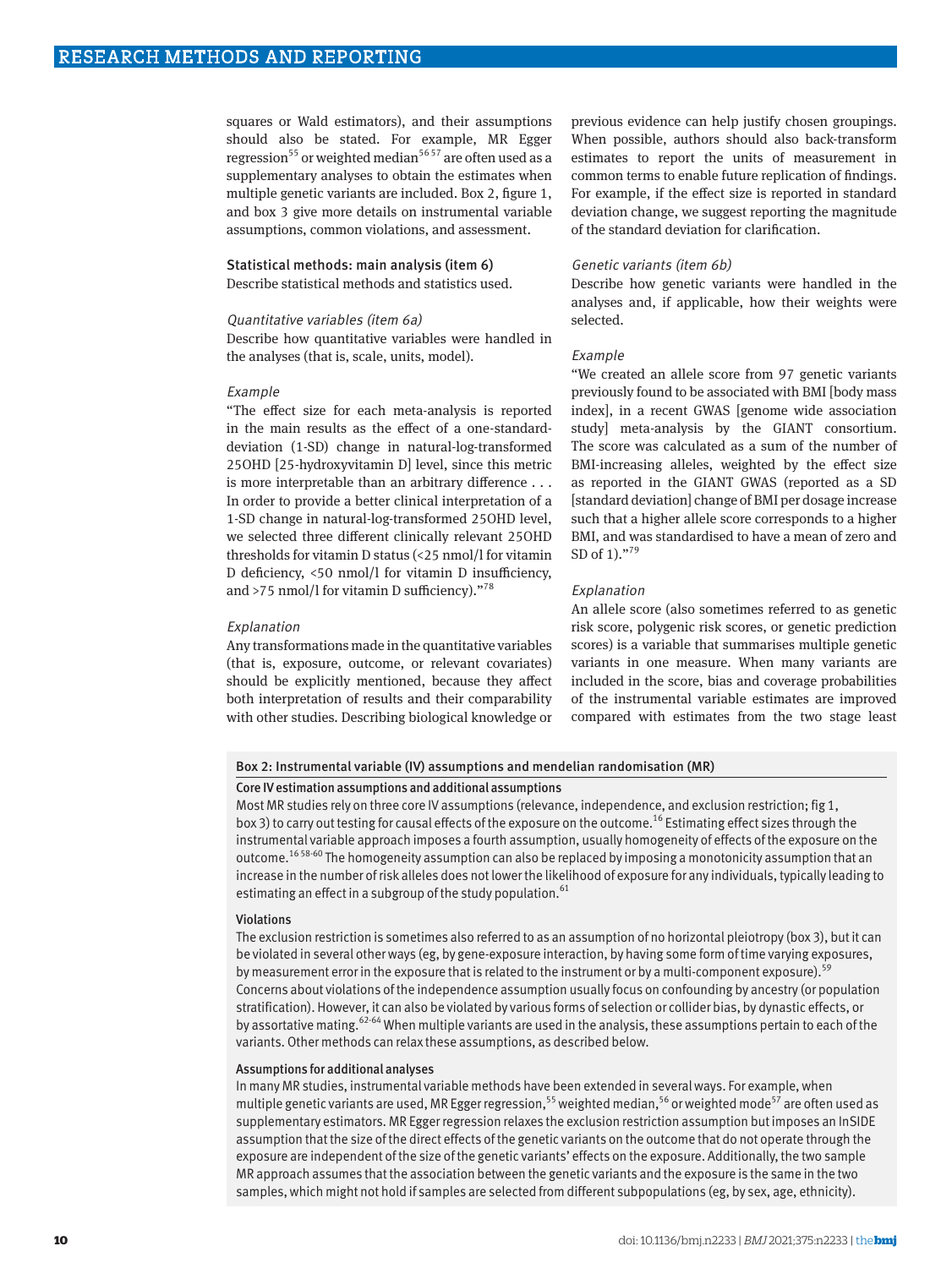



squares approach.<sup>80</sup> Authors should explicitly define the criteria for selecting variants included in the allele score and whether these criteria are based on external data. An allele score could be weighted or unweighted. If weighted, author should clarify whether the weights are derived from the data under analysis or from an independent data source. Authors should also report which genetic model of inheritance is implied in the calculation of genetic variant-exposure and variant-outcome associations (that is, additive or multiplicative). If the weights were derived from the same sample (eg, in a one sample MR), authors should report any efforts to mitigate potential overfitting, typically using methods such as the cross validation or jackknife approaches.

## Mendelian randomisation estimator (item 6c)

Describe the MR estimator (eg, two stage least squares, Wald ratio) and related statistics. Detail the included covariates and, for two sample MR studies, whether the same covariate set was used for adjustment in the two samples.

#### Example

"Genetic associations with all exposures were taken from a large meta-analysis of GWAS, conducted in adults (n=108,557; mean age, 50.6 years; ~53% men) of European ancestry, without diabetes, adjusted for

age, sex, study site and geographic covariates using an additive genetic model . . . Genetic associations with MI [myocardial infarction], angina and heart failure were obtained using logistic regression controlling for age, assay array and 10 principal components in sex-specific analysis and additionally adjusted for sex in the overall analysis, as the adjustment in our previous MR study in the UK Biobank . . . Specifically, we obtained SNP-specific Wald estimates (quotient of genetic association on outcome and genetic association on insulin) and then meta-analysed them using inverse variance weighting (IVW) with multiplicative random effects."81

#### Explanation

The authors should present all the analytical details on the calculation of the instrumental variable estimator. Further clarification on estimating the associated standard errors should also be provided (that is, if this estimator is based on a normal approximation, bootstrapping, or other approaches). Covariates used in the MR analysis should be detailed. For a two sample analysis, authors should state the covariates used to estimate the genetic variant-exposure and genetic variant-outcome associations to assess any differences in the use of covariates between the two associations, which could lead to bias.

#### Missing data (item 6d)

Explain how missing data were addressed.

#### Example

"We conduct our analyses in a Bayesian framework as this lends itself naturally to data imputation. We first introduce a Bayesian complete-case analysis method and then 4 methods for imputing data under the missingat-random assumption that can be incorporated into the Bayesian model to include subjects with missing data . . . We use cross-sectional baseline data on 3,693 participants who have complete or partial data for C-reactive protein, fibrinogen, and the 3 SNPs. There is missingness in 2.1% of participants for C-reactive protein, 2.4% for fibrinogen, 10.8% for rs1205, 1.9% for rs1130864, and 2.6% for rs1800947."82

#### Explanation

The inclusion of multiple variants with missing data in the estimation of causal effects could decrease precision. Authors should present the percentage of missing data as well as whether any imputation was performed. If imputation was performed the authors should report details of the imputation panel and method of imputation.

#### Multiple testing (item 6e)

If applicable, indicate how multiple testing was addressed.

#### Example

"The significance threshold for all cancer risk and mortality is 0.004 (6 PUFAs times 2 outcomes (risk,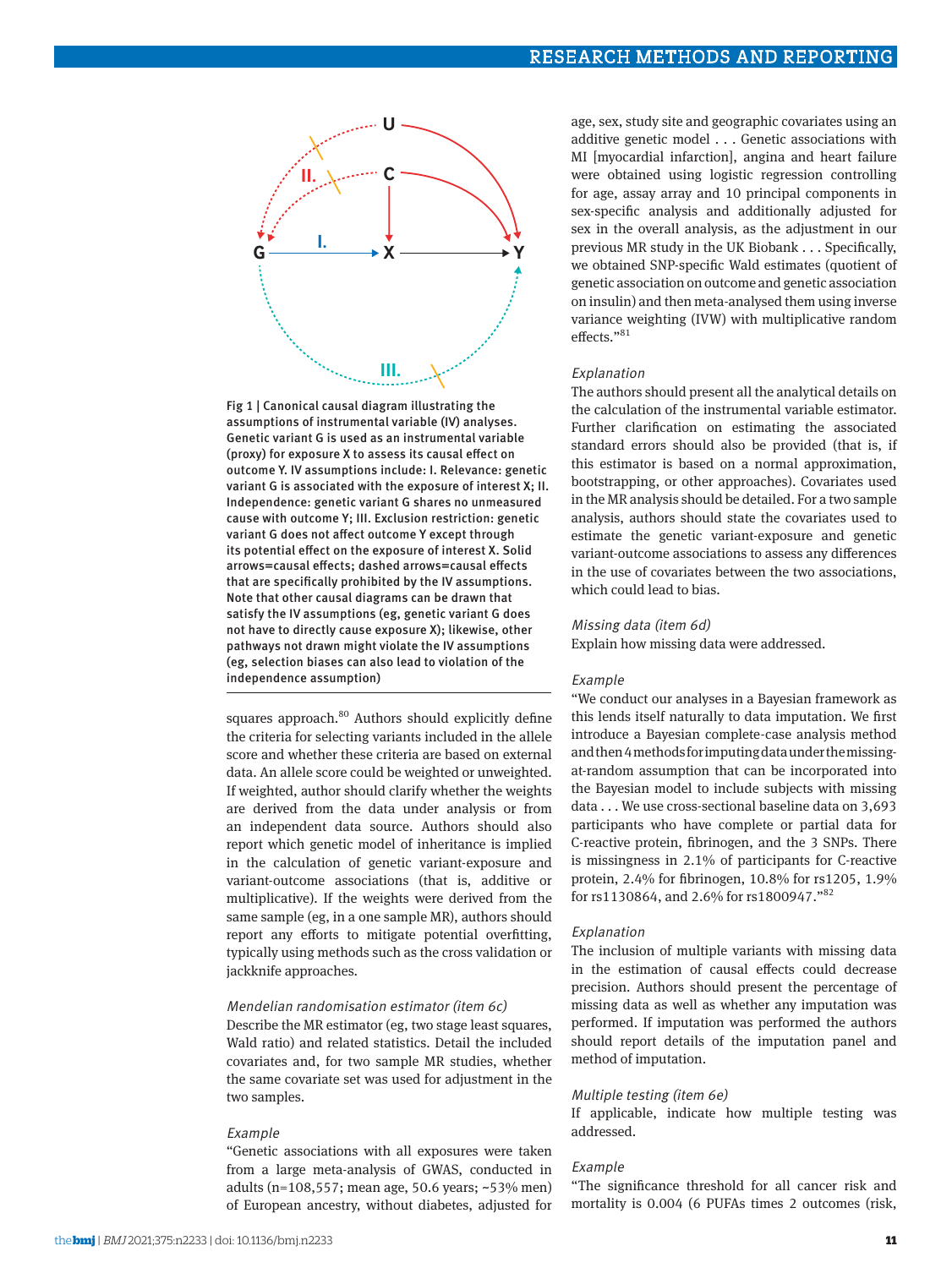#### Box 3: Assessment of assumptions of mendelian randomisation and sensitivity analyses

## Relevance

For the relevance assumption, authors should report how they measured instrument strength. Reporting the F statistic, if individual level data are available, provides several advantages for understanding the risk of weak instrument bias.<sup>65</sup> The F statistic can also be approximated using summary level data. If the proposed instrument strength is low, reporting should include whether approaches that are robust to weak instruments have been used.

## Independence

The independence assumption cannot be directly verified, but it can be partially assessed in many research settings. Negative control outcomes or negative control populations can sometimes evaluate the reasonableness of the assumption.<sup>66</sup> Reporting associations between measured covariates that might confound the variant-outcome association can also prove helpful, particularly if scaled by instrument strength<sup>6768</sup> or presented alongside a related bias analytical approach.<sup>69</sup>

#### Exclusion restriction

For the exclusion restriction assumption, MR Egger regression<sup>55</sup> can be used to detect certain versions of pleiotropy and therefore provide evidence of certain violations of the exclusion restriction. However, the approach depends on an additional assumption (described above) and requires multiple independent variants. Additional approaches to test the exclusion restriction include weighted median<sup>56</sup> and mode.<sup>57</sup> The use of negative control outcomes or negative control populations might also allow evaluation of this assumption.<sup>70</sup> The use of known biological effects of a SNP can also be leveraged to decrease the probability of violation of this assumption.

## Homogeneity

The homogeneity assumption requires that the exposure has the same effects in everyone, which is not directly verifiable. One possibility for supporting its validity is to determine whether the effect estimate, or even the genetic variants' effects on the exposure, is the same across subpopulations.<sup>6771</sup> Authors can perform stratified or adjusted analyses to relax this assumption if effects with meaningful differences are estimated in different subpopulations.<sup>72</sup> Furthermore, a global exploration of the homogeneity assumption can examine any differences in variance of a continuous outcome across the genetic instrument; the extent of such differences provides evidence as to extent of violation of the homogeneity assumption.

#### Joint falsification strategies

Some falsification strategies assess assumptions jointly. When using multiple genetic variants as proposed instruments, it is possible to test whether heterogeneity exists across the separate effect estimates (see Test for difference, table 2). Although this test is often interpreted as an assessment of the exclusion restriction, it is jointly testing the exclusion restriction, independence, and homogeneity assumptions. Another relatively straightforward joint test of all assumptions comes from comparing the effect estimate with that obtained by use of a more traditional confounding-adjustment approach.<sup>73</sup> Assuming that the traditional approach is biased owing to unmeasured confounding, and that the direction of that confounding is suspected, the examination of whether the MR effect estimate aligns with the suspected direction of confounding can support the joint validity of the assumptions underlying the MR effect estimate.

#### Sensitivity analyses

Because several of the estimators using multiple genetic variants rely on different versions of relaxing or adapting the instrumental variable assumptions (eg, MR Egger, median based, or modal based estimators), a comparison of estimates obtained using each of these approaches can help understand the sensitivity of effect estimates to the non-overlapping assumptions of each.<sup>74</sup> Researchers might also compare MR effect estimates with non-MR estimates, depending on the assumptions underlying alternative methods. Independent replication of MR findings in an independent dataset or with a different study design (eg, one sample *v* two sample MR) is typically advocated to assess the findings' robustness. Many of the traditional bias analytical techniques in epidemiology can be adapted for MR readily, including the calculations from formulas for understanding the magnitude and direction of confounding bias<sup>5967-6975</sup> or for violations of the exclusion restriction.<sup>5976</sup> When selection bias is a concern, researchers also frequently conduct simulations to understand the plausible size and direction of bias.<sup>64</sup> Simulations might also help understand the plausible size and direction of bias induced by assortative mating,<sup>62</sup> dynastic effects,<sup>963</sup> and time varying effects,<sup>77</sup> if deemed relevant.

> mortality) require correcting 0.05 by 12 tests) . . . Given 6 individual cancers were considered, we set a significance threshold of  $0.004/36=0.0001.^{83}$

#### Explanation

In an MR analysis that involves multiple exposures or multiple outcomes, authors should state whether and how they accounted for multiple testing and provide justification. They should state whether the correction was for the total number of statistically independent exposures or outcomes for all exposures and outcomes. Such a correction could involve reporting false discovery rates, Bonferroni correction, or other techniques, as outlined in the above example.

#### Assessment of assumptions (item 7)

Describe any methods or previous knowledge used to assess the assumptions or justify their validity.

#### Examples

"Mendelian randomisation was implemented using the two stage least squares method in the R package *ivpack*. We included age and sex as covariates. To assess the risk of weak instrument bias, we used F tests to determine the strength of association in the first stage regressions between allele score and exposure . . . We used confounding bias plots to assess relative bias in the instrumental variable estimate compared with standard multivariable regression . . .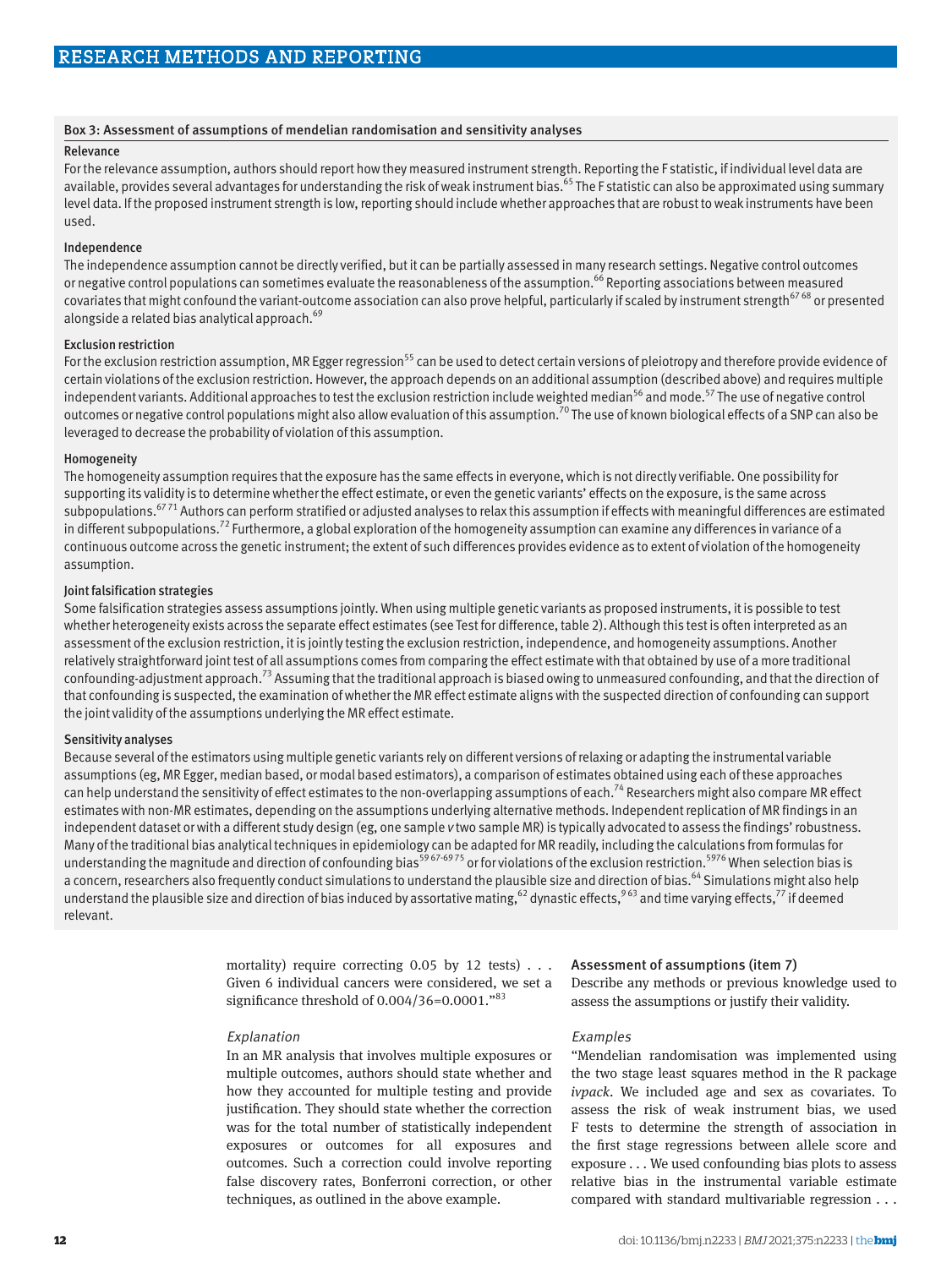To investigate the degree of bias in the initial causal estimates due to pleiotropic effects, we used two sensitivity analyses (mendelian randomisation-Egger and weighted median mendelian randomisation) . . . Mendelian randomisation-Egger and weighted median methods were implemented using the R package TwoSampleMR."<sup>84</sup>

"There are reasons for considering MR analysis of a protein drug target to be a distinct category of MR analysis . . . Aside from mRNA expression, differences in protein expression or function are the most proximal consequence of natural genetic variation. This has two consequences: frequently, variants located in and around the encoding gene can be identified with a very substantial effect on protein expression in comparison to other traits; moreover such instruments may also be less prone to violating the 'no horizontal pleiotropy' assumption than variants located elsewhere in the genome . . . In the case of MR analysis of proteins, Crick's 'Central Dogma' imposes an order on the direction of information flow from gene to mRNA to encoded protein, which does not extend beyond this to other biological traits that lie more distally in the causal chain that connects genetic variation to disease risk. Finally, *cis-*MR of a protein risk factor greatly reduces the risk of reverse causation, because Crick's dogma indicates that the pathway gene → encoded protein  $\rightarrow$  disease would always be favoured over the pathway gene → disease → encoded protein, especially given that the gene  $\rightarrow$  encoded protein association is typically derived from population-based (disease-free) samples. Thus, from an MR perspective, proteins are in a privileged position compared with other categories of risk factor and the use of *cis-*MR represents an optimal approach to instrument their causal effect for disease."<sup>85</sup>

#### Explanation

For each of the assumptions underlying an MR analysis, authors should report any methods used to assess the assumptions or justify their validity. Generally, the subject related background can be used to support the reasonableness of each assumption. While many assumptions cannot be verified, there are methods available to attempt to falsify them. In line with the relevance assumption, the authors can report how they assessed instrument strength. If the proposed instrument strength is low, reporting might include whether approaches that are robust to weak instruments have been used. Although many possible methods are available, some are usable only in certain settings (eg, for dichotomous exposures). Box 3 describes some of the more common and useful approaches, and table 5 lists the commonly used statistics used when examining assumptions and performing sensitivity analyses. The first three core assumptions pertain to any MR analysis with a single instrument; the additional assumptions are needed for instrumental variable estimation. Exclusion restriction is relaxed in sensitivity analyses such as MR Egger regression. These assessments and sensitivity

analyses do not represent an exhaustive list of possible strategies, and not all sensitivity analyses are relevant to all MR analyses. For example, F statistics are principally relevant for instrumental variable analyses, because they are approximately equivalent to variance explained in two sample MR approaches based on genome wide association study (GWAS) output. Associations with measured covariates (eg, age, sex, and race or ethnic origin) and effect estimates across subpopulations can be reported with one sample MR studies, but generally not with two sample MR studies, however, GWAS summary statistics are increasingly available for sex and ancestry specific analyses. More comprehensive reviews are provided by Glymour et al<sup>73</sup> and Labrecque and Swanson.<sup>86</sup>

#### Sensitivity analyses and additional analyses (item 8)

Describe any sensitivity analyses or additional analyses performed (eg, comparison of effect estimates from different approaches, independent replication, bias analytical techniques, validation of instruments, and simulations).

#### Examples

"*Confounding*: We used confounding bias plots to assess relative bias in the instrumental variable estimate compared with standard multivariable regression. Such analyses are designed to quantify the bias present in a mendelian randomisation analysis in a manner analogous to examining the effect of adjusting or not adjusting for a potential confounder in a standard regression analysis. Additionally, in supplementary analyses we included suspected confounding factors as covariates (see supplementary table 4). The confounding variables considered were the first 10 genetic principal components, Townsend deprivation index, birth weight, breast fed, and place of birth (northing and easting coordinates).

"*Horizontal (genetic) pleiotropy*: To investigate the degree of bias in the initial causal estimates due to pleiotropic effects, we used two sensitivity analyses (mendelian randomisation-Egger and weighted median mendelian randomisation). Mendelian randomisation-Egger is not valid for studies in which the instrumental variable-exposure and instrumental variable-outcome associations are calculated in the same sample (as was done for the main analyses in this study). Therefore, we ran the mendelian randomisation-Egger as a split sample analysis, by randomly splitting the sample in half (groups A and B). The supplementary data table shows the associations of the variants and time spent in education and refractive error for each group. Mendelian randomisation-Egger and weighted median methods were implemented using the R package TwoSampleMR [\(https://github.com/MRCIEU/TwoSampleMR\)](https://github.com/MRCIEU/TwoSampleMR).

"*Measurement error*: To ensure the association between time spent in education and myopia was not an artefact of the non-normal distribution of the variable for age when full time education was completed, we used two alternative methods to recode time spent in education: dichotomisation into age more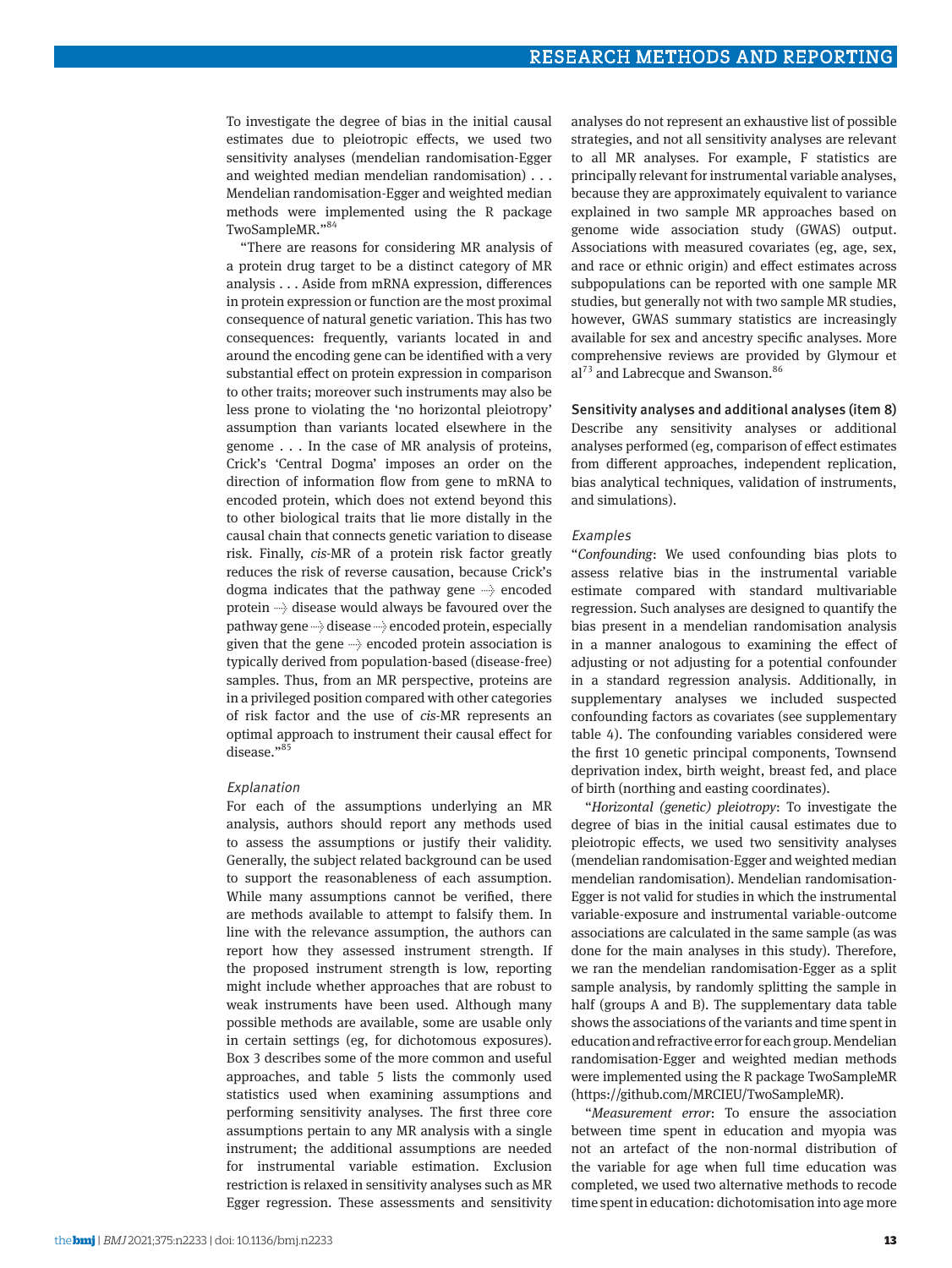|                                                                                                                                            | iasie o i most common motiamental ranasie assamptions in menaetian ranaomsation and examptes or possiste assessments or sensitivity analyses                                                                                                                                                                                   |
|--------------------------------------------------------------------------------------------------------------------------------------------|--------------------------------------------------------------------------------------------------------------------------------------------------------------------------------------------------------------------------------------------------------------------------------------------------------------------------------|
| Assumptions                                                                                                                                | Examples of possible assessments                                                                                                                                                                                                                                                                                               |
| Relevance: genetic variants are associated with the exposure of interest                                                                   | Report F statistic                                                                                                                                                                                                                                                                                                             |
| Independence: genetic variants share no unmeasured cause with the<br>outcome                                                               | Report the associations of plausible confounders with both the genetic variant(s) and the outcome;<br>how population stratification has been taken into account (e.g. through principal component<br>adjustment); and unmeasured confounding sensitivity metrics for the variant-outcome association <sup>59</sup><br>68 69 75 |
| Exclusion restriction: genetic variants do not affect the outcome except<br>through their potential effect on the exposure of interest     | Report results from MR Egger regression slope estimate as well as the intercept and its 95%<br>confidence intervals; and results using negative control outcomes or negative control populations                                                                                                                               |
| Homogeneity (two stage least squares): there is a constant causal effect<br>of the exposure of interest on the outcome                     | Report the instrumental variable effect estimate for different measurable subpopulations (eg, stratified<br>by age, race or ethnic origin, sex, or socioeconomic status); for continuous outcomes, report on<br>variance by level of instrument <sup>72</sup>                                                                  |
| InSIDE (MR Egger): associations of genetic variants with the exposure<br>variable must be independent of its direct effects on the outcome | Also report the effect estimates from other estimators that do not require this assumption (eg. median<br>and modal based tests).                                                                                                                                                                                              |
|                                                                                                                                            |                                                                                                                                                                                                                                                                                                                                |

Table 5 | Most common instrumental variable assumptions in mendelian randomisation and examples of possible assessments or sensitivity analyses

than 16 years when education was completed and age 16 years or less when education was completed; and excluding those who attended college or university. We compared the results with the original analyses using the continuous variable for age when full time education was completed."<sup>87</sup>

"Tests of association for individual genetic variants were complemented with gene-based tests of association and S-PrediXcan analysis. The latter was used to identify genes with differential expression levels in cannabis users versus nonusers. We further estimated the genetic correlation of lifetime cannabis use with other traits, including use of other substances and mental health traits, such as schizophrenia. Lastly, we performed bidirectional two-sample Mendelian randomization analysis to examine whether there was evidence for a causal relationship from cannabis use to schizophrenia risk, and from liability to schizophrenia to cannabis use."<sup>88</sup> (Further examples are available in web appendix 2.)

#### Explanation

Sensitivity analyses can test the robustness of effect estimates to plausible violations of the underlying assumptions and help understand the plausible size or direction of bias. Authors should report on any such sensitivity analyses performed. Some common strategies are described in box 3, and further information is available elsewhere.<sup>55 74 86</sup>

#### Software and pre-registration (item 9)

## Statistical software (item 9a)

Name statistical software and package(s), including version and setting used.

## Example

"We performed the analysis by using Stata version 14 (StataCorp LP) and R version 3.4.3 (The R Foundation for Statistical Computing). We used the mrrobust package for Stata and the TwoSample MR package for R to facilitate MR analyses."89

## Explanation

Statistical methods and software should ideally be described with enough detail to enable a knowledgeable user with access to the original data to verify the reported results. It is preferable to provide the statistical code used in an online repository.

#### Pre-registration (item 9b)

State whether the study protocol and details were preregistered (as well as when and where).

#### Explanation

Authors should report if a study was pre-registered and provide a link to the study protocol. Examples of preregistration in MR are rare at present, partly because it poses challenges for secondary data analysis. Potential solutions that protect against researcher bias have been proposed: "The pre-registration can be achieved by pre-specifying the rationale, hypotheses, methods, and analysis plans, and submitting these to either a third-party registry (e.g., the Open Science Framework [OSF]; [https://osf.io/\)](https://osf.io/), or a journal in the form of a Registered Report."<sup>90</sup> Wider adoption of these methods should increase the accuracy, transparency, and robustness of MR studies.

## **Results**

## Descriptive data (item 10)

#### Number of participants (item 10a)

Report the numbers of individuals at each stage of included studies and reasons for exclusion. Consider the use of a flow diagram.

#### Example

"UK Biobank recruited 502664 participants aged 40 to 69 years through 22 assessment centres across the UK . . . All participants completed sociodemographic questionnaires, which included questions on past educational and professional qualifications. In the latter stages of recruitment, an ophthalmic assessment was introduced, and this was completed by approximately 23% of participants . . . In total, 69798 participants had valid education, refractive error, and genetic data available (fig 1). $^{87}$ 

#### Explanation

Information on study participants will help readers understand the target population and assess the validity and generalisability of results. It also provides readers with the information needed to replicate the study and to assess whether the study is likely to show collider bias. If the data sources include individual level data, authors should report information on the participants in the study. Specifically, authors should report the number of individuals at each stage of the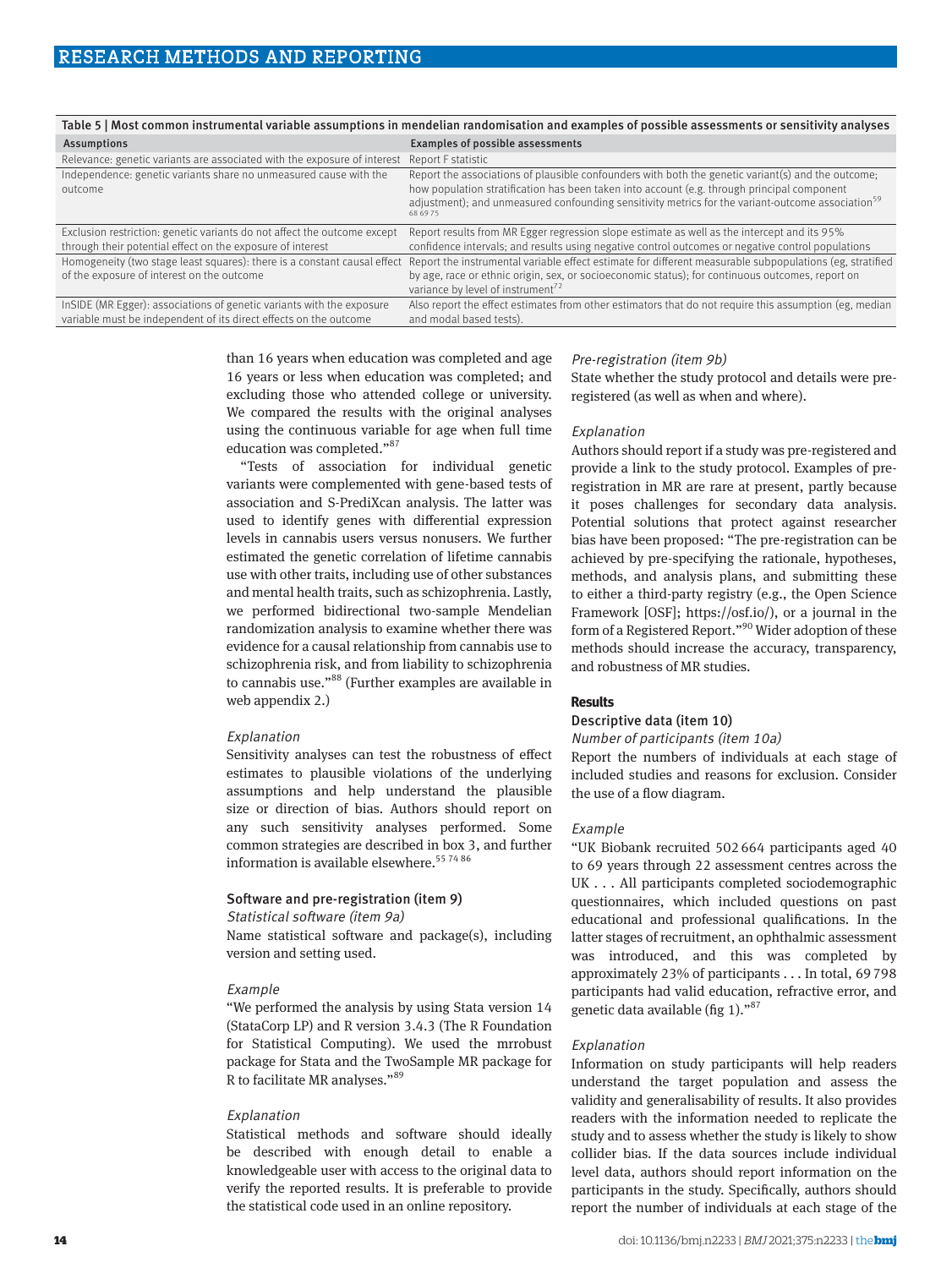study and the reasons why individuals were excluded from further study. Examples of such reasons include loss to follow-up, removal for lack of data, and quality control. Including a STROBE<sup>26</sup> flowchart for inclusion into the study can quickly provide information about how the study sample was selected. Where possible, report missing values for variables.

#### Summary statistics (item 10b)

Report summary statistics for phenotypic exposure(s), outcome(s), and other relevant variables (eg, means, standard deviations, proportions).

#### Example

"The UK Biobank sample comprised 53.7% women (table 1), and the median age at recruitment was 58.0 years (interquartile range 51.0-63.0). The distribution of adiposity [exposure] and smoking behaviour [outcome] variables in the UK Biobank sample are described in table 1 and table 2 [table 6 and table 7]. As observed in previous studies, current smokers had a lower body mass index than never smokers (−0.22 (95% confidence interval −0.27 to −0.16)). Conversely, former smokers had a higher body mass index than current smokers  $(1.04 (0.98 \text{ to } 1.09))$ ."<sup>51</sup>

#### Explanation

Information on the distribution of the exposure, outcomes, and other variables helps judge the comparability of groups and generalisability of the findings. Distributions of continuous variables are easily summarised by mean and standard deviation, or by median and percentile range (eg, 25th and 75th percentiles) in case of asymmetrical distribution. Numbers and percentages best describe categorical variables. Readers can assess group differences better if the descriptive statistics are provided for each category separately. Statistical inference regarding differences between groups should be reserved for the main analysis.<sup>26</sup>

In cohort studies in which the outcome is an event, authors should report both the number of events and, if appropriate, the event rate (eg, number of events per



Fig 2 | Numbers of participants in UK Biobank who passed validation for mendelian randomisation study. Figure reproduced with permission from Mountjoy et al, 2018<sup>87</sup>

person year). A summary measure of follow-up time such as mean, median, or total follow-up—is also important to understand the period over which events were recorded.

For a time varying outcome, for which time-to-event data are available, the summary measures should be presented over time; a figure could help communicate this. In case-control studies, the summary measures are typically presented separately for cases and controls. A table of continuous exposures or outcomes by categories might also be helpful.<sup>26</sup>

#### Heterogeneity assessment (item 10c)

If the data sources include meta-analyses of previous studies, provide the assessments of heterogeneity across these studies.

#### Example

Table 8 demonstrates the  $I^2$  test statistic, allowing for an assessment of heterogeneity of the effect of the genetic variants on the outcome across studies.

#### Explanation

Evidence on the consistency of the genetic variant's association with the exposure or outcome helps to understand the degree of heterogeneity of effects. If the estimation is based on a meta-analysis, the number of included studies will also help determine if tests for heterogeneity are properly powered to detect its presence. Presenting 95% confidence intervals along with the  $I^2$  statistic is recommended.<sup>91 92</sup>

#### Two sample mendelian randomisation (item 10d)

For two sample MR, authors should (1) provide justification of the similarity of the genetic variantexposure associations between the exposure and outcome samples, and (2) provide information on the number of individuals who were in both samples for the exposure and for the outcome.

#### Example 1

"The genetic variants used for MR were obtained from a GWAS of gallstones conducted in Europeans. A comparison between European and Indian populations with respect to allele frequencies, risk of developing gallstones and gallbladder cancer (GBC) for the genetic variants was made and results are shown in Supplementary Table 1. The allele frequencies between the two populations were generally similar, although with striking differences for some SNPs (e.g. for rs601338, rs1260326, rs174567, rs2469991, rs2290846, where the difference in minor allele frequency was >15%). The risk for developing gallstones and GBC were in broadly the same direction for the SNPs in the Indian population (consistently increased risk for 80% of SNPs in relation to gallstones and 70% SNPs in relation to GBC)."<sup>93</sup>

## Explanation 1

Two sample MR analyses assume that the SNPexposure associations are similar in the two samples.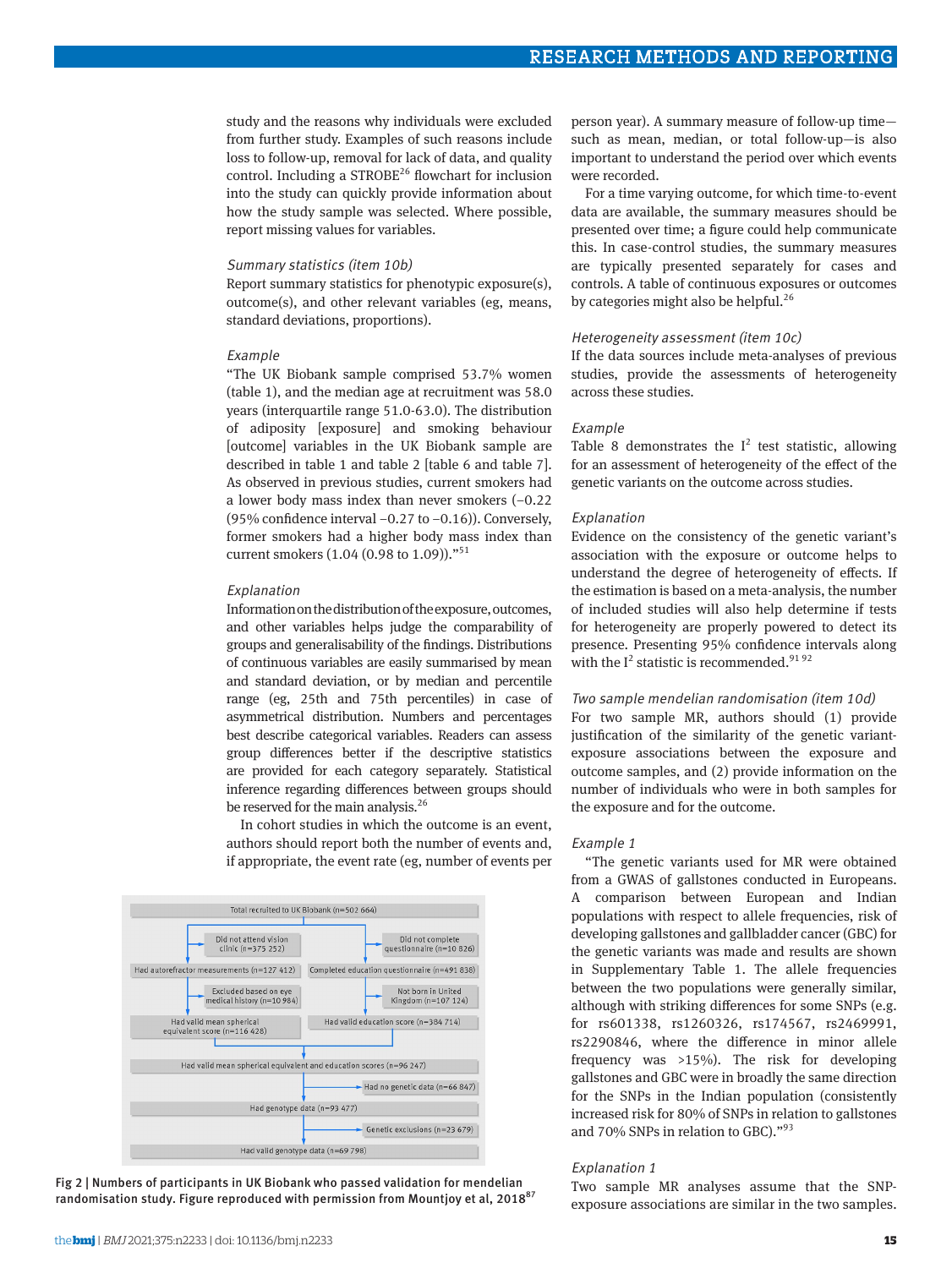|                          |                  | <b>Smoking category</b> |                     |                    | <b>Sex</b>         |                   |
|--------------------------|------------------|-------------------------|---------------------|--------------------|--------------------|-------------------|
| Body size parameters     | Total (n=372791) | Never (n=203735)        | Former $(n=131537)$ | Current (n=37 519) | Female (n=200 247) | Male $(n=172544)$ |
| Body mass index          | 27.4(4.8)        | 27.1(4.7)               | 28.0(4.7)           | 27.0(4.8)          | 27.0(5.1)          | 27.9(4.2)         |
| Weight (kg)              | 78.3 (15.9)      | 77.0(15.6)              | 80.5(16.0)          | 78.0 (16.3)        | 71.5(13.9)         | 86.2(14.3)        |
| Height (cm)              | 168.8(9.2)       | 168.3(9.3)              | 169.4(9.1)          | 169.5(9.2)         | 162.7(6.2)         | 175.9(6.7)        |
| Waist circumference (cm) | 90.4(13.5)       | 88.8 (13.2)             | 92.6(13.6)          | 91.2(13.5)         | 84.6 (12.5)        | 97.1(11.3)        |
| Body fat percentage (%)  | 31.4(8.5)        | 31.5(8.6)               | 31.7(8.2)           | 29.9(8.6)          | 36.6(6.9)          | 25.3(5.8)         |
|                          |                  |                         |                     |                    |                    |                   |

Table 6 | Sample characteristics of body size parameters by smoking and sex categories in UK Biobank. Data are mean (standard deviation). Table reproduced with permission from Carreras-Torres et al, 2018<sup>51</sup>

> For example, the analysis assumes that the two samples are drawn from the same underlying population. However, characteristics such as ethnic origin are not the only relevant factors. Similarity of the two samples can also be violated if, for example, genetic associations were estimated in premenopausal versus post-menopausal women, or in a population based sample versus a high risk sample. Where this assumption cannot be made, it should be evaluated by comparing the SNPs' association with the exposure and the outcome in the two samples, whenever the data are available. If the associations are similar in the two samples, heterogeneity in the associations of the SNPs with the exposure and the outcome is less likely to cause bias. Authors should also provide information on the number of individuals who were in both samples for the exposure and for the outcome.

#### Example 2

"These genome-wide association study estimates were selected from studies that did not include UK Biobank participants, so as to avoid participant overlap, and therefore, in some cases, the genome-wide association study and subsequent instruments differed from the genome-wide association study studies used for the two-sample mendelian randomisation described previously."89

#### Explanation 2

If the authors used the same or similar individuals to estimate the SNP-exposure and the SNP-outcome associations, MR estimates could be biased by a form of the winner's curse,  $9495$  which occurs when the statistically strongest associations—usually using a P value threshold—are selected from the discovery sample. This bias can be overcome by using entirely separate samples to select SNPs and estimate SNPoutcome associations. The bias is a linear function of the number of individuals included in both samples,

so the consequences of a small amount of overlap may not be severe.<sup>94</sup>

## Main results (item 11)

Genetic variant associations (item 11a)

Report the associations between genetic variant and exposure, and between genetic variant and outcome, preferably on an interpretable scale.

#### Example

"The BMI allele score created from the 12 BMI-related SNPs showed a positive dose-response association with BMI (per unit increase 0.14% [0.12%–0.16%], *p*=6.30×10<sup>-62</sup>). The BMI allele score was also associated with 25(OH)D concentrations (per unit increase  $-0.06\%$  [ $-0.20\%$  to  $-0.02\%$ ], p=0.004).<sup> $*40$ </sup>

#### Explanation

Reporting the association between the genetic variant and the exposure is required to evaluate the relevance assumption (item 8b). Comparing levels of exposure across the genotype distribution can also indicate monotonicity and linearity of the genetic effect. Reporting on the association between the genetic variant and the outcome is useful because it can provide an initial indication about the possibility of a causal association between the exposure and outcome.

## Mendelian randomisation estimates (item 11b)

Report MR estimates of the association between exposure and outcome, and the measures of uncertainty from the MR analysis, on an interpretable scale, such as odds ratio or relative risk per standard deviation difference.

#### Example

"The odds ratio of CAD [coronary artery disease] per 1-standard deviation increase in genetically predicted BMI was 1.49 (95% CI [confidence interval] 1.39 to  $1.60$ )."<sup>96</sup>

Table 7 | Sample characteristics of smoking parameters by body mass index and sex categories in UK Biobank ever smokers (current plus former smokers). Data are mean (standard deviation). Table reproduced with permission from Carreras-Torres et al, 2018<sup>5</sup>

|                                 |                              | Body mass index category       |                                          |                                            |                               | <b>Sex</b>            |                     |
|---------------------------------|------------------------------|--------------------------------|------------------------------------------|--------------------------------------------|-------------------------------|-----------------------|---------------------|
| <b>Smoking parameters</b>       | <b>Total</b><br>$(n=169056)$ | Underweight<br>$(18.5; n=816)$ | Normal<br>$(18.5 - 25.0)$ ;<br>$n=49017$ | Overweight<br>$(25.0 - 30.0)$<br>$n=74439$ | Obese<br>(230.0;<br>$n=44784$ | Female<br>$(n=81091)$ | Male<br>$(n=87965)$ |
| Age started smoking (years)     | 17.3(4.2)                    | 17.5(4.8)                      | 17.6(4.2)                                | 17.3(4.2)                                  | 17.1(4.3)                     | 17.8(4.4)             | 16.9(4.0)           |
| No of cigarettes smoked per day |                              |                                |                                          |                                            |                               |                       |                     |
| Ever smokers                    | 18.4(10.1)                   | 16.6(10.5)                     | 15.9(8.6)                                | 18.2(9.6)                                  | 21.1(11.5)                    | 16.1(8.2)             | 20.5(11.2)          |
| Current smokers*                | 15.8(8.4)                    | 16.8(11.1)                     | 15.0(8.2)                                | 15.6(8.1)                                  | 17.3(9.0)                     | 14.2(7.3)             | 17.4(9.2)           |
|                                 |                              |                                |                                          |                                            |                               |                       |                     |

\*N=37 519 current smokers.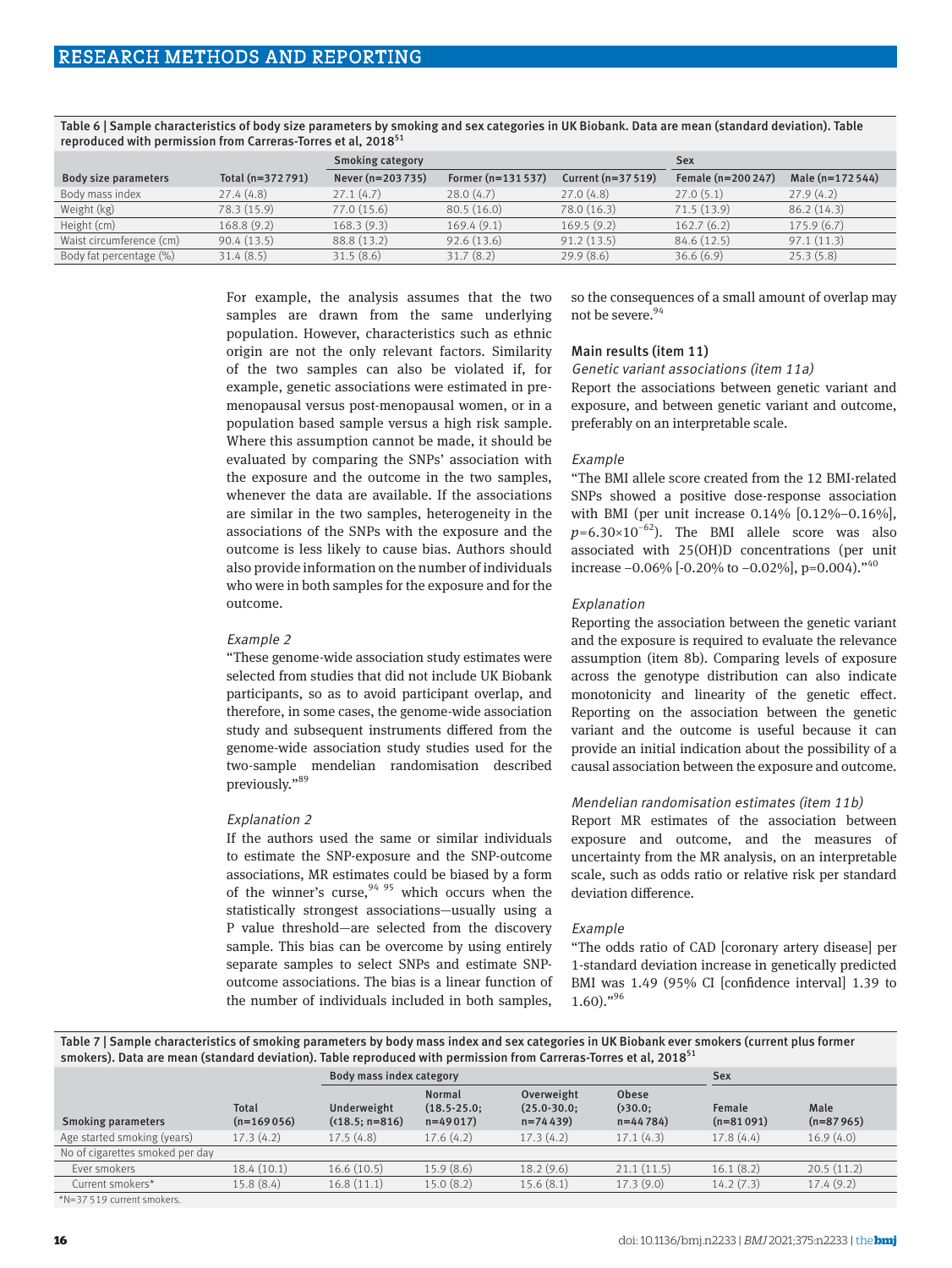|          |                                                                          |            | Table 8   Genome wide significant single nucleotide polymorphisms (SNPs) for fracture. Table reproduced with permission from Traianoska et al., 2018 <sup>41</sup> |      |                                                      |                       |                                                              |                       |                                           |                       |                |                |
|----------|--------------------------------------------------------------------------|------------|--------------------------------------------------------------------------------------------------------------------------------------------------------------------|------|------------------------------------------------------|-----------------------|--------------------------------------------------------------|-----------------------|-------------------------------------------|-----------------------|----------------|----------------|
|          |                                                                          |            |                                                                                                                                                                    |      | Discovery stage*                                     |                       | Replication stage*                                           |                       | Combined*                                 |                       | No of          |                |
| Locus    | Candidate gene                                                           | <b>SNP</b> | EA<br>Distance to gene (kb)                                                                                                                                        | EAF  | Odds ratio (95% CI)                                  | o.                    | Odds ratio (95% CI)                                          | Q,                    | Odds ratio (95% CI)                       |                       | fracture cases | $\overline{1}$ |
| 2p16.2   | SPTBN1                                                                   | rs4233949  | G<br>$-23.21$                                                                                                                                                      | 0.61 | $1.03(1.02 \text{ to } 1.05)$ 6.9×10 <sup>-2</sup>   |                       | 1.04 (1.05 to 1.05)                                          | $8.9 \times 10^{-11}$ | 1.03 (1.02 to 1.04)                       | $2.8 \times 10^{-14}$ | 185057         | 22.4           |
| 3p22.1   | CTNWB1                                                                   | rs430727   | 107.2                                                                                                                                                              | 0.45 | 1.03 (1.02 to 1.05)                                  | $1.0 \times 10^{-4}$  | $1.03(1.02 \text{ to } 1.04)$                                | $1.1 \times 10^{-8}$  | 1.03 (1.02 to 1.04)                       | $5.0 \times 10^{-12}$ | 185057         | $\circ$        |
| 6q22.33  | RSPO <sub>3</sub>                                                        | rs10457487 |                                                                                                                                                                    | 0.51 | 1.06 (1.05 to 1.08)                                  | $2.3 \times 10^{-15}$ | 1.04 (1.03 to 1.05)                                          |                       | $1.7 \times 10^{-15}$ 1.05 (1.04 to 1.06) | $4.8 \times 10^{-28}$ | 185057         | ц∩             |
| 6q25.1   | ESR1                                                                     | rs2982570  |                                                                                                                                                                    | 0.58 | 1.05 (1.04 to 1.07)                                  | $8.1 \times 10^{-12}$ | 1.03 (1.02 to 1.04)                                          |                       | 5.2×10 <sup>-10</sup> 1.04 (1.03 to 1.05) | $4.5 \times 10^{-19}$ | 185057         | 23             |
| 7q31.31  | WNT16, CPED1                                                             | rs2908007  | ⋖<br>$-3.25, 24.67$                                                                                                                                                | 0.60 | 1.08 (1.06 to 1.10)                                  | $1.2 \times 10^{-20}$ | 1.05 (1.04 to 1.06)                                          |                       | 5.6×10 <sup>-22</sup> 1.06 (1.05 to 1.07) | $2.3 \times 10^{-39}$ | 185055         | $\circ$        |
| 7q21.3   | C7orf76.SHFM1                                                            | rs6465508  | G<br>$\circ$ .                                                                                                                                                     | 0.34 | 1.05 (1.03 to 1.07)                                  | $4.0 \times 10^{-9}$  | 1.04 (1.03 to 1.05)                                          |                       | $4.1 \times 10^{-12}$ 1.04 (1.03 to 1.05) | $2.0 \times 10^{-19}$ | 185056         | 35             |
| 7p14.1   | <b>JNEGARD</b>                                                           | rs6959212  | 89.01                                                                                                                                                              | 0.34 | 1.04 (1.02 to 1.06)                                  | $6.9 \times 10^{-6}$  | 1.02 (1.01 to 1.04)                                          | $1.1 \times 10^{-5}$  | 1.03 (1.02 to 1.04)                       | $8.8 \times 10^{-10}$ | 185057         | 15.6           |
| 7p12.1   | GRB10, COBL                                                              | rs1548607  | U<br>40.33, -182.4                                                                                                                                                 | 0.32 | 1.05 (1.03 to 1.07)                                  | $3.2 \times 10^{-8}$  | 1.02 (1.01 to 1.04)                                          |                       | $2.1 \times 10^{-4}$ 1.03 (1.02 to 1.05)  | $4.7 \times 10^{-10}$ | 185052         | $\overline{0}$ |
| 9q34.11  | FUBP <sub>3</sub>                                                        | rs7851693  | G<br>$\circ$                                                                                                                                                       | 0.35 | 1.03 (1.01 to 1.06)                                  | $1.3 \times 10^{-4}$  | 1.05 (1.06 to 1.06)                                          |                       | $4.8 \times 10^{-16}$ 1.04 (1.03 to 1.05) | $5.0 \times 10^{-19}$ | 185057         | 23.5           |
| 10q21.1  | MBL2/DKK1                                                                | rs11003047 | $\circ$<br>$-90.63$                                                                                                                                                | 0.11 | 1.09 (1.07 to 1.12)                                  | $6.2 \times 10^{-12}$ | 1.08 (1.07 to 1.10)                                          |                       | $1.4 \times 10^{-21}$ 1.09 (1.07 to 1.10) | $9.5 \times 10^{-33}$ | 185057         |                |
| 11q13.2  | <b>LRP5</b>                                                              | rs3736228  |                                                                                                                                                                    | 0.15 | 1.05 (1.03 to 1.07)                                  | $3.0 \times 10^{-5}$  | 1.07 (1.05 to 1.08)                                          |                       | 2.8×10 <sup>-18</sup> 1.06 (1.05 to 1.08) | $1.0 \times 10^{-21}$ | 185056         | 24.6           |
| 14q32.12 | RPS6KA5                                                                  | rs1286083  | C                                                                                                                                                                  | 0.82 | 1.04 (1.02 to 1.06)                                  | $8.8 \times 10^{-5}$  | 1.05 (1.04 to 1.07)                                          |                       | $3.0 \times 10^{-14}$ 1.05 (1.04 to 1.06) | $1.6 \times 10^{-17}$ | 185085         | 43.3           |
| 17q21.31 | SOST. DUSP3. MEOX1                                                       | rs2741856  | $\cup$<br>$-4.26, -16.65, 88.02$                                                                                                                                   | 0.92 | 1.11 $(1.08 \text{ to } 1.14)$ 2.4×10 <sup>-12</sup> |                       | 1.08 (1.06 to 1.11)                                          |                       | 5.3×10 <sup>-15</sup> 1.10 (1.07 to 1.11) | $3.1 \times 10^{-25}$ | 184977         | $\circ$        |
|          | 18p11.21 FAM210A.RNMT                                                    | rs4635400  | ⋖<br>$0. -7.149$                                                                                                                                                   | 0.36 | 1.06 (1.04 to 1.07)                                  | $1.5 \times 10^{-12}$ | $1.03(1.02 \text{ to } 1.04)$                                |                       | $2.7 \times 10^{-9}$ 1.04 (1.03 to 1.05)  | $1.1 \times 10^{-18}$ | 185057         |                |
| 21q22.2  | ETS2                                                                     | rs9980072  | C)<br>141.9                                                                                                                                                        |      | $0.73$ 1.06 (1.04 to 1.08)                           | $8.4 \times 10^{-12}$ | 1.03 (1.01 to 1.04) $1.8 \times 10^{-5}$ 1.04 (1.03 to 1.05) |                       |                                           | $3.4 \times 10^{-13}$ | 185057         | 36             |
|          | EA=effect allele; EAF=effect allele frequency; I'=index of heterogeneity |            | たちになっているようについてのことでしょう。 ワクト イー・コクト イー・ファイ しょうしょう しょうしょう しょうしょう こうしょう こうしょう こうしょう こうしょう こうしょう こうしょう こうしょう こうしょうしょう                                                   |      |                                                      |                       |                                                              |                       |                                           |                       |                |                |

\*Discovery stage (37 857 cases; 227 116 controls); replication stage (147 200 cases; 150 085 controls); combined (185 057 cases; 377 201 controls).201  $\frac{180}{180}$  (18505/ 200 cases; 150 085 controls); stage (14/ "Discovery stage (3/85/ cases; 22/116 controls); replication RESEARCH METHODS AND REPORTING

#### Explanation

If the instrumental variable assumptions are not apparently falsified and are generally supported, or sensitivity analyses are robust to violation of the assumptions (item 8b), then estimates from the MR analysis can be reported in a meaningful manner, preferably on an intuitive scale (eg, relative risk, risk difference). However, if the homogeneity and monotonicity assumptions do not hold, it might be preferable not to report the estimates and outline this situation. Instead, the estimation is replaced by testing for a non-null effect.

#### Calculating absolute risk (item 11c)

If relevant, consider translating estimates of relative risk into absolute risk for a meaningful time period.

#### Example

"LDL [low density lipoprotein] cholesterol lowering alleles at the *NPC1L1* locus were inversely associated with coronary artery disease (OR [odds ratio] for a genetically predicted 1-mmol/L [38.7-mg/dL] reduction in LDL-C of 0.61 [95% CI, 0.42-0.88]; *P*=.008) and directly associated with type 2 diabetes, both individually and collectively (OR for a genetically predicted 1-mmol/L reduction in LDL-C of 2.42 [95% CI, 1.70-3.43], *P*<.001; estimated absolute risk difference, 5.3 incident cases per 1000 person-years for a 1-mmol/L genetically predicted reduction in LDL-C). $"^{97}$ 

## Explanation

In some instances, the interpretation of estimates in terms of absolute risks or risk differences rather than relative risk differences might be more clinically meaningful, by taking into account the baseline risk. A measure of absolute risk can provide an estimate of the excess amount of disease that can be attributed to the exposure over a particular period, which can then be used to estimate the absolute benefit of an intervention aimed at reducing levels of the exposure.

## Visualisation of results (item 11d)

Consider plots to visualise results (eg, forest plot, scatterplot of associations between genetic variants and outcome versus associations between genetic variants and exposure; see example in fig 3).

#### Example

#### Explanation

Plots can be useful for examining potential violations of the instrumental variable assumptions, especially for the exclusion restriction assumption. Authors should report the associations of the exposure and outcome with the genetic variants individually, which can be presented using a scatterplot or funnel plot.<sup>55</sup> The scatterplot depicts the association of the genetic effects on the exposure versus the genetic effects on the outcome, with the slope of the line corresponding to the estimated causal effect, with an intercept that is fixed at the origin (except for MR Egger regression; item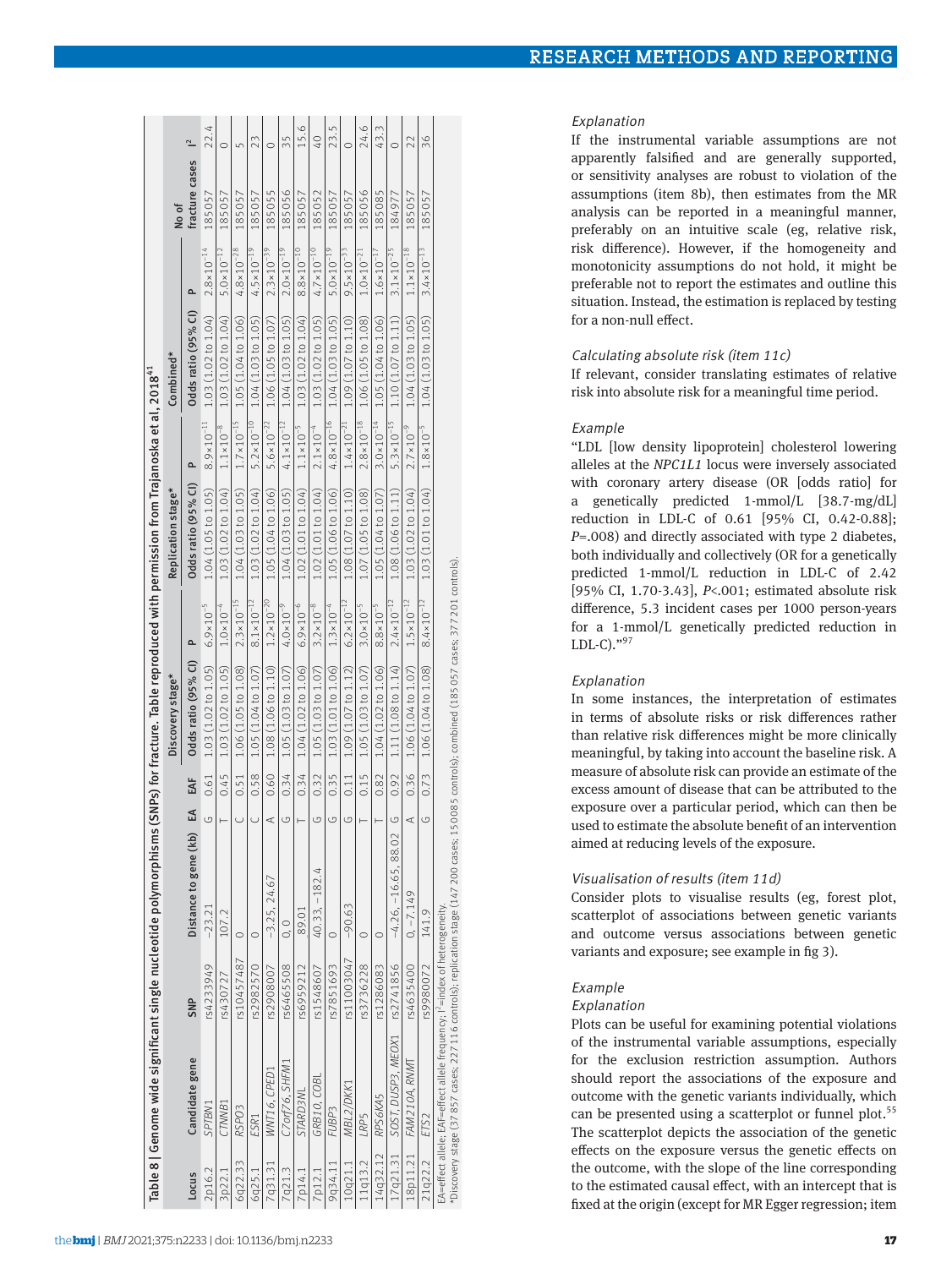

Fig 3 | "Causal relationships of insomnia symptoms. (A) Associations between SNPs associated with frequent insomnia symptoms and CAD. Per allele associations with risk plotted against per allele associations with frequent insomnia symptom risk (vertical and horizontal black lines around points show 95% confidence intervals (CI) for each polymorphism) are shown for three different MR association tests. (B) Forest plot showing the estimates of the effect of genetically increased insomnia risk on CAD. Nearest genes are displayed to the right of the plots. Also shown for each SNP is the 95% CI (gray line segment) of the estimate and the IVW MR, MR-Egger, and weighted-median MR results in red. Sample sizes of each GWAS used in the MR analyses are as follows: frequent insomnia symptoms  $(n_{\text{cases}}=129,270; n_{\text{controls}}=108,352)$ , CAD ( $n_{\text{cases}}=60,801; n_{\text{controls}}=123,504$ ).<sup>"98</sup> Figure reproduced with permission from Lane et al,  $2019<sup>98</sup>$ 

8b). A funnel plot, in which causal effect estimates for variants are plotted against their precisions, can be used to perform a visual inspection for asymmetry, which might indicate horizontal pleiotropy.<sup>55</sup> Forest plots, which plot the causal estimate obtained from each genetic variant, allow for a visual inspection of heterogeneity around the overall causal estimate.<sup>84</sup>

#### Assessment of assumptions (item 12)

Validity of assumptions (item 12a)

Report the assessment of the validity of the assumptions.

#### Example—relevance assumption

"The myopia allele score explained 4.32% (*F*=3155) of the variance in average mean spherical equivalent refractive error of participants in UK Biobank and the education allele score explained 0.71% (*F*=464) of the variance in time spent in education. We selected these genetic variants to use as instrumental variables because of their robust association with time spent in education and myopia, allowing us to construct strong aggregate instrumental variables for making mendelian randomisation inferences. The large F statistics suggested that these analyses would not be affected by weak instrument bias."87

#### Example—independence assumption

"In tests of the association between the allele scores for time spent in education and myopia with potential confounders, there was evidence that the geographical coordinate, northing (measured northward distance in UK) was negatively associated with time spent in education (β=−1.6e-6, 95% confidence interval −1.8e-6 to −1.5e-6) and positively with refractive error ( $\beta$ =1.2e-6, 9.8e-7 to 1.3e-6). Northing was also associated with the time spent in education (P=7e-5) and myopia (P=6e-3) allele scores (see supplementary table 2). Compared with standard regression, the confounding bias plot suggested that inclusion of the northing variable in the instrumental variable analysis would result in a greater degree of bias for the education allele score but not for the myopia allele score."87

#### Example—exclusion restriction assumption

"MR-Egger, weighted mode, and weighted median methods . . . yielded similar causal estimates in magnitude and direction, such that increasing time spent in education led to a more myopic refractive error (by −0.17 to −0.40 dioptres/y), whereas there was little evidence that a more myopic refractive error led to more time spent in education . . . There was little evidence that the Egger intercept deviated from zero either for more time in education causing refractive error (intercept=0.007, SE=0.006, P=0.2) or refractive error causing more time in education (intercept=−0.002, SE=0.007, P=0.8), indicating that there was little evidence for directional genetic pleiotropy."<sup>87</sup>

#### Example—homogeneity

"We observed a J shaped relation between genetically predicted BMI and all-cause mortality. The curved shape of the relation was more pronounced in UK Biobank—with higher risk both in underweight participants and in overweight or obese participants. The lowest risk for the overall population was at a BMI of around 22-23 in the HUNT Study and around 25 in UK Biobank."99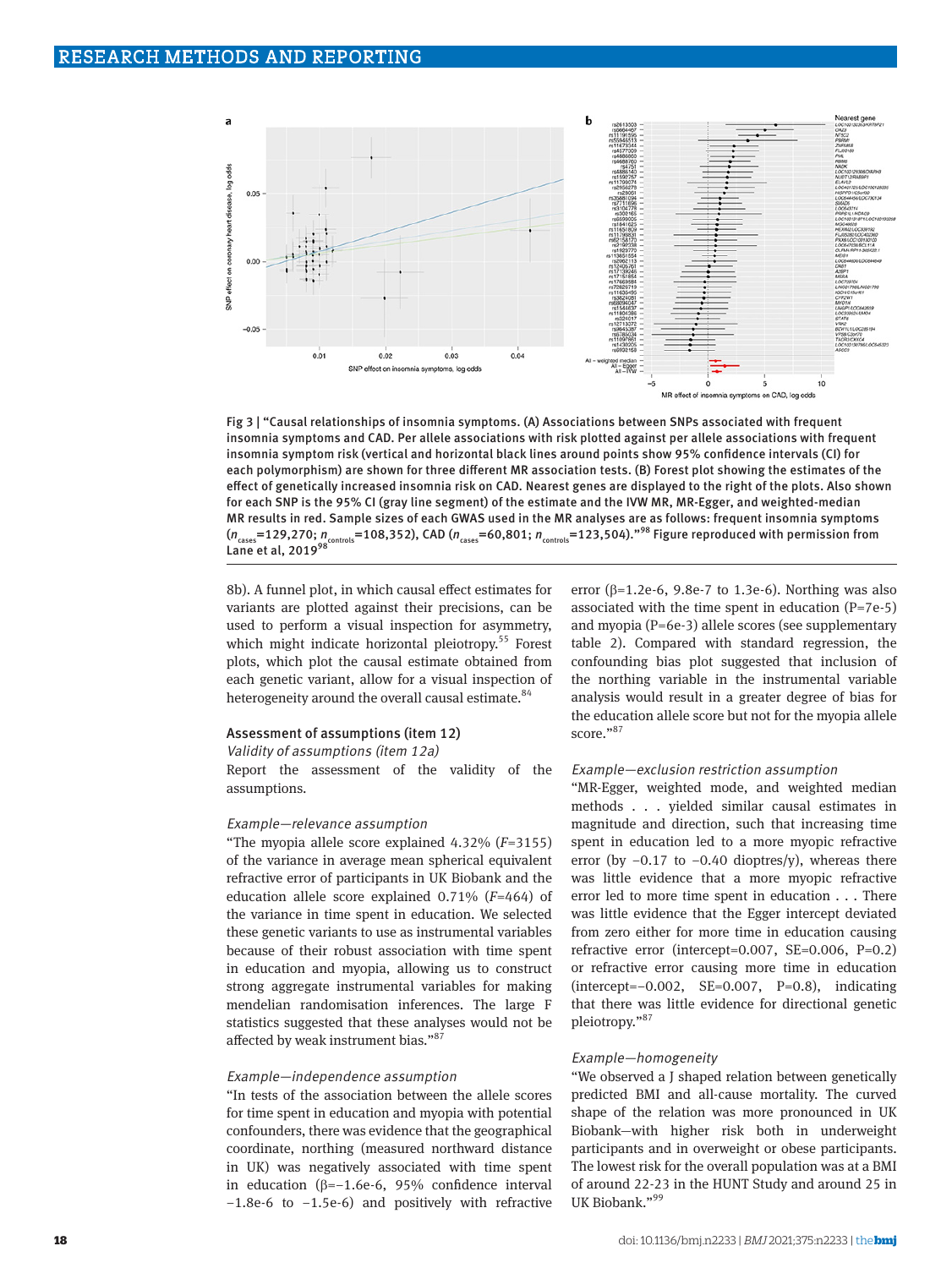## Explanation

Authors should report the results from assessing the validity of the instrumental variable assumptions, as described under item 7 and box 3. These examples illustrate assessments of these assumptions, but do not represent an exhaustive list of possible assessments or assumptions.

#### Additional statistics (item 12b)

Report any additional statistics (eg, assessments of heterogeneity across genetic variants, such as  $I^2$ , Q statistic, or E value).

## Examples

"Cochran's Q and  $I^2$  statistics were calculated to check for the presence of heterogeneity (dispersion of SNP effects) which can indicate pleiotropy. We found little evidence of heterogeneity for the association between body mass index and wellbeing (see supplementary table S8 for further information)."39

"Chen et al. used a single variant in the ALDH2 gene to study the effects of alcohol intake on risk of hypertension. Among males, the variant-hypertension association was an odds ratio of 2.42. The E-value then is 4.27. The E-value for the lower limit of the confidence interval (1.66) is 2.71. As the analysis was conducted in an ethnically homogeneous Asian population, this E-value may be large enough to reasonably conclude that any residual confounding by ancestry is unlikely to explain away the effect."<sup>69</sup>

#### Explanation

Cochran's  $Q$  and  $I^2$  statistics can be used to assess evidence of heterogeneity of causal effects estimated by each of the genetic variants. $100$  Evidence of heterogeneity suggests that there is at least one proposed instrument for which at least one of the instrumental variable assumptions fails to hold. The E value<sup>69</sup> can be used to understand the degree to which unmeasured confounding might explain findings. A large E value could help support that confounding by ancestry is unlikely to explain a non-null effect.

## Sensitivity analyses and additional analyses (item 13)

Sensitivity analyses for main results (item 13a) Report any sensitivity analyses to assess the robustness of the main results to violations of the assumptions.

#### Example

"The fixed-effect inverse-variance weighted and Egger regression estimates suggest an inverse causal effect of CRP [C reactive protein] on CAD risk (table 1). However, the corresponding random-effects analyses imply that there is no convincing evidence for a causal effect. Moreover, the simple median estimate is in the opposite direction. This arises because, although the strongest genetic variants have negative causal estimates, the majority of genetic variants have positive causal estimates. The inconsistency of the estimates

from different methods indicates that the genomewide significant variants for CRP are not all valid instrumental variables, and that a causal conclusion based on these variants would be unreliable."<sup>74</sup>

#### Explanation

Authors should report on, and compare, results obtained from different approaches used to assess the robustness of conclusions to violation of the instrumental variable assumptions, as described in section 7 and box 3. If the results from all the approaches are largely consistent, author can have more confidence in drawing robust conclusions regarding the presence and magnitude of a causal effect.

#### Other analyses (item 13b)

Report results from other sensitivity analyses or additional analyses.

#### Example—independent replication

"The associations of genetically predicted body mass index and waist circumference with risk of being a smoker were replicated in the TAG [Tobacco and Genetics consortium] data (1.19 (1.06 to 1.33) and 1.32 (1.15 to 1.52), respectively."51

#### Example —validation of instruments

"The MR-PRESSO method identified one outlier SNP for heart failure, six outlier SNPs for coronary artery disease, and 11 outlier SNPs for arterial hypertension. Outlier-correction did not materially change the OR estimates for heart failure (1.13; 95% CI 1.08–1.17), coronary artery disease (1.08; 95% CI 1.06–1.10), or arterial hypertension (1.10; 95% CI 1.08–1.12). No outlier SNPs were identified in the MR-PRESSO analysis of the other outcomes."101

#### Example—simulations

"Figure 2 shows that TSLS [two-stage least squares regression methods] is positively biased when there is positive cross-trait assortative mating on *X* and *Y*. The bias increased proportionally with increasing the degree of assortment. However, both TSLS (2) (i.e., adjusting for parent's allele scores) and TSLS (3) (i.e., jointly modelling individual's and parental effects, using nontransmitted allele scores as instruments of parental phenotype) were unbiased with false discovery rates close to 5%."62

#### Explanation

Results of sensitivity analyses or additional analyses, such as independent replication, validation of instruments, and simulation studies, should be presented if they have been performed, as described under item 8.

## Direction of causality (item 13c)

Report any assessment of direction of causality (eg, bidirectional MR).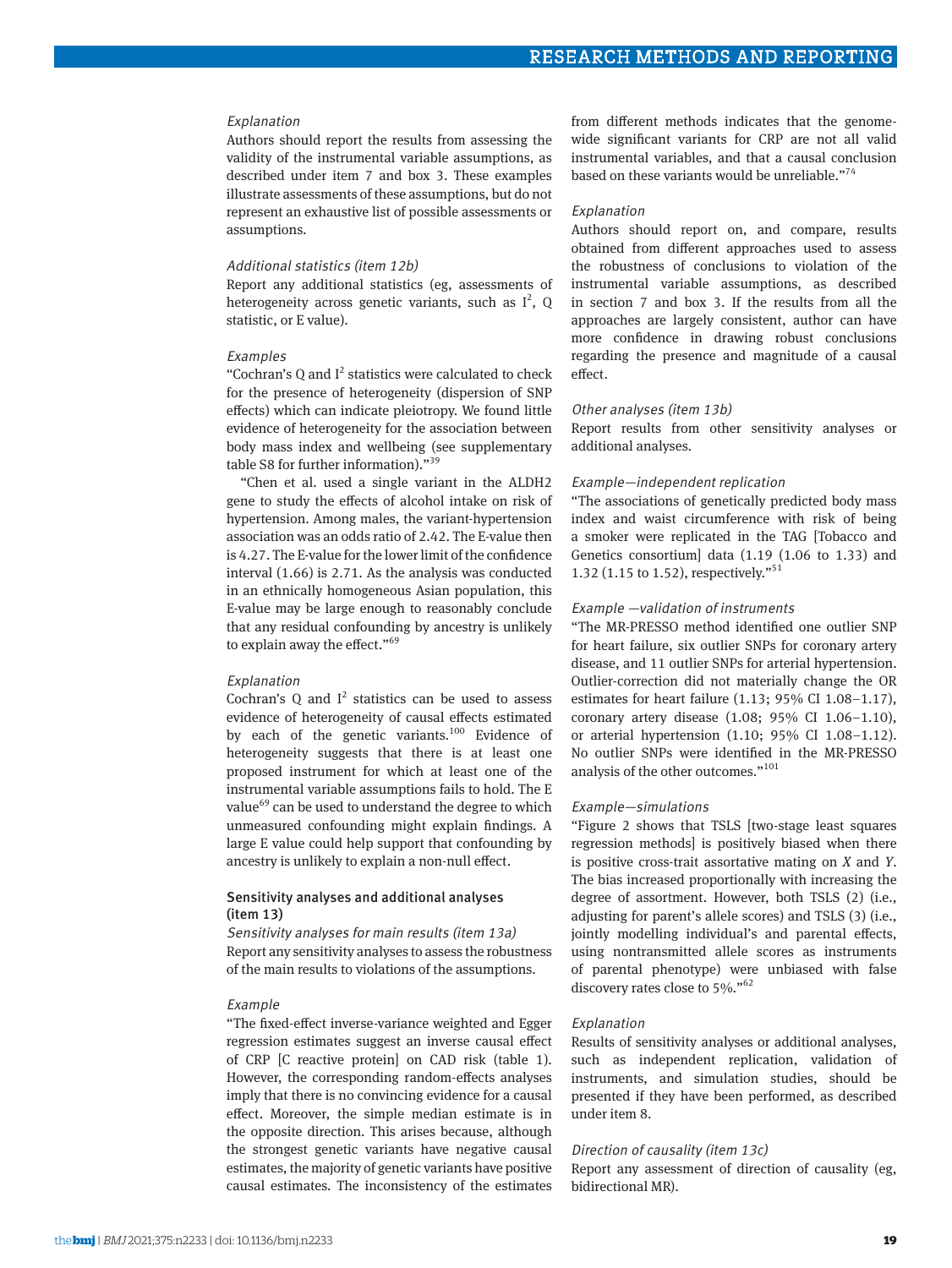#### Example

"The BMI allele score was also associated with 25(OH) D concentrations (per unit increase −0.06%, [−0.10% to −0.02%], p=0.004) while no association with BMI was seen for either the vitamin D synthesis or metabolism allele scores (per allele in synthesis score: 0.01% [−0.17% to 0.20%], p=0.88, metabolism allele score:  $0.17\%$  [-0.02\% to 0.35\%], p=0.08])."<sup>40</sup>

#### Explanation

Bidirectional MR can be used to orient the causal direction(s) of effect. This is done using two independent sets of genetic variants related to the exposure and outcome separately, and performing MR analyses to appraise causality in both directions.<sup>102</sup>

## Compare with non-MR analyses (item 13d)

When relevant, report and compare with estimates from non-MR analyses.

#### Example

"Using the Durbin-Wu-Hausman test for endogeneity, we found weak evidence that the instrumental variable estimate using the time spent in education allele score differed from the observational point estimate (Durbin-Wu-Hausman P=0.06), with the instrumental variable estimate suggesting a larger negative association."87

#### Explanation

Authors should describe important differences between MR estimates and estimates from non-MR analyses. Each study design has different types of biases and could have different degrees of statistical power. Putting the MR results in context will help readers understand if the strengths and weaknesses of MR allow for results that support or contradict previous evidence. In general, causal inference can be presented in a triangulation framework, evaluating the overall body of evidence from several different approaches.<sup>103 104</sup>

#### Additional visualisation of results (item 13e)

Consider additional plots to visualise results (eg, leaveone-out analyses).

#### Example

"Leave-one-out analysis: each row represents a twosample MR analysis of BMI on subjective wellbeing using all of the genome-wide significant SNPs available from Locke et al. except for the SNP listed on the y-axis. The point represents the effect size with that SNP removed and the line represents the standard error. Leave-one-out analysis was conducted using MR Base to identify if any individual SNPs were driving the association between BMI and wellbeing . . . The SNP with the largest contribution to the effect is rs1421085 located on chromosome 16 in the second intron of the FTO (fat mass and obesity associated) gene. FTO has been repeatedly associated with obesity in different populations. However, the biological consequences of intronic FTO SNPs are still unknown. They are

currently thought to play a regulatory role in FTO gene expression in the hypothalamus. Although research is not completely certain of the role of FTO, its large effect size and robust association with obesity suggest that this gene has the largest effect in the two-sample MR because of its BMI effect size rather than because of pleiotropic effects."39 (See example in fig 4; further examples are available in web appendix 2.)

#### Explanation

Additional plots might also aid in the visualisation of results, assessing assumption violation, and detecting potential influential or outlier points. These include the leave-one-out plot,<sup>84</sup> radial plot,<sup>105</sup> and plots of each genetic variant against their studentised residuals or Cook's distance for outlier assessment.<sup>32</sup>

## **Discussion**

The discussion should look at the important issues pertaining to study interpretation and validity.<sup>106</sup> Structured discussions can help authors avoid overinterpreting results, and act as a guide for readers.<sup>107 108</sup>

#### Key results (item 14)

Summarise key results with reference to study objectives.

#### Example

"Based on comprehensive genetic data from nearly 450 000 individuals, our study provides evidence that differences in body mass index and body fat distribution causally influence different aspects of smoking behaviour, including the risk of individuals taking up smoking, smoking intensity, and smoking cessation. These results highlight the role of obesity in influencing smoking initiation and cessation, which could have implications for public health interventions aiming to reduce the relevance of these important risk factors."<sup>51</sup>

#### Explanation

The discussion should begin with a summary of the main results and a statement of their importance. This section reminds readers of the study questions and its primary findings, and helps readers assess whether the interpretations that follow are consistent with the results. Good practice would be to keep the summary in the perspective of the main study objectives and focus on the prespecified hypothesis, reporting the estimates of the investigated causal association in the given population.107

#### Limitations (item 15)

Discuss limitations of the study, taking into account the validity of the instrumental variable assumptions, other sources of potential bias, and imprecision. Discuss both direction and magnitude of any potential biases and your efforts to resolve them.

#### Example

"As in any Mendelian randomisation analysis, several assumptions were made, including that the genetic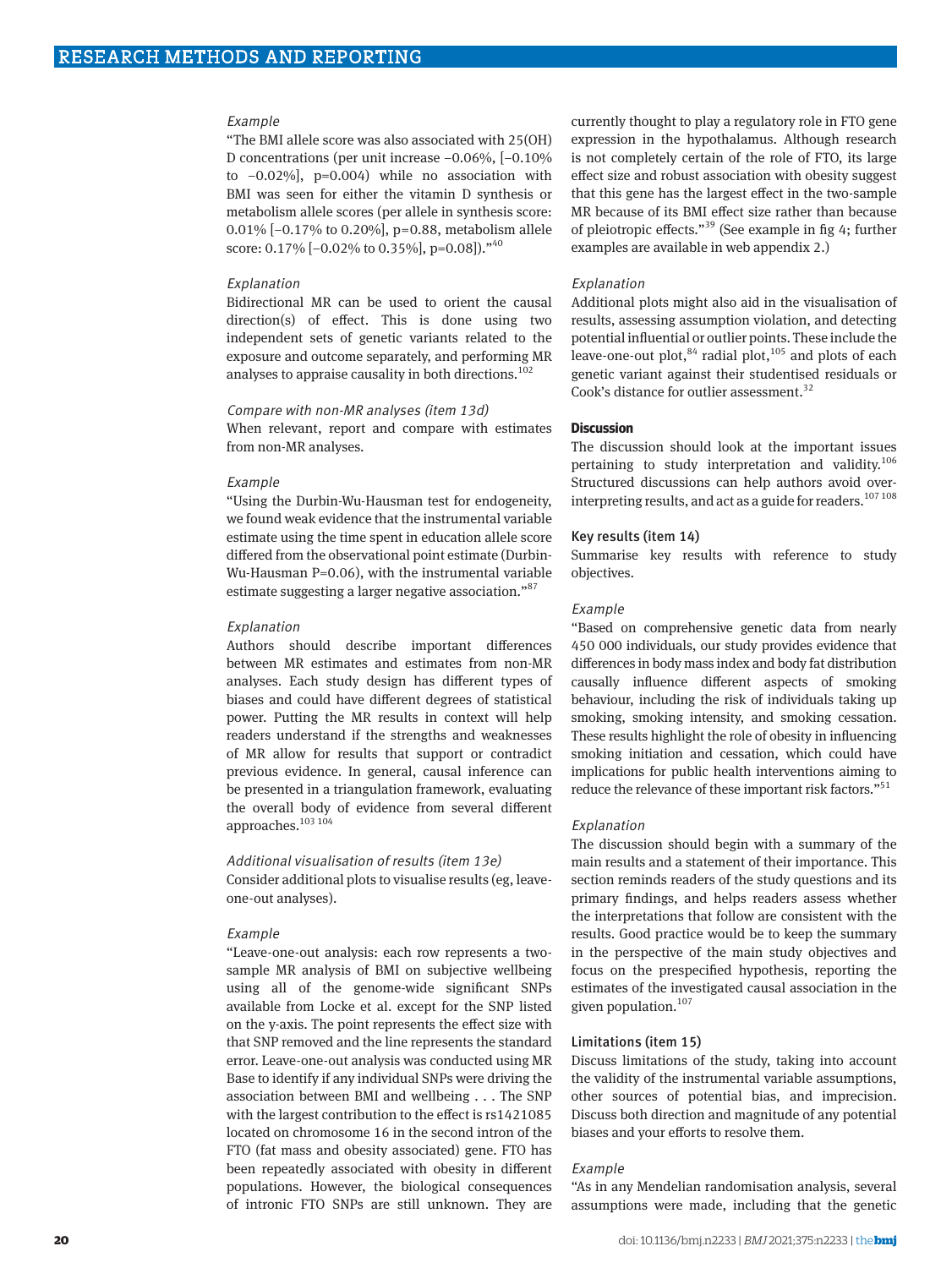

Fig 4 | Leave-one-out analysis. Figure reproduced with permission from Wootton et al, 2018<sup>39</sup>

instruments were associated with the risk factor of interest, were independent of potential confounders, and could only affect the outcome through the risk factor and not through alternative pathways (that is, through pleiotropy). We note that the first assumption was satisfied because robustly associated gene variants were identified from the largest genome wide association study for each obesity parameter. Whether the other two assumptions held was not readily testable, although we conducted thorough sensitivity analyses that did not highlight any obvious violation of these assumptions. Secondly, a potential confounder of our results was population stratification by sociodemographic factors. Indeed, it was previously shown that the genetic instrument for body mass index was associated with various factors related to social class among women, including lower annual household income and level of deprivation. However, no such associations were seen in men. In our study, the associations between the genetic instruments of obesity and individuals taking up smoking and smoking intensity were consistently observed in both men and women, separately, and also when we excluded SNPs that were potentially linked to social deprivation. Therefore, apart from the inverse association between body fat percentage and smoking cessation observed in women only, population stratification by sociodemographic factors would not seem likely to explain those results."51 (Further examples are available in web appendix 2.)

#### Explanation

Authors should address the plausibility of all the instrumental variable assumptions, which is especially important because many of the assumptions are not empirically verifiable. Authors could consider, for example, the possibility that (residual) genotypephenotype confounders (such as population structure, genetic nurture, or assortative mating) could lead to a violation of the independence assumption. When evaluating a potential violation, authors should identify the sources of a violation that could affect results and discuss the relative importance of different violations, including the likely direction and magnitude of any bias they could induce.

Authors should also discuss the precision of the results. Imprecision can be due to several features of the study design. For example, an instrumental variable estimate's precision from a meta-analysis of multiple SNPs will usually be greater than that for a single SNP. Suppose SNPs are chosen based on meeting a P value criterion in a discovery GWAS. In that case, authors should consider factors that affect this GWAS's power to detect SNPs, such as sample size and measurement error. Instrumental variable estimates will also be more precise when estimated from larger datasets, because the standard error for the SNP effect estimates, used to calculate the instrumental variable estimate, will be smaller.

#### Interpretation (item 16)

#### Meaning (item 16a)

Give a cautious overall interpretation of results in the context of their limitations and in comparison to other studies.

#### **Example**

"These Mendelian randomization analyses suggest that the causal effect of CETP (*cholesteryl ester transfer protein*) inhibition on the risk of cardiovascular events appears to be determined by changes in the concentration of apoB-containing lipoproteins rather than changes in LDL-C or HDL-C level."<sup>109</sup>

#### Explanation

Provide a cautious interpretation of the overall results. When comparing with results from other studies, consider how the results might differ from previous estimates and discuss possible reasons for these differences. Such reasons could include violations of instrumental variable assumptions, imprecision, different estimation methods, and different studied populations. Consider that the overall results should be interpreted in the context of other studies that assessed the study question using different designs, allowing for triangulation of results (see item 13d). When interpreting the effect size, discuss assumptions underlying any extrapolations of effect size and how they may have influenced results.

#### Mechanism (item 16b)

Discuss underlying biological mechanisms that could drive a potential causal association between the investigated exposure and the outcome, and whether the gene-environment equivalence assumption is reasonable. Use causal language carefully, clarifying that instrumental variable estimates might provide causal effects only under certain assumptions.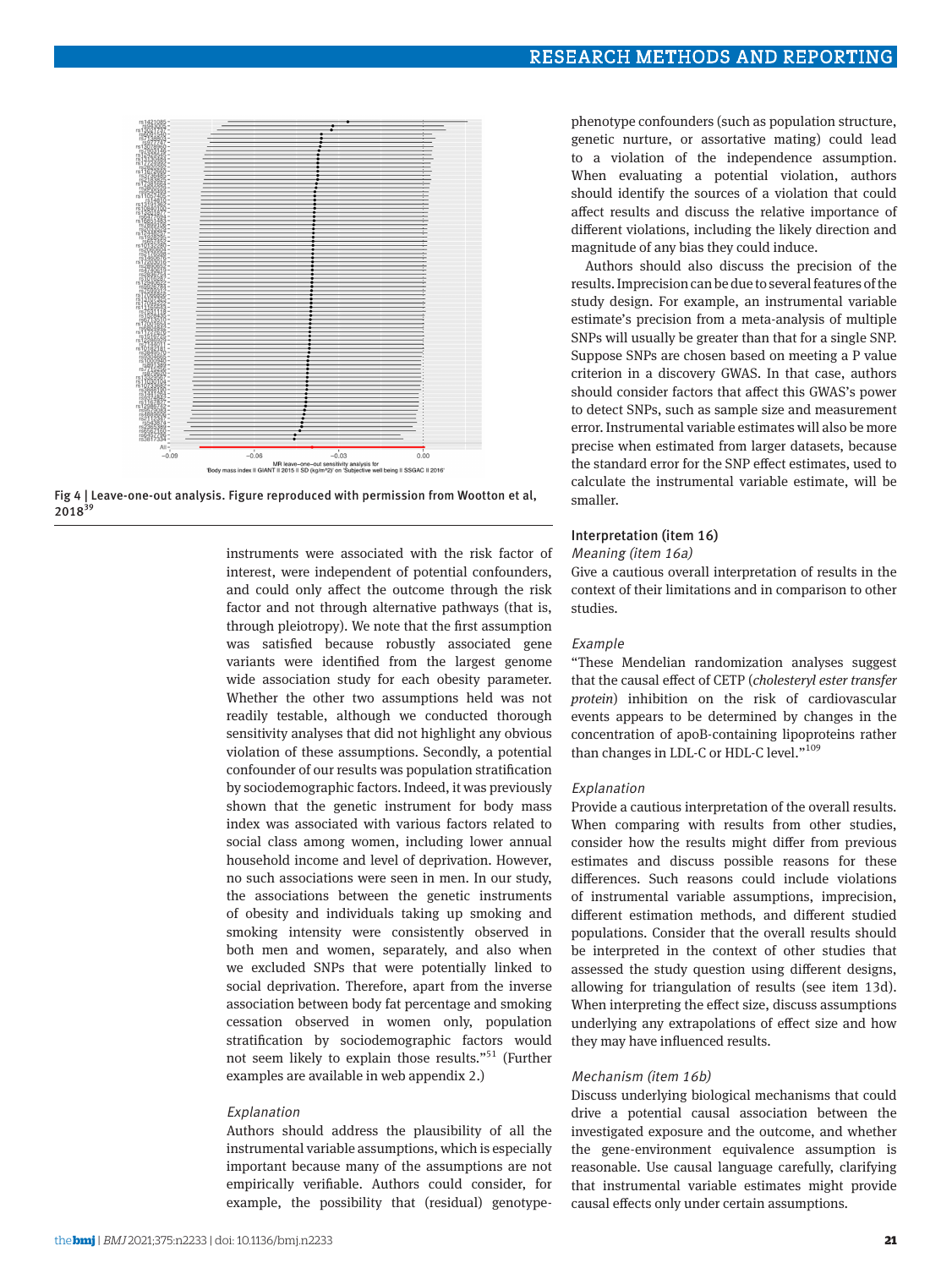#### Example

"The association between pubertal timing and weight status is complex and plausibly bidirectional. Increased adiposity in childhood has been linked to earlier pubertal maturation, although this relationship may be nonlinear in boys. Furthermore, several studies report evidence for an association between earlier age at puberty and later obesity. Therefore, we sought to control for both genetically predicted adult and childhood BMI, and we observed a similar magnitude of attenuation in the association between pubertal timing and risk of MS. However, there is a strong association between childhood and adult BMI, which limits the exploration of age-specific effects. Nonetheless, postpubertal rather than childhood obesity is most clearly related to MS susceptibility, making the association between pubertal timing and adult obesity the most likely mediator of the effect of age at puberty on risk of MS. Because it appears that BMI and pubertal timing are in the same causal biological pathway, the association of the selected genetic variants with both exposures represents an example of vertical pleiotropy due to shared biological underpinnings and thus does not bias the MR estimates."35

#### Explanation

While the biological mechanisms that allow genetic variants to be used as instrumental variables are often unknown, the discussion should consider possibilities. Doing so will enable readers to put the MR results in context about possible biological mechanisms, allowing for a better understanding of the plausibility of causal associations.

A common reason why MR estimates do not have a straightforward causal interpretation is because it is unclear whether the gene-environment equivalence assumption (table 2) is plausible (this assumption being that differences in the exposure between genetically defined subgroups of the population are equivalent to differences in the exposure due to an intervention that is, the MR form of the consistency assumption). $^{110}$ Effects of genetic variants can influence outcomes from conception onwards and in a manner that can be variable and complex. Various components of growth and development could be influenced by the variants, whilst their identification through genetic association studies is often from association with phenotype measured at one time point. The often lifelong influence of genetic variants can be different from the environmental influences investigated in conventional epidemiological studies that are generally experienced at defined stages of later life. Differing effects over the life course do not lessen the potential use of MR estimates. For example, it is possible to separate the effects of body mass index in childhood and adulthood on a variety of health outcomes using different instruments for the two exposure periods.<sup>111</sup> Conversely, the long term effect of lowered low density lipoprotein (LDL) cholesterol can be estimated from early life onwards by MR and is double the effect estimate derived from randomised trials. This difference probably reflects MR

providing an estimate of lifelong effects, whereas trials provide an effect estimate for period of randomisation, which lasts just a few years in cholesterol lowering randomised clinical trials. This difference seen between estimates relating to lifetime differences and shorter term cholesterol lowering is anticipated from the known cumulative effect of lipids on atherosclerotic coronary disease.<sup>112</sup> The fact that similar estimates are seen in this regard for a wide variety of non-overlapping sets of instruments constructed to match pharmaceutical agents for LDL cholesterol lowering adds robustness to the interpretation.<sup>112</sup> Time dependency of the effects of instruments is an important issue that should be considered when interpreting MR findings, and is well served by viewing this in the context of geneenvironment equivalence.

#### Clinical relevance (item 16c)

Discuss whether the results have clinical or public policy relevance, and to what extent they inform effect sizes of possible interventions.

#### Example

"Although uncertainty remains around the precise function of each of the 162 SNPs, their degree of pleiotropy with cardiac traits, and the mechanisms by which these genetic variants exert their cardioprotective influence, conclusions can still be drawn . . . we note that interventions should be accompanied by careful monitoring for unforeseen side effects, especially in those people who may not thrive when forced into extended educational settings, which may otherwise aggravate health inequalities."<sup>113</sup>

#### Explanation

Investigators should describe the potential impact of the results on clinical practice or public policy, if any. Because many interventions cannot be tested in randomised clinical trials, MR evidence might help to better understand the possible causal effect of the exposure on the outcome (box 4). Such statements should be made with caution and in the light of evidence from other sources, such as other observational and experimental studies when available. Since clinical and policy interventions might have different effect sizes compared with the genetic variants included in the MR study, extrapolation of this evidence should be clearly described and cautious.

#### Generalisability (item 17)

Discuss the generalisability of the study results (a) to other populations, (b) across other exposure periods or timings, and (c) across other levels of exposure.

#### Example

"Our Mendelian randomisation work examined a linear relation between vitamin D levels and fracture risk. We did not test for the possibility of a threshold dependent relation—that is, effects that could be present only at very low levels of vitamin D . . . Finally, the nonsignificant trend observed for vitamin D towards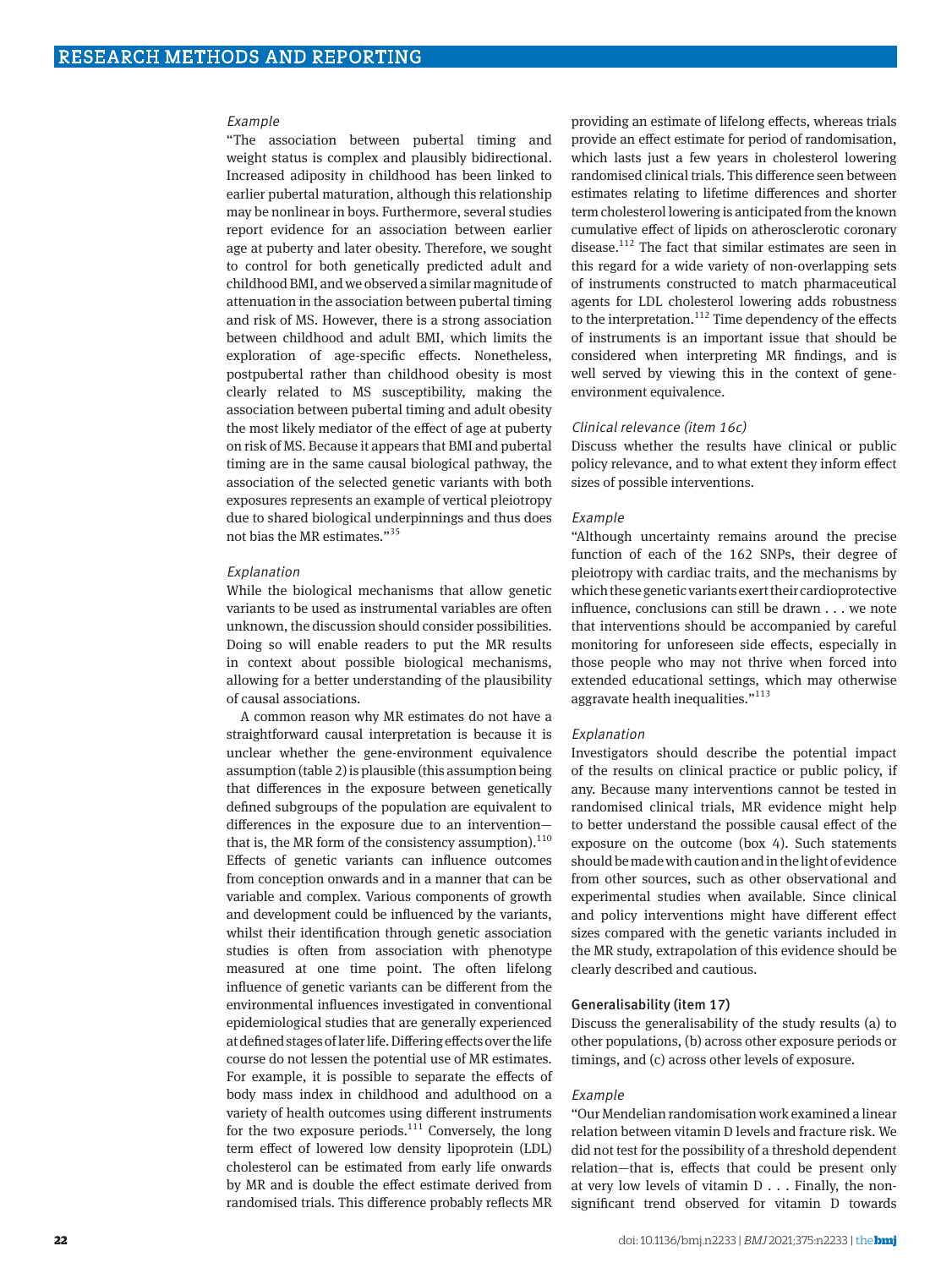## Box 4: Interpretation of causal effect estimates

Various considerations are needed when interpreting causal estimates. If the homogeneity assumption is plausible, along with the other assumptions (box 2), then the causal estimate will represent the average causal effect of the exposure on the outcome in the studied population. If the homogeneity assumption cannot be made, but the monotonicity assumption is plausible, then the causal estimate can be used to represent the local average treatment effect.<sup>86</sup> Caution is especially warranted when interpreting effect estimates with a binary exposure.<sup>114</sup> In this instance, the homogeneity and monotonicity assumptions are less likely to be plausible. Also, if the exposure is a dichotomisation of a continuous risk factor, this poses a further threat to the violation of the exclusion restriction assumption.<sup>114</sup> An additional consideration, which is particularly pertinent to the two sample MR setting, is whether the causal effect can truly be attributed to the binary exposure. For example, when two sample MR studies are carried out in exposure samples that contain only a small number of participants who have experienced the exposure in question, it would be misleading to interpret the effects as being those of the exposure itself. Instead, the causal effect estimate should be interpreted as reflecting the effects of the genetic liability to the exposure.115 116 Finally, an important component of interpretation is defining the time period.<sup>60</sup> Usually MR studies are interpreted as a so-called lifetime effect of the exposure, but some settings (eg, MR studies in pregnant women to study prenatal exposures) lend themselves to studies of period effects.

having increased risk of fracture could be attributed to the selection of healthy people (that is, participants with very low levels of vitamin D and fracture, as well as those who are older, frail, and physically impaired, could have been under-represented in the studies included in the GWAS meta-analyses). Therefore, the vitamin D estimates of the current study cannot be generalised to these groups of older people."<sup>41</sup>

## Explanation

The generalisability of a study is the extent to which the study's results apply to circumstances different from the ones in which the study was conducted. $117$ For example, findings from a cohort of a specific age group collected in the past might not apply to people currently in the same age group.<sup>118</sup>

MR studies can fail to generalise in other ways. For example, because genetic variants might not have a constant effect over the entire life course, authors should consider whether the effect estimate derived in the study would generalise to other exposure periods. For example, if the effect of the exposure on the outcome is time dependent, or only occurs during a critical period, MR estimates could be misleading if used to guide future interventions if they occur outside of this time frame. Likewise, if the effect of an exposure

on an outcome is cumulative over many years, MR can overestimate the effect when compared to short term interventions.  $\rm ^{60\,119}$ 

Also, MR estimates are directly calculated only for the exposure range caused by differences in alleles. Applying MR results, therefore, might not generalise to a wider exposure range. Further, if the MR estimate was derived from a population subgroup, it might not be generalisable beyond that subgroup.

## **Other information**

## Funding (item 18)

Describe sources of funding and the role of funders in the present study and, if applicable, sources of funding for the databases and original study or studies on which the present study is based.

#### Example

"Funding: The breast cancer genome-wide association analyses were supported by the Government of Canada through Genome Canada and the Canadian Institutes of Health Research, the Ministère de l'Économie, de la Science et de l'Innovation du Québec through Genome Québec and grant PSR-SIIRI-701, the National Institutes of Health (U19 CA148065, X01HG007492), Cancer Research UK (C1287/A10118, C1287/ A16563, C1287/A10710), and the European Union (HEALTH-F2-2009-223175 and H2020 633784 and 634935). All studies and funders are listed in Michailidou et al.<sup>25</sup> RCR, ELA, BMB, CLR, RMM, MM, DAL, and GDS are members of the MRC Integrative Epidemiology Unit at the University of Bristol funded by the Medical Research Council (grant Nos MM\_UU\_00011/1, MC\_ UU\_00011/2, MC\_UU\_00011/5, MC\_UU\_00011/6, and MC\_UU\_00011/7). RCR is a de Pass VC research fellow at the University of Bristol. This study was supported by the NIHR Biomedical Research Centre at the University Hospitals Bristol NHS Foundation Trust and the University of Bristol. The views expressed in this publication are those of the authors and not necessarily those of the National Health Service, National Institute for Health Research, or Department of Health and Social Care. This work was also supported by Cancer Research UK (grant No C18281/A19169) and the Economic and Social Research Council (grant No ES/N000498/1). SEJ is funded by the Medical Research Council (grant No MR/M005070/1). TMF is supported by the European Research Council (grant No 323195:GLUCOSEGENES-FP7-IDEAS-ERC). MNW is supported by the Wellcome Trust Institutional Strategic Support Award (grant No WT097835MF)."120

## Explanation

The source of research funding can lead to bias or perceptions of bias in the design, conduct, or interpretation of research.<sup>121 122</sup> This bias is of special concern when research is funded by an entity that has an interest in outcomes that are favourable to its own commercial, academic, or other interests. $123$ Authors should disclose all funding sources and provide detailed information about the role of funders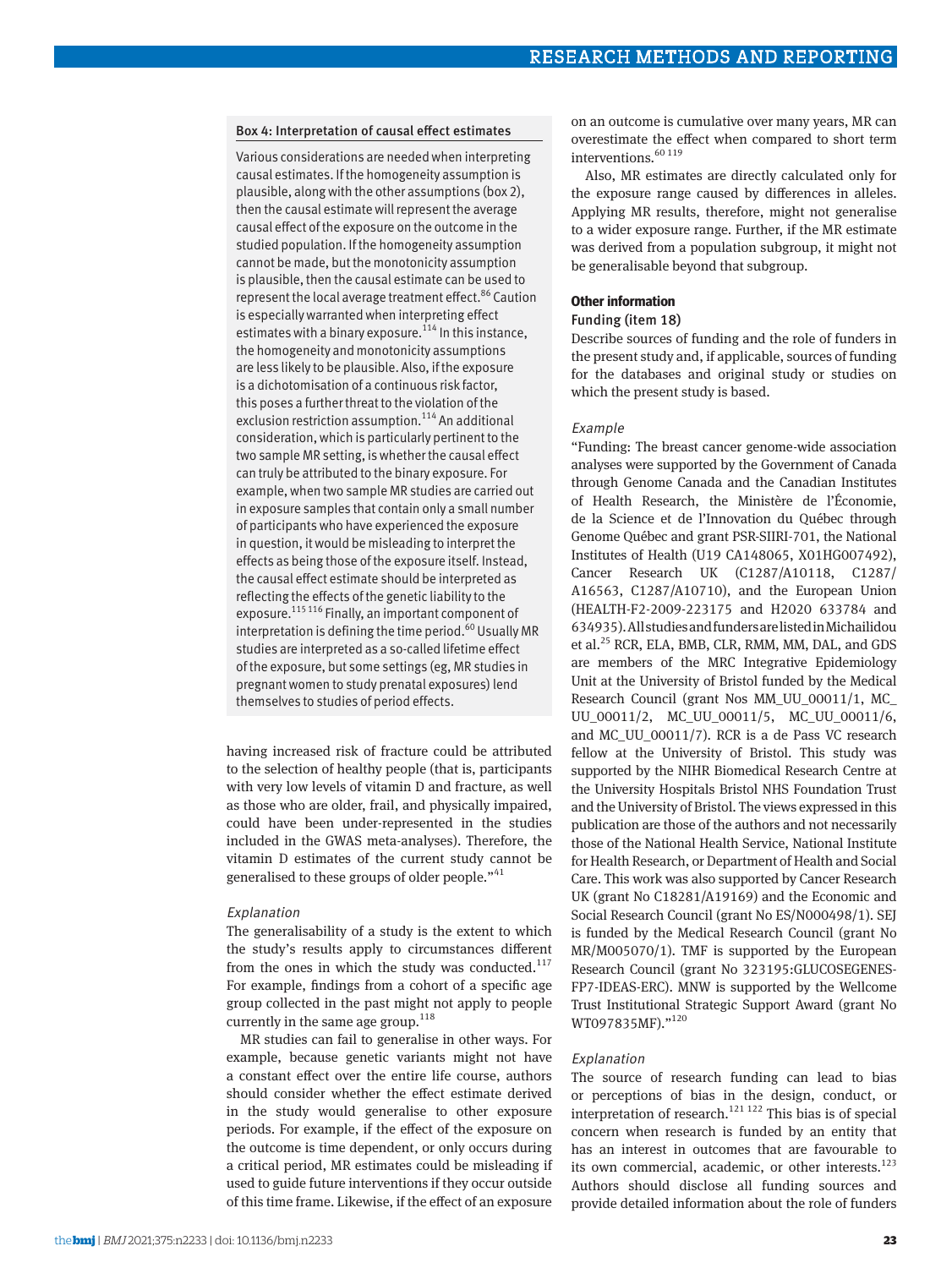in developing the research question, collecting data, analysing data, selecting investigators, reviewing results, preparing the manuscript, or approving the manuscript for submission or publication. Other sources of influence can include employers, political appointees, and government researchers. Describing the source of funding allows readers to evaluate the work's credibility and trustworthiness in the light of any potential influence from funders. Authors should disclose funding sources for biobanks or other repositories or databases used in their study because these entities also have commercial interests that might influence research integrity.<sup>124 125</sup>

## Data and data sharing (item 19)

Provide the data used to perform all analyses or report where and how the data can be accessed, and reference these sources in the article. Provide the statistical code needed to reproduce the results in the article, or report whether the code is publicly accessible and if so, where.

#### Example

"Data sharing: The data reported in this paper are available by application directly to the UK Biobank. The genetic associations with the outcomes in the UK Biobank and CARDIoGRAMplusC4D consortium are provided in the supplementary data. Software code in R for implementing the mendelian randomisation analysis, including the principal components analysis, is provided in the supplementary note."<sup>126</sup>

#### Explanation

Original data are needed by readers or researchers who wish to evaluate or replicate analyses. Many funders and journals encourage or require data sharing, and provide guidance to authors about the content of any explicit data sharing statement required by their journal. Consensus is building that data sharing is "an inseparable part of the research process."<sup>127</sup> Ideally, a data sharing plan should be developed when a study is being organised and described in the study protocol and journal publications. The plan and any subsequent data sharing statement in the article should indicate, at a minimum, what data are available (eg, individual participant data, statistical analysis plan, documents related to the study, biobank or other database information) and how the data can be accessed. Contact information for the person or organisation holding the data and a description of the mechanism that will be used to share data should be provided. The statement should also describe any time limits on data availability, processes, and standards applied to requests for data (such as requirements for a research protocol or review of applications by a review board) and, if known, whether a charge is required to obtain the data. If the data are available only via federated analyses, the authors should consider making this clear to readers. When data come from multiple sources, and different conditions apply, consider the use of a table format instead of a text statement.

#### Conflicts of interest (item 20)

All authors should declare all potential conflicts of interest.

#### Example

"Competing interests: All authors have completed the International Committee of Medical Journal Editors (ICMJE) uniform disclosure form at [www.icmje.org/](http://www.icmje.org/coi_disclosure.pdf) [coi\\_disclosure.pdf](http://www.icmje.org/coi_disclosure.pdf). ARC, DG, TT, JV, REW, GH, RM, SS, SB, GDS, MVH, IT, and AD declare no support from any organisation for the submitted work; no financial relationships with any organisations that might have an interest in the submitted work in the previous three years; no other relationships or activities that could appear to have influenced the submitted work. MRM reports grants from Pfizer and non-financial support from GlaxoSmithKline, outside the submitted work. NMD reports grants from ESRC, grants from MRC, during the conduct of the study; grants from GRAND/ Pfizer for unrelated research, outside the submitted work. AET reports grants from Pfizer, outside the submitted work. LDH reports grants from MRC, during the conduct of the study. DW reports grants from NIH, during the conduct of the study."<sup>89</sup>

#### Explanation

Financial connections between researchers and commercial or other entities and firmly held ideological or intellectual views can lead to bias in the design, conduct, or reporting of study results. When such interests are not disclosed, public trust in the research enterprise is eroded.<sup>128</sup> According to the International Committee of Medical Journal Editors, "conflict of interest exists when professional judgment concerning a primary interest (such as patients' welfare or the validity of research) may be influenced by a secondary interest (such as financial gain). Perceptions of conflict of interest are as important as actual conflicts of interest."129 Authors should err on the side of disclosing all matters that might be considered relevant by readers.

## **Conclusions**

The STROBE-MR reporting guideline proposes a minimum set of items supporting authors to clearly communicate what was planned, what was done, and what was found in an MR study. Similar to the STROBE guidelines<sup>25</sup> <sup>26</sup> for the classical epidemiological study designs—cohort, case-control, and cross sectional studies—the goal is not to be prescriptive of study conduct or limit creativity in the field. Rather, the STROBE-MR guideline is intended to facilitate clear and comprehensive reporting to enable an appraisal of a study's quality, limitations, and generalisability of findings. The checklist is not intended as a formal tool for assessing the methodological or reporting quality of MR studies, and should not be transformed into a quality scale. $130 131$  STROBE-MR should also not be seen as a formal guideline to design and conduct MR studies. However, some items and text might be useful when designing or conducting an MR study,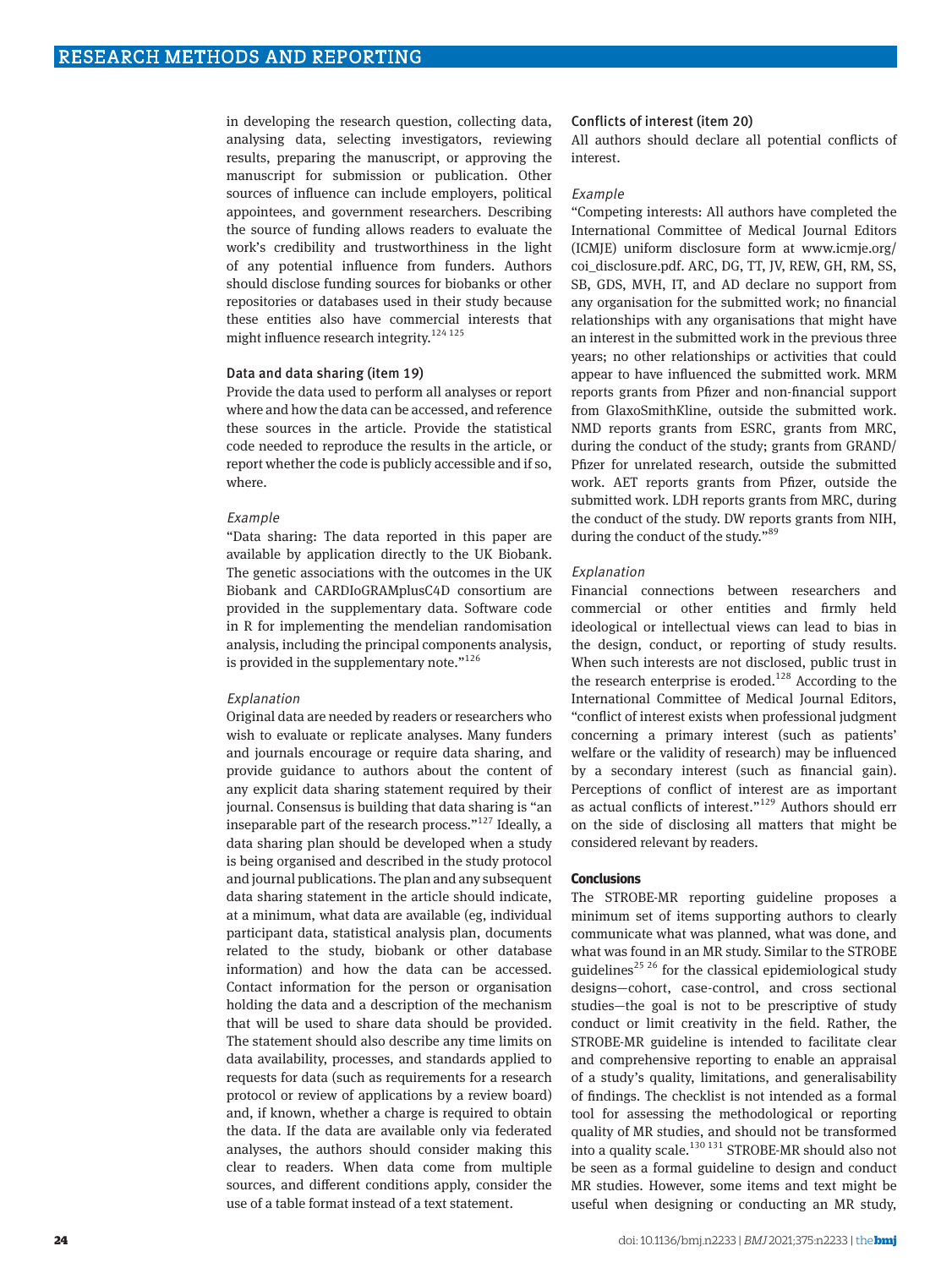and this E&E document might be useful to inform methodological decisions, particularly for researchers with less experience in MR research.

We invite readers to comment on STROBE-MR and suggest improvements to the checklist, explanations, and examples. The checklist and E&E document are living documents that we intend to keep up to date on a dedicated website [\(https://www.strobe-mr.org/](https://www.strobe-mr.org/)). We encourage journals to endorse these guidelines using clear language regarding what they expect from authors and include this information in their instructions to authors. For example, journals could ask authors to submit completed checklists and peer reviewers to use them as part of their review.<sup>28</sup> The STROBE-MR guidance will be included in the EQUATOR Network website ([https://www.equator-network.org/\)](https://www.equator-network.org/), which provides a comprehensive collection of reporting guidelines and other resources.<sup>132</sup> In addition, we welcome and wish to be involved in initiatives to translate the checklist and E&E document to other languages.

#### AUTHOR AFFILIATIONS

<sup>1</sup>Institute of Social and Preventive Medicine, University of Bern, Bern, Switzerland

<sup>2</sup> Medical Research Council Integrative Epidemiology Unit, University of Bristol, Bristol, UK

<sup>3</sup>Population Health Sciences, Bristol Medical School, University of Bristol, Bristol, UK

4 Department of Psychological Science, University of Bristol, Bristol, UK <sup>5</sup>K G Jebsen Centre for Genetic Epidemiology, Department of Public

Health and Nursing, NTNU, Norwegian University of Science and Technology, Trondheim, Norway

6 Department of Epidemiology, Erasmus MC, Rotterdam, Netherlands <sup>7</sup> Department of Epidemiology, Harvard T H Chan School of Public Health, Boston, MA, USA

8 NIHR Bristol Biomedical Research Centre, Bristol, UK

<sup>9</sup>Nutrition and Metabolism Branch, International Agency for Research on Cancer, Lyon, France

<sup>10</sup>Berlin Institute of Health at Charité-Universitätsmedizin Berlin, Berlin, Germany

 $11$ MRC Epidemiology Unit, University of Cambridge, Cambridge, UK

12Harvard Medical School, Boston, MA, USA

<sup>13</sup>*The BMJ*, London, UK

<sup>14</sup>*JAMA*, Chicago, IL, USA

<sup>15</sup> Department of Medicine, Northwestern University Feinberg School of Medicine, Chicago, IL, USA

<sup>16</sup>Centre for Infectious Disease Epidemiology and Research, University of Cape Town, Cape Town, South Africa

17Departments of Medicine, Human Genetics, Epidemiology & Biostatistics, Lady Davis Institute, Jewish General Hospital, McGill University, Montreal, QC, Canada

<sup>18</sup>Department of Twin Research and Genetic Epidemiology, King's College London, University of London, London, UK

We thank everyone who commented on previous versions of the STROBE-MR checklist; Jeremy Labrecque, Philip Haycock, and Ryan Au Yeung for their helpful suggestions; and the Medical Research Council Integrative Epidemiology Unit within the Bristol Medical School, University of Bristol, UK, for hosting the May 2019 workshop.

Contributors: ME, GDS, and JBR contributed equally to this manuscript. GDS, NMD, ND, ME, Valentina Gallo, RMG, JPTH, CL, EWL, JBR, RCR, VWS, SAS, NJT, Anne Tybjaerg-Hansen, TJV, BARW, and James Yarmolinsky contributed to the content and elaboration of the STROBE-MR checklist. All authors contributed to the writing of the article and approved of its final version. VWS, RCR, and BARW prepared the first draft of the checklist and discussion material for the workshop. VWS and JBR undertook the practical coordination of STROBE-MR. ME and GDS initiated STROBE-MR and organised the workshop; ME obtained the funding. ME, GDS, and JBR oversaw the project. JBR is the guarantor. The corresponding author attests that all listed authors meet authorship criteria and that no others meeting the criteria have been omitted.

Funding: All STROBE-MR Initiative members are volunteers. Support for this initiative was provided by the International Swiss National Science Foundation (SNSF), UK National Institute for Health Research (NIHR) Biomedical Research Centre at University Hospitals Bristol, Weston NHS Foundation Trust, and the University of Bristol. The UK Medical Research Council (MRC) and University of Bristol support the MRC Integrative Epidemiology Unit (MC\_UU\_00011/1). RCR is a de Pass Vice Chancellor's Research Fellow at the University of Bristol. NMD is supported by a Norwegian Research Council (grant 295989). SAS was supported by an NWO/ZonMW Veni grant (91617066). NJT is a Wellcome Trust Investigator (202802/Z/16/Z), is the principal investigator of the Avon Longitudinal Study of Parents and Children (MRC and WT 217065/Z/19/Z), is supported by the University of Bristol NIHR Biomedical Research Centre (BRC-1215-2001) and the MRC Integrative Epidemiology Unit (MC\_UU\_00011), and works within the Cancer Research UK Integrative Cancer Epidemiology Programme (C18281/A19169). JPTH is supported by NIHR Bristol Biomedical Research Centre at University Hospitals Bristol and Weston NHS Foundation Trust and the University of Bristol; is a member of the MRC Integrative Epidemiology Unit at the University of Bristol; and is an NIHR senior investigator (NF-SI-0617-10145). ME is supported by the Swiss National Science Foundation (grant 189498). JBR is supported by the Canadian Institutes of Health Research (365825; 409511), Lady Davis Institute of the Jewish General Hospital, Canadian Foundation for Innovation, NIH Foundation, CRUK, Genome Québec, Public Health Agency of Canada, and Fonds de Recherche Québec Santé. TJV was funded by US National Institutes of Health grant R01 CA222147. BARW is funded by the Economic and Social Research Council South West Doctoral Training Partnership 1+3 PhD Studentship Award (ES/P000630/1). Support from Calcul Québec and Compute Canada is acknowledged. TwinsUK is funded by the Welcome Trust, MRC, European Union, the NIHR funded BioResource Clinical Research Facility and Biomedical Research Centre based at Guy's and St Thomas' NHS Foundation Trust in partnership with King's College London. These funding agencies had no role in the design, implementation or interpretation of this study. The views expressed are those of the authors and not necessarily those of the SNSF, NIHR, Weston NHS Foundation Trust, or University of Bristol, NHS, MRC, or Department of Health and Social Care. Funders had no role in the design, conduct or results interpretation in this project.

Competing interests: All authors have completed the ICMJE uniform disclosure form at [www.icmje.org/disclosure-of-interest/](http://www.icmje.org/disclosure-of-interest/) and declare: support from the SNSF, NIHR Biomedical Research Centre at University Hospitals Bristol, Weston NHS Foundation Trust, and University of Bristol for the submitted work; no financial relationships with any organisations that might have an interest in the submitted work in the previous three years; EWL (head of research at *The BMJ*) played no part in the peer review or decision making of this paper at the editorial level, and contributed solely as an author; no other relationships or activities that could appear to have influenced the submitted work.

Provenance and peer review: Not commissioned; externally peer reviewed

This is an Open Access article distributed in accordance with the terms of the Creative Commons Attribution (CC BY 4.0) license, which permits others to distribute, remix, adapt and build upon this work, for commercial use, provided the original work is properly cited. See: <http://creativecommons.org/licenses/by/4.0/>.

- 1 Davey Smith G, Ebrahim S. Data dredging, bias, or confounding. *BMJ* 2002;325:1437-8. doi:10.1136/bmj.325.7378.1437
- 2 Lawlor DA, Davey Smith G, Kundu D, Bruckdorfer KR, Ebrahim S. Those confounded vitamins: what can we learn from the differences between observational versus randomised trial evidence? *Lancet*  2004;363:1724-7. doi:10.1016/S0140-6736(04)16260-0
- 3 Taubes G. Epidemiology faces its limits. *Science* 1995;269:164-9. doi:10.1126/science.7618077
- 4 Sattar N, Preiss D. Reverse Causality in Cardiovascular Epidemiological Research: More Common Than Imagined? *Circulation*  2017;135:2369-72. doi:10.1161/CIRCULATIONAHA.117.028307
- 5 Ortolá R, García-Esquinas E, Soler-Vila H, Ordovas JM, López-García E, Rodríguez-Artalejo F. Changes in health status predict changes in alcohol consumption in older adults: the Seniors-ENRICA cohort. *J Epidemiol Community Health* 2019;73:123-9. doi:10.1136/jech-2018-211104
- Dekkers OM, Vandenbroucke JP, Cevallos M, Renehan AG, Altman DG, Egger M. COSMOS-E: Guidance on conducting systematic reviews and meta-analyses of observational studies of etiology. *PLoS Med* 2019;16:e1002742. doi:10.1371/journal.pmed.1002742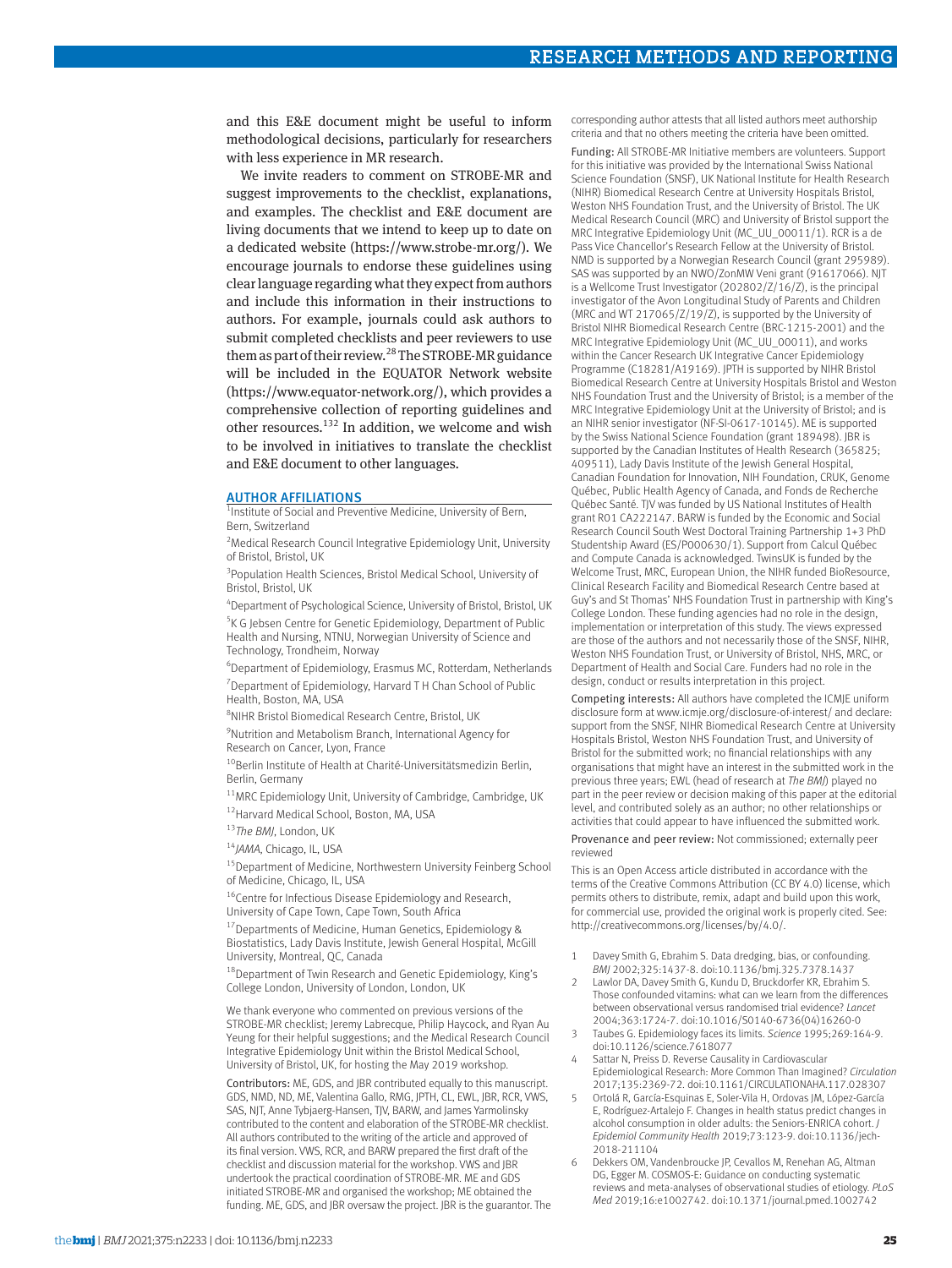- 7 Greenland S. An introduction to instrumental variables for epidemiologists. *Int J Epidemiol* 2000;29:722-9. doi:10.1093/ ije/29.4.722
- 8 Davey Smith G. Capitalizing on Mendelian randomization to assess the effects of treatments. *J R Soc Med* 2007;100:432-5. doi:10.1177/014107680710000923
- 9 Davies NM, Howe LJ, Brumpton B, Havdahl A, Evans DM, Davey Smith G. Within family Mendelian randomization studies. *Hum Mol Genet* 2019;28(R2):R170-9. doi:10.1093/hmg/ddz204
- 10 Holmes MV, Dale CE, Zuccolo L, et al, InterAct Consortium. Association between alcohol and cardiovascular disease: Mendelian randomisation analysis based on individual participant data. *BMJ* 2014;349:g4164. doi:10.1136/bmj.g4164
- Gray R, Wheatley K. How to avoid bias when comparing bone marrow transplantation with chemotherapy. *Bone Marrow Transplant* 1991;7(Suppl 3):9-12.
- 12 Davey Smith G. Capitalising on Mendelian randomization to assess the effects of treatments. 2006. [https://www.jameslindlibrary.org/](https://www.jameslindlibrary.org/articles/capitalising-on-mendelian-randomization-to-assess-the-effects-of-treatments/) [articles/capitalising-on-mendelian-randomization-to-assess-the](https://www.jameslindlibrary.org/articles/capitalising-on-mendelian-randomization-to-assess-the-effects-of-treatments/)[effects-of-treatments/](https://www.jameslindlibrary.org/articles/capitalising-on-mendelian-randomization-to-assess-the-effects-of-treatments/)
- 13 Keating S, de Witte T, Suciu S, et al. The influence of HLA-matched sibling donor availability on treatment outcome for patients with AML: an analysis of the AML 8A study of the EORTC Leukaemia Cooperative Group and GIMEMA. European Organization for Research and Treatment of Cancer. Gruppo Italiano Malattie Ematologiche Maligne dell'Adulto. *Br J Haematol* 1998;102:1344- 53. doi:10.1111/j.1365-2141.1998.896hm3674.x
- 14 Bleakley M, Shaw PJ, Nielsen JM. Allogeneic bone marrow transplantation for childhood relapsed acute lymphoblastic leukemia: comparison of outcome in patients with and without a matched family donor. *Bone Marrow Transplant* 2002;30:1-7. doi:10.1038/ sj.bmt.1703601
- Balduzzi A, Valsecchi MG, Uderzo C, et al. Chemotherapy versus allogeneic transplantation for very-high-risk childhood acute lymphoblastic leukaemia in first complete remission: comparison by genetic randomisation in an international prospective study. *Lancet* 2005;366:635-42. doi:10.1016/S0140-6736(05)66998-X
- 16 Davey Smith G, Ebrahim S. 'Mendelian randomization': can genetic epidemiology contribute to understanding environmental determinants of disease? *Int J Epidemiol* 2003;32:1-22. doi:10.1093/ije/dyg070
- 17 Davey Smith G, Ebrahim S. Mendelian Randomization: Genetic Variants as Instruments for Strengthening Causal Inference in Observational Studies. In: Weinstein M, Vaupel JW, Wachter KWBT-BS, Weinstein M, Vaupel JW, Wachter KW, eds. Biosocial Surveys. National Academies Collection: reports funded by National Institutes of Health, 2008. <https://www.ncbi.nlm.nih.gov/books/NBK62436/>
- 18 Davey Smith G. Mendelian Randomization for Strengthening Causal Inference in Observational Studies: Application to Gene × Environment Interactions. *Perspect Psychol Sci* 2010;5:527-45. doi:10.1177/1745691610383505
- 19 Attermann J, Obel C, Bilenberg N, Nordenbæk CM, Skytthe A, Olsen J. Traits of ADHD and autism in girls with a twin brother: a Mendelian randomization study. *Eur Child Adolesc Psychiatry* 2012;21:503-9. doi:10.1007/s00787-012-0287-4
- 20 Sterne JAC, Davey Smith G. Sifting the evidence—what's wrong with significance tests? *BMJ* 2001;322:226-31.
- 21 Lawlor DA, Wade K, Borges MC, et al. A Mendelian Randomization dictionary: Useful definitions and descriptions for undertaking, understanding and interpreting Mendelian Randomization studies. *OSF Prepr* 2019. doi:10.31219/osf.io/6yzs7
- 22 Boef AGC, Dekkers OM, le Cessie S. Mendelian randomization studies: a review of the approaches used and the quality of reporting. *Int J Epidemiol* 2015;44:496-511. doi:10.1093/ije/dyv071
- 23 Lor GCY, Risch HA, Fung WT, et al. Reporting and guidelines for mendelian randomization analysis: A systematic review of oncological studies. *Cancer Epidemiol* 2019;62:101577. doi:10.1016/j.canep.2019.101577
- 24 Diemer EW, Labrecque JA, Neumann A, Tiemeier H, Swanson SA. Mendelian randomisation approaches to the study of prenatal exposures: A systematic review. *Paediatr Perinat Epidemiol* 2021;35:130-42. doi:10.1111/ppe.12691
- 25 von Elm E, Altman DG, Egger M, Pocock SJ, Gøtzsche PC, Vandenbroucke JPSTROBE Initiative. Strengthening the Reporting of Observational Studies in Epidemiology (STROBE) statement: guidelines for reporting observational studies. *BMJ* 2007;335:806-8. doi:10.1136/bmj.39335.541782.AD
- 26 Vandenbroucke JP, von Elm E, Altman DG, et al, STROBE Initiative. Strengthening the Reporting of Observational Studies in Epidemiology (STROBE): explanation and elaboration. *PLoS Med* 2007;4:e297. doi:10.1371/journal.pmed.0040297
- Skrivankova VW, Richmond RC, Woolf BAR, et al. Strengthening the Reporting of Observational Studies in Epidemiology using Mendelian Randomization: the STROBE-MR Statement. *JAMA* 2021. doi:10.1001/jama.2021.18236
- 28 Moher D, Schulz KF, Simera I, Altman DG. Guidance for developers of health research reporting guidelines. *PLoS Med* 2010;7:e1000217. doi:10.1371/journal.pmed.1000217
- 29 Davey Smith G, Davies NM, Dimou N, et al. STROBE-MR: Guidelines for strengthening the reporting of Mendelian randomization studies. *PeerJ* 2019. doi:10.7287/peerj.preprints.27857v1
- 30 Conference MR. 2019. MRC Integrative Epidemiology Unit. University of Bristol. 2020. [https://www.bristol.ac.uk/integrative-epidemiology/](https://www.bristol.ac.uk/integrative-epidemiology/seminars/2019/mr-conference-2019.html) [seminars/2019/mr-conference-2019.html](https://www.bristol.ac.uk/integrative-epidemiology/seminars/2019/mr-conference-2019.html)
- 31 Burgess S, Davey Smith G, Davies NM, et al. Guidelines for performing Mendelian randomization investigations. *Wellcome Open Res* 2020;4:186. doi:10.12688/wellcomeopenres.15555.2
- 32 Corbin LJ, Richmond RC, Wade KH, et al. BMI as a Modifiable Risk Factor for Type 2 Diabetes: Refining and Understanding Causal Estimates Using Mendelian Randomization. *Diabetes* 2016;65:3002- 7. doi:10.2337/db16-0418
- 33 Ligthart S, Vaez A, Võsa U, et al, LifeLines Cohort Study, CHARGE Inflammation Working Group. Genome Analyses of >200,000 Individuals Identify 58 Loci for Chronic Inflammation and Highlight Pathways that Link Inflammation and Complex Disorders. *Am J Hum Genet* 2018;103:691-706. doi:10.1016/j.ajhg.2018.09.009
- 34 Burgess S, Ference BA, Staley JR, et al, European Prospective Investigation Into Cancer and Nutrition–Cardiovascular Disease (EPIC-CVD) Consortium. Association of LPA Variants With Risk of Coronary Disease and the Implications for Lipoprotein(a)-Lowering Therapies: A Mendelian Randomization Analysis. *JAMA Cardiol* 2018;3:619-27. doi:10.1001/jamacardio.2018.1470
- 35 Harroud A, Morris JA, Forgetta V, et al. Effect of age at puberty on risk of multiple sclerosis: A mendelian randomization study. *Neurology* 2019;92:e1803-10. doi:10.1212/ WNL.0000000000007325
- 36 Burgess S, Davies NM, Thompson SG. Consortium on behalf of E-I. Instrumental Variable Analysis with a Nonlinear Exposure–Outcome Relationship. *Epidemiology* 2014;25;877-85. doi:10.1097/ EDE.0000000000000161
- 37 Zheng J, Haberland V, Baird D, et al. Phenome-wide Mendelian randomization mapping the influence of the plasma proteome on complex diseases. *Nat Genet* 2020;52:1122-31. doi:10.1038/ s41588-020-0682-6
- Larsson SC, Burgess S, Michaëlsson K. Association of Genetic Variants Related to Serum Calcium Levels With Coronary Artery Disease and Myocardial Infarction. *JAMA* 2017;318:371-80. doi:10.1001/jama.2017.8981
- 39 Wootton RE, Lawn RB, Millard LAC, et al. Evaluation of the causal effects between subjective wellbeing and cardiometabolic health: mendelian randomisation study. *BMJ* 2018;362:k3788. doi:10.1136/bmj.k3788
- 40 Vimaleswaran KS, Berry DJ, Lu C, et al, Genetic Investigation of Anthropometric Traits-GIANT Consortium. Causal relationship between obesity and vitamin D status: bi-directional Mendelian randomization analysis of multiple cohorts. *PLoS Med* 2013;10:e1001383. doi:10.1371/journal.pmed.1001383
- 41 Trajanoska K, Morris JA, Oei L, et al, GEFOS/GENOMOS consortium and the 23andMe research team. Assessment of the genetic and clinical determinants of fracture risk: genome wide association and mendelian randomisation study. *BMJ* 2018;362:k3225. doi:10.1136/bmj.k3225
- Tyrrell J, Jones SE, Beaumont R, et al. Height, body mass index, and socioeconomic status: mendelian randomisation study in UK Biobank. *BMJ* 2016;352:i582. doi:10.1136/bmj.i582
- 43 Brion M-JA, Shakhbazov K, Visscher PM. Calculating statistical power in Mendelian randomization studies. *Int J Epidemiol* 2013;42:1497- 501. doi:10.1093/ije/dyt179.
- 44 Brion M-JA, Shakhbazov K, Visscher PM. mRnd: Power calculations for Mendelian Randomization.<https://shiny.cnsgenomics.com/mRnd/>
- 45 Morris JA, Kemp JP, Youlten SE, et al, 23andMe Research Team. An atlas of genetic influences on osteoporosis in humans and mice. *Nat Genet* 2019;51:258-66. doi:10.1038/s41588-018-0302-x
- 46 Johansson M, Carreras-Torres R, Scelo G, et al. The influence of obesity-related factors in the etiology of renal cell carcinoma-A mendelian randomization study. *PLoS Med* 2019;16:e1002724. doi:10.1371/journal.pmed.1002724
- 47 Burgess S, Scott RA, Timpson NJ, Davey Smith G, Thompson SG, et al, EPIC- InterAct Consortium. Using published data in Mendelian randomization: a blueprint for efficient identification of causal risk factors. *Eur J Epidemiol* 2015;30:543-52. doi:10.1007/s10654- 015-0011-z
- 48 Lotta LA, Wittemans LBL, Zuber V, et al. Association of Genetic Variants Related to Gluteofemoral vs Abdominal Fat Distribution With Type 2 Diabetes, Coronary Disease, and Cardiovascular Risk Factors. *JAMA* 2018;320:2553-63. doi:10.1001/jama.2018.19329
- Tyrrell J, Richmond RC, Palmer TM, et al, Early Growth Genetics (EGG) Consortium. Genetic Evidence for Causal Relationships Between Maternal Obesity-Related Traits and Birth Weight. *JAMA* 2016;315:1129-40. doi:10.1001/jama.2016.1975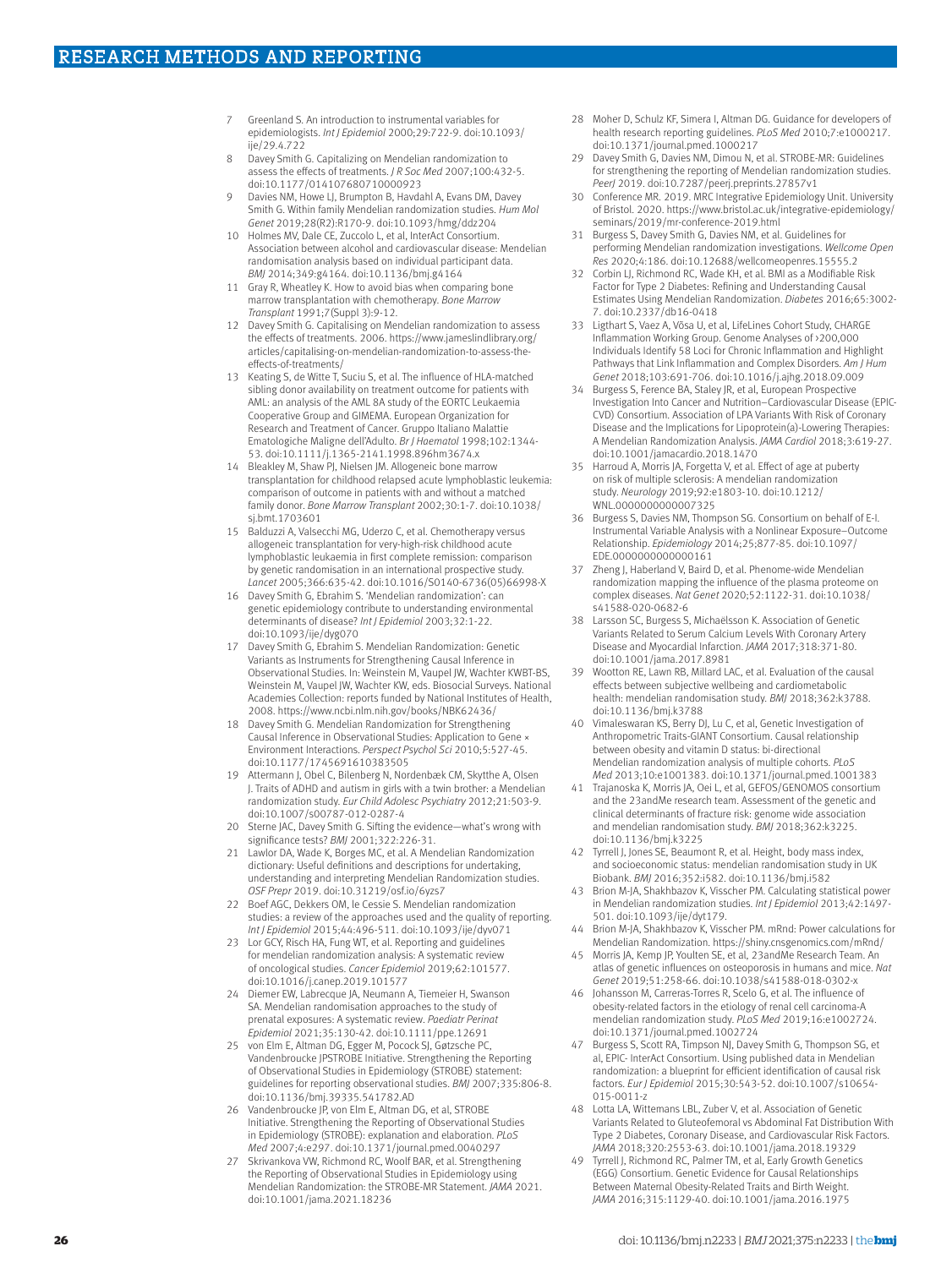## RESEARCH METHODS AND REPORTING

- 50 World Medical Association. World Medical Association Declaration of Helsinki: ethical principles for medical research involving human subjects. *JAMA* 2013;310:2191-4. doi:10.1001/jama.2013.281053
- 51 Carreras-Torres R, Johansson M, Haycock PC, et al. Role of obesity in smoking behaviour: Mendelian randomisation study in UK Biobank. *BMJ* 2018;361:k1767. doi:10.1136/bmj.k1767
- 52 Mokry LE, Ross S, Timpson NJ, Sawcer S, Davey Smith G, Richards JB. Obesity and Multiple Sclerosis: A Mendelian Randomization Study. *PLoS Med* 2016;13:e1002053. doi:10.1371/journal. pmed.1002053
- Swanson SA, Hernán MA, Miller M, Robins JM, Richardson TS. Partial Identification of the Average Treatment Effect Using Instrumental Variables: Review of Methods for Binary Instruments, Treatments, and Outcomes. *J Am Stat Assoc* 2018;113:933-47. doi:10.1080/01621 459.2018.1434530
- 54 Angrist JD, Imbens GW, Rubin DB. Identification of Causal Effects Using Instrumental Variables. *J Am Stat Assoc* 1996;91:444-55. doi: 10.1080/01621459.1996.10476902
- 55 Bowden J, Davey Smith G, Burgess S. Mendelian randomization with invalid instruments: effect estimation and bias detection through Egger regression. *Int J Epidemiol* 2015;44:512-25. doi:10.1093/ije/ dyv080
- 56 Bowden J, Davey Smith G, Haycock PC, Burgess S. Consistent Estimation in Mendelian Randomization with Some Invalid Instruments Using a Weighted Median Estimator. *Genet Epidemiol* 2016;40:304-14. doi:10.1002/gepi.21965
- 57 Hartwig FP, Davey Smith G, Bowden J. Robust inference in summary data Mendelian randomization via the zero modal pleiotropy assumption. *Int J Epidemiol* 2017;46:1985-98. doi:10.1093/ije/ dyx102
- 58 Davies NM, Holmes MV, Davey Smith G. Reading Mendelian randomisation studies: a guide, glossary, and checklist for clinicians. *BMJ* 2018;362:k601. doi:10.1136/bmj.k601
- VanderWeele TJ, Tchetgen Tchetgen EJ, Cornelis M, Kraft P. Methodological challenges in mendelian randomization. *Epidemiology*  2014;25:427-35. doi:10.1097/EDE.0000000000000081
- Swanson SA, Tiemeier H, Ikram MA, Hernán MA. Nature as a Trialist?: Deconstructing the Analogy Between Mendelian Randomization and Randomized Trials. *Epidemiology* 2017;28:653-9. doi:10.1097/ EDE.0000000000000699
- 61 Swanson SA, Hernán MA. The challenging interpretation of instrumental variable estimates under monotonicity. *Int J Epidemiol* 2018;47:1289-97. doi:10.1093/ije/dyx038
- 62 Hartwig FP, Davies NM, Davey Smith G. Bias in Mendelian randomization due to assortative mating. *Genet Epidemiol* 2018;42:608-20. doi:10.1002/gepi.22138
- 63 Brumpton B, Sanderson E, Heilbron K, et al, Within-family Consortium, 23andMe Research Team. Avoiding dynastic, assortative mating, and population stratification biases in Mendelian randomization through within-family analyses. *Nat Commun* 2020;11:3519. doi:10.1038/ s41467-020-17117-4
- 64 Swanson SA. A Practical Guide to Selection Bias in Instrumental Variable Analyses. *Epidemiology* 2019;30:345-9. doi:10.1097/ EDE.0000000000000973
- 65 Bound J, Jaeger DA, Baker RM. Problems with Instrumental Variables Estimation When the Correlation Between the Instruments and the Endogeneous Explanatory Variable is Weak. *J Am Stat Assoc* 1995;90:443-50. doi:10.2307/2291055
- 66 Sanderson E, Richardson TG, Hemani G, Davey Smith G. The use of negative control outcomes in Mendelian randomization to detect potential population stratification. *Int J Epidemiol* 2021;50:1350-61. doi:10.1093/ije/dyaa288
- Brookhart MA, Rassen JA, Schneeweiss S. Instrumental variable methods in comparative safety and effectiveness research. *Pharmacoepidemiol Drug Saf* 2010;19:537-54. doi:10.1002/ pds.1908
- 68 Jackson JW, Swanson SA. Toward a clearer portrayal of confounding bias in instrumental variable applications. *Epidemiology*  2015;26:498-504. doi:10.1097/EDE.0000000000000287
- 69 Swanson SA, VanderWeele TJ. E-Values for Mendelian Randomization. *Epidemiology* 2020;31:e23-4. doi:10.1097/ EDE.0000000000001164
- 70 Davies NM, Thomas KH, Taylor AE, et al. How to compare instrumental variable and conventional regression analyses using negative controls and bias plots. *Int J Epidemiol* 2017;46:2067-77. doi:10.1093/ije/dyx014
- 71 Hernán MA, Robins JM. Estimating causal effects from epidemiological data. *J Epidemiol Community Health* 2006;60:578- 86. doi:10.1136/jech.2004.029496
- Mills HL, Higgins JPT, Morris RW, et al. Detecting Heterogeneity of Intervention Effects Using Analysis and Meta-analysis of Differences in Variance Between Trial Arms. *Epidemiology* 2021;32:846-54. doi:10.1097/EDE.0000000000001401
- 73 Glymour MM, Tchetgen Tchetgen EJ, Robins JM. Credible Mendelian randomization studies: approaches for evaluating the instrumental

variable assumptions. *Am J Epidemiol* 2012;175:332-9. doi:10.1093/aje/kwr323

- 74 Burgess S, Bowden J, Fall T, Ingelsson E, Thompson SG. Sensitivity Analyses for Robust Causal Inference from Mendelian Randomization Analyses with Multiple Genetic Variants. *Epidemiology* 2017;28:30- 42. doi:10.1097/EDE.0000000000000559
- VanderWeele TJ, Ding P. Sensitivity Analysis in Observational Research: Introducing the E-Value. *Ann Intern Med* 2017;167:268- 74. doi:10.7326/M16-2607
- 76 Conley T, Hansen C, Rossi P. Plausibly Exogenous. *Rev Econ Stat* 2012;94:260-72. doi:10.1162/REST\_a\_00139.
- 77 Labrecque JA, Swanson SA. Interpretation and Potential Biases of Mendelian Randomization Estimates With Time-Varying Exposures. *Am J Epidemiol* 2019;188:231-8. doi:10.1093/aje/kwy204
- 78 Mokry LE, Ross S, Ahmad OS, et al. Vitamin D and Risk of Multiple Sclerosis: A Mendelian Randomization Study. *PLoS Med* 2015;12:e1001866. doi:10.1371/journal.pmed.1001866
- 79 Millard LAC, Davies NM, Tilling K, Gaunt TR, Davey Smith G. Searching for the causal effects of body mass index in over 300 000 participants in UK Biobank, using Mendelian randomization. *PLoS Genet* 2019;15:e1007951. doi:10.1371/journal.pgen.1007951
- 80 Burgess S, Thompson SG. Use of allele scores as instrumental variables for Mendelian randomization. *Int J Epidemiol* 2013;42:1134-44. doi:10.1093/ije/dyt093
- 81 Zhao JV, Luo S, Schooling CM. Sex-specific Mendelian randomization study of genetically predicted insulin and cardiovascular events in the UK Biobank. *Commun Biol* 2019;2:332. doi:10.1038/s42003- 019-0579-z
- 82 Burgess S, Seaman S, Lawlor DA, Casas JP, Thompson SG. Missing data methods in Mendelian randomization studies with multiple instruments. *Am J Epidemiol* 2011;174:1069-76. doi:10.1093/aje/ kwr235
- 83 Liyanage UE, Ong J-S, An J, Gharahkhani P, Law MH, MacGregor S. Mendelian Randomization Study for Genetically Predicted Polyunsaturated Fatty Acids Levels on Overall Cancer Risk and Mortality. *Cancer Epidemiol Biomarkers Prev* 2019;28:1015-23. doi:10.1158/1055-9965.EPI-18-0940
- 84 Hemani G, Zheng J, Elsworth B, et al. The MR-Base platform supports systematic causal inference across the human phenome. *Elife* 2018;7:e34408. doi:10.7554/eLife.34408
- Schmidt AF, Finan C, Gordillo-Marañón M, et al. Genetic drug target validation using Mendelian randomisation. *Nat Commun* 2020;11:3255. doi:10.1038/s41467-020-16969-0
- 86 Labrecque J, Swanson SA. Understanding the Assumptions Underlying Instrumental Variable Analyses: a Brief Review of Falsification Strategies and Related Tools. *Curr Epidemiol Rep* 2018;5:214-20. doi:10.1007/s40471-018-0152-1
- 87 Mountjoy E, Davies NM, Plotnikov D, et al. Education and myopia: assessing the direction of causality by mendelian randomisation. *BMJ* 2018;361:k2022. doi:10.1136/bmj.k2022
- 88 Pasman JA, Verweij KJH, Gerring Z, et al, 23andMe Research Team, Substance Use Disorders Working Group of the Psychiatric Genomics Consortium, International Cannabis Consortium. GWAS of lifetime cannabis use reveals new risk loci, genetic overlap with psychiatric traits, and a causal influence of schizophrenia. *Nat Neurosci* 2018;21:1161-70. doi:10.1038/s41593-018-0206-1
- 89 Carter AR, Gill D, Davies NM, et al. Understanding the consequences of education inequality on cardiovascular disease: mendelian randomisation study. *BMJ* 2019;365:l1855. doi:10.1136/bmj.l1855
- 90 Baldwin J, Pingault J, Schoeler T, Sallis H, Munafo MR. Protecting against researcher bias in secondary data analysis: Challenges and solutions.*PsyArXiv* . 2020
- 91 Higgins JP, Thompson SG. Quantifying heterogeneity in a metaanalysis. *Stat Med* 2002;21:1539-58. doi:10.1002/sim.1186
- Ioannidis JP, Patsopoulos NA, Evangelou E. Uncertainty in heterogeneity estimates in meta-analyses. *BMJ* 2007;335:914-6. doi:10.1136/bmj.39343.408449.80
- 93 Mhatre S, Richmond RC, Chatterjee N, et al. The Role of Gallstones in Gallbladder Cancer in India: A Mendelian Randomization Study. *Cancer Epidemiol Biomarkers Prev* 2021;30:396-403. doi:10.1158/1055-9965.EPI-20-0919
- 94 Burgess S, Davies NM, Thompson SG. Bias due to participant overlap in two-sample Mendelian randomization. *Genet Epidemiol* 2016;40:597-608. doi:10.1002/gepi.21998
- 95 Garner C. Upward bias in odds ratio estimates from genomewide association studies. *Genet Epidemiol* 2007;31:288-95. doi:10.1002/gepi.20209
- 96 Gill D, Zuber V, Dawson J, et al. Risk factors mediating the effect of body mass index and waist-to-hip ratio on cardiovascular outcomes: Mendelian randomization analysis. *Int J Obes (Lond)* 2021;45:1428- 38. doi:10.1038/s41366-021-00807-4
- Lotta LA, Sharp SJ, Burgess S, et al. Association Between Low-Density Lipoprotein Cholesterol-Lowering Genetic Variants and Risk of Type 2 Diabetes: A Meta-analysis. *JAMA* 2016;316:1383-91. doi:10.1001/ jama.2016.14568